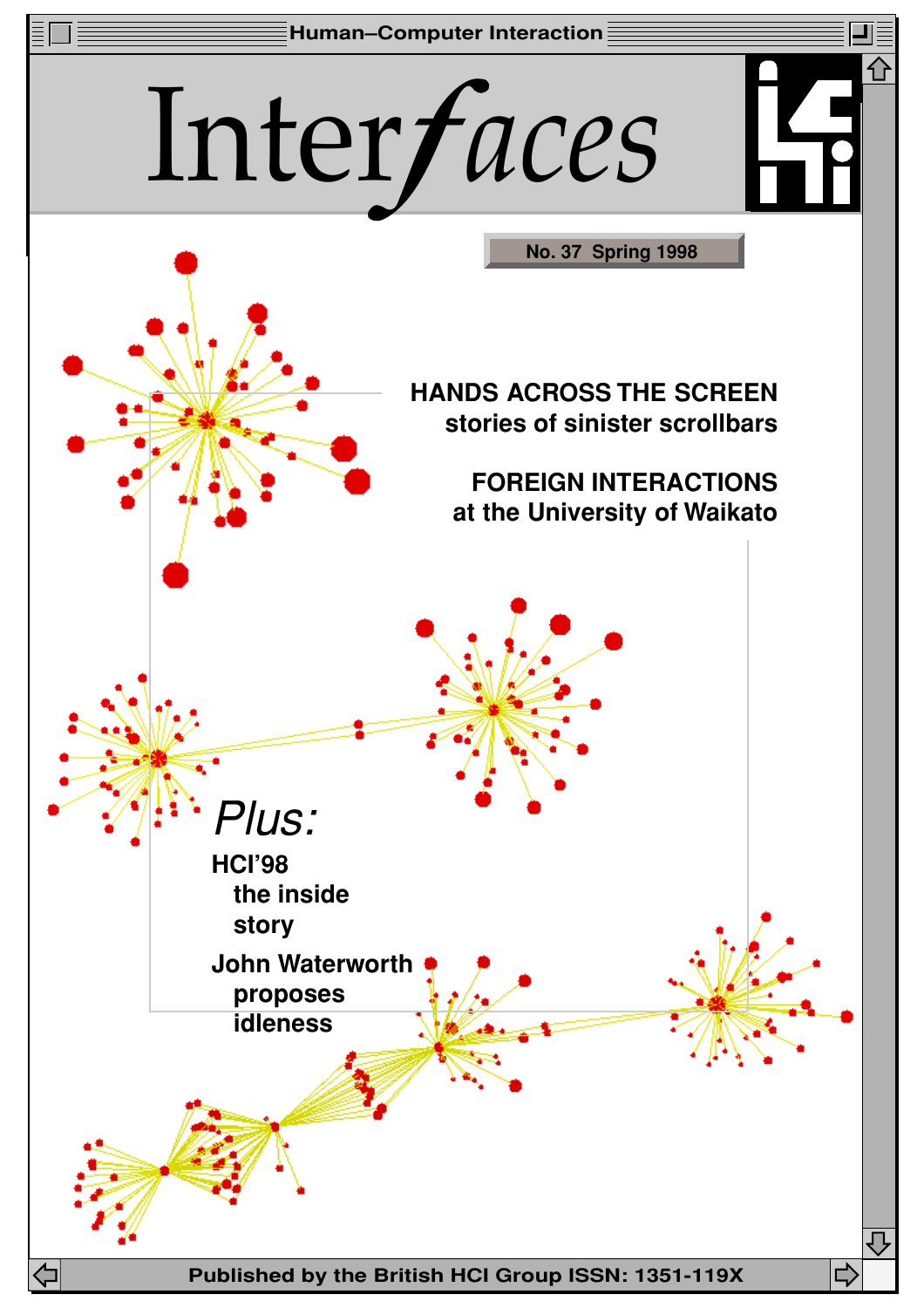# contents **Preface**

- **2 From the Chair**
- **3 Editorial**
- **4 HCI'98 The inside story**
- **5 Graphic Design Competition**
- **6 Conference Report Medicine meets VR: 6**
- **10 Book Review**
- **11 My Thesis**
- **12 Feature Case Study: Usability Healthchecks @ Thames Water**
- **14 Profile Jan Noyes**
- **15 Diary**
- **19 Feature Hands across the screen**
- **23 Feature Foreign interactions**
- **26 Announcement The Usability Maturity Model**
- **29 Test Scenario**
- **31 Alternative Realities The IDLE Project**
- **32 HCI Executive** *Contact list*

What's in a name? It has seemed to me for some time now that "Human–Computer Interaction" is a pretty poor description of what we do. In the public mind it equates with "legibility", "screen design" and "posture at the workstation". All these are worthy enough topics but leave out so much else. How do you explain that HCI researchers and practitioners are probably the bestqualified people to advise on the use of electronic communication like email and video? How do you explain that HCI researchers and practitioners know a lot about job design and organisational issues? How would you attract a sixthformer to a university course especially featuring HCI?

In the last issue of Inter*faces* I set out the argument that HCI is now a discipline in its own right. If you accept that argument then you must agree that a discipline with a totally inappropriate name has a serious problem. So what are the alternatives? Jack Carroll has suggested "Psychology: the science of design" on the basis that we are applying science to the design of all sorts of electronic systems. Shortened to "Design Science", it might do for a university course, though for all I know someone may have already bagged that one. I am not sure what industry would make of it. How many companies would employ "design scientists", how many consultants would advertise themselves as such? Terry Winograd has suggested "interaction design" on the basis that we help people design human–human and human–computer interaction. Perhaps "interaction design science" (IDS) is what we do, though I suspect that a successful discipline has to be described in fewer than three words.

## **2 Interfaces 37**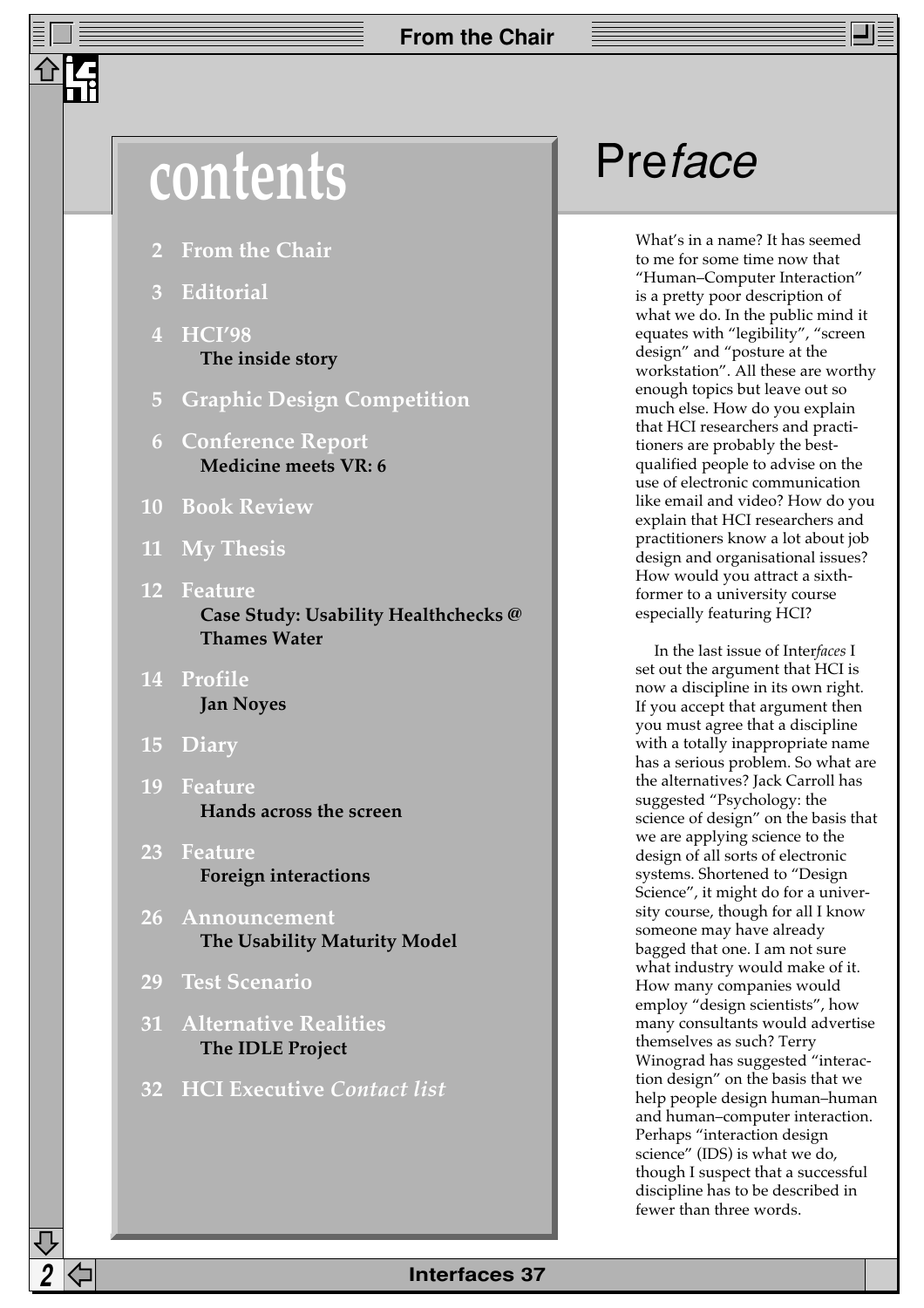## **Editorial**

Assuming that a group of us could decide on a new name, the next question is how we go about adopting it. Can we afford to change our name when commerce is just beginning to realise what we can do for them? Or would they learn much faster if we had the right name?

If you have opinions on this matter, or other suggestions for names, send them to me (A.Monk@psych.york.ac.uk) or, better still, write a letter for publication in Inter*faces*.

Andrew Monk Chair, British HCI Group

**Dept. of Psychology, University of York York, YO1 5DD, UK Tel: +44 1904 433148 Fax: +44 1904 433181 Web: http://www.york.ac.uk/~am1/ Email: AM1@york.ac.uk**

I'm writing this looking out over snow-capped hills in April, which makes me feel better about a "Spring" issue coming out in May. After all, it's not just Inter*faces* that seems confused about the seasons! The truth is that this issue has been delayed a couple of months because of a lack of material – if we had gone to press on time you would have been reading a very slight volume indeed.

Inter*faces* is your magazine – an opportunity to tell the world what you are working on, share your thoughts on matters of importance – or not – or seek out like-minded souls for collaboration. It is not – and is not intended to be – a refereed journal. Contributions are judged on their relevance and interest to members and can include early results, ideas, lab. overviews, tutorial introductions, case studies – or whatever else you think the rest of the group might be interested in. Please send all contributions to the Editor (or where indicated to the appropriate Series sub-editor) well in advance of the deadline if possible. And maybe we'll get the Summer issue to you before September!

We are taking the theme of HCI and the Web for the next issue. It is left deliberately open and can include discussions of web applications, evaluation of web resources, social implications of the web, design issues or case studies, to name but a few possibilities. There have been a number of requests for this theme and we are expecting a good response, so please send your contributions in as soon as possible. You don't need to wait until the deadline. We look forward to hearing from you.

#### Janet Finlay **Editor**

**With thanks to:** Commissioning editors: Stella Mills, Andrew Monk. Interfaces is looking for additional commissioning editors. Please contact the editor for details. To receive your own copy of Interfaces, join the British HCI Group by filling in the form on page 18 and sending it to the address given.

The next Interfaces will be another of our themed issues focusing this time on HCI and the Web. The theme is deliberately open – contributions may consider, for example, web applications, evaluation of web resources, social implications of the web, design issues or case studies, but this list is not exhaustive.

If you wish to discuss a potential submission please contact the Editor as soon as possible.

## **NEXT ISSUE RIGHT TO REPLY**

Also from next issue we are introducing a regular feature to allow you have your say in response to issues raised in Interfaces or to comment on any aspect of HCI that interests you. Submissions should be short and concise (500 words or less) and, where appropriate, should clearly indicate the article being responded to. Please send all contributions to the Editor.

Deadline for the Summer issue is **May 20th**. Electronic versions are preferred: RTF, plain text or MS Word (5/6), via electronic mail or FTP (mail fiona@hiraeth.com for FTP address) or on Mac, PC disks; but copy will be accepted onpaper or fax.

**Interfaces 37 3**

Send to: Interfaces, c/o Janet Finlay, School of Computing and Mathematics, University of Huddersfield, Queensgate, Huddersfield HD1 3DH

Tel: +44(0) 1484 472913; Fax: +44 (0) 1484 421106; Email: j.e.finlay@hud.ac.uk

and copy email submissions to Fiona Dix, Interfaces production editor; Email: fiona@hiraeth.com

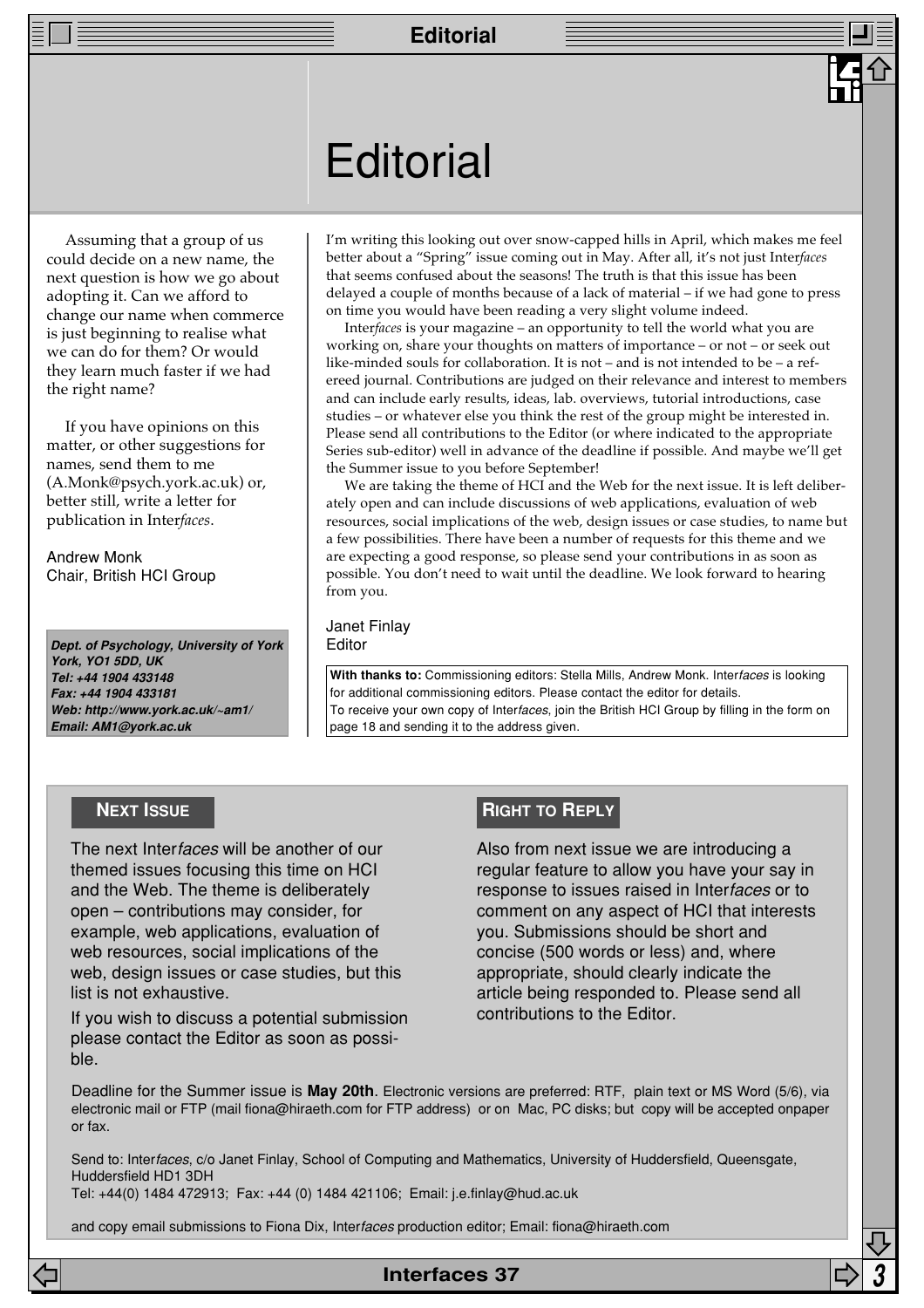## Preparing for HCI'98

## **Interfaces** gets the inside story

This year's HCI conference will soon be upon us, and the team are putting together what looks like an exciting programme. We spoke to a source on the programme committee. To protect our source we'll just call him Chris.

**Inter***faces***:** HCI'98 is less than 6 months away, how are the preparations going?

**Chris:** Yes, September 1st to 4th are the dates. The preparation? . . . well everything is running like clockwork, I'm completely on top of all the organisation – and it's no problem combining it with my teaching and research commitments.

**Inter***faces***:** You're making this up, aren't you?

**Chris:** Uhhh, yes, but things are coming together and we've got a great programme lined up.

**Inter***faces***:** The call talked about the 'cultural industries' in Sheffield. Will that context make a difference to this year's conference?

Chris: Yes it will. We've got Karen Mahoney as a keynote speaker. Karen's keen to promote crossfertilisation between academic HCI and the work of design studios. Her company provides consultancy on 'branding' of electronic products. She's been involved in designing 'electronic identities' for companies like the BBC, BT, and Diageo (that's the new company formed when Guinness merged with Grand Met). It's a very different slant on the design problem and it should get people thinking. We've got a site visit to 'The Workstation' to meet people working in the media companies based there, and I hope we'll have a lot of delegates from this type of local company. It should lead to some lively discussion.

**Inter***faces***:** Who are your other keynote speakers?

**Chris:** We've got Gary Fitzpatrick. He's been involved in a major European project developing multi-media public information kiosks. More familiar names to Inter*faces* readers will be Joelle Coutaz, Jonathan Grudin and Phil Barnard. We think we've struck a balance between many different aspects of HCI.



**Inter***faces***:** Are there any innovations in the conference format this year?

**Chris:** Well, we want to keep the 'industry day'/'research day(s)' format that's been so successful in recent HCIs. We are considering a new format for some paper presentations in 'research symposia'. We want to get the audience more involved in debating the relationships between the papers presented. We want to spark off debate and send people home with some new research questions. Oh, and we're arranging a computer games exhibition where delegates can analyse the details of complex multimodal, real-time interaction – or you could just play games!

**Inter***faces***:** What about the papers, can you give us a sneak preview?

**Chris:** Well, I can tell you it's going to be good. We got an

excellent submission rate, so we should be able to construct a really interesting technical programme, but I've still got a pile of reviews on my desk to work through.

**Inter***faces***:** We're only here for the beer, what have you got to offer?

**Chris:** Well you know me – Party, Party, Party. We've got events every night, a barbecue on Tuesday that's to cope with people arriving at different times. There's a ceilidh on Wednesday. The venue is Kelham Island Industrial Museum **–** comes complete with a huge working steam engine, and a chance to see artisans practising traditional Sheffield craft skills like cutlery making. For the conference dinner we're really going upmarket. We're dropping in on the Duke & Duchess of Devonshires' place at Chatsworth House. They haven't registered for the conference yet, but presumably they don't need to worry about the early registration saving.

**Inter***faces***:** I can't miss that, how do I register?

**Chris:** You register early (cos it's cheaper), and you can get the form by:

visiting http://www.shu.ac.uk/ hci98

emailing hci98@shu.ac.uk or phoning +44 (0)114 225 533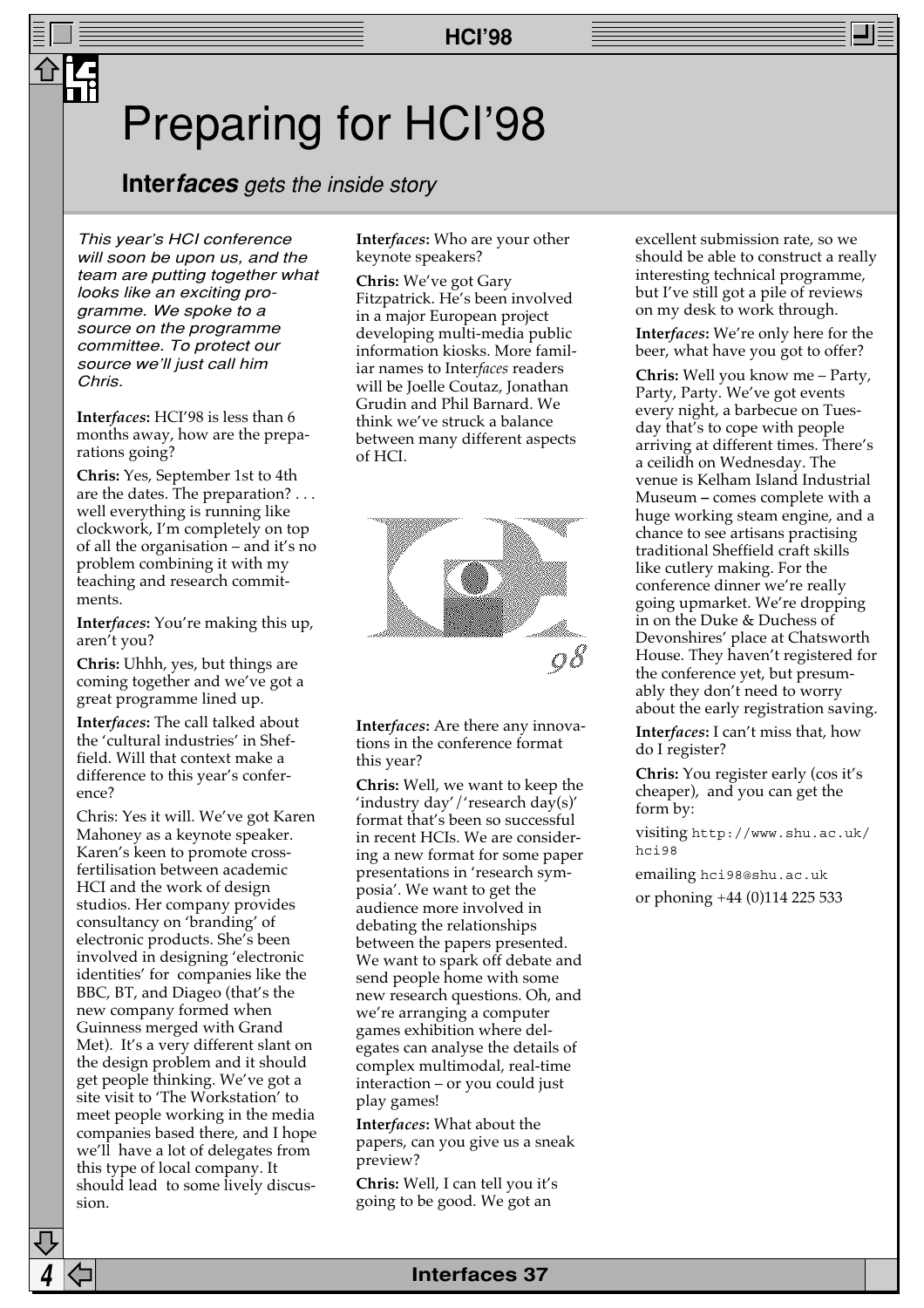# GRAPHIC DESIGN COMPETITION

## Design the British HCI Group's new logo for Print and Web

## Calling all Graphic/Interaction Designers (especially students) . . .

The British HCI Group is looking for a new logo to express its identity. This is your chance to prove your skills, and add a major item to your portfolio.

## **The Prize . . .**

Your design will be used on the Group's website <http://www.bcs.org.uk/hci/>, all printed publicity (e.g. posters, newspaper adverts), stationery (letterhead), and publications such as Interfaces magazine, the proceedings of the annual HCI Conference (published by Springer-Verlag), and all the conference merchandising (bag, T-shirt, etc).

You will be acknowledged as the designer on the website.

Finally, you will receive a copy of the HCI textbook:

HUMAN–COMPUTER INTERACTION (Second Edition)

Alan Dix • Janet Finlay • Gregory Abowd • Russell Beale (Prentice Hall, 1998)

(See <http://www.hiraeth.com/books/hci/> for details)

. . . plus accompanying mouse mat!

## **The Brief . . .**

## CONTENT

You can revamp our existing logo, or create something completely new. We have no preference.

The only constraints are that our URL and name must be included:

www.bcs.org.uk/hci British HCI Group (optionally followed by "British Computer Society" or "BCS")

## BACKGROUND

The HCI Group is the largest organisation for HCI professionals in Europe. The issues that concern its members fundamentally concern the relationship of people to technology in all its forms in society. Further details on the Group's website.

The HCI Group's logo is often used in conjunction with the British Computer Society's crest of arms: http:// www.bcs.org.uk

## MEDIA

The design must look good both on the web and in print. We therefore expect you to submit a web format version (GIF or JPEG) and a printable version (e.g. EPS).

We would like the following versions:

### Print media:

- Ideally, an arbitrarily scalable 300dpi EPS file. All fonts, etc., should be included in the file if you can.
- Colour, and black and white/grey versions (we often can't use colour) – printed colours to match those of the web logo
- An A4 headed paper design for official correspondence. This should include the BCS crest of arms

(which will be supplied to the winner – in the meantime, use the GIF from the BCS website), and should present the following information:

British Human–Computer Interaction Group A Specialist Group of the British Computer Society British Computer Society, 1 Sanford Street, Swindon, SN1 1HJ, U.K. www.bcs.org.uk/hci Email: hci@bcs.org.uk Tel: 01793 417417 Fax: 01793 480270

Web media:

- 72dpi GIF or JPEG file if you use colour, a black and white/grey version is not needed
- it's up to you how big you make the main logo (bearing in mind download speed)
- no animated logos please
- you can produce a small icon version as well if you wish
- no Java, JavaScript or plug-ins to be required just straight graphics + text

## SUBMISSION DEADLINE **30 September, 1998**

Submissions (on 3.5" disk or by email attachment) and queries to Simon Buckingham Shum, address below.

The winner will be decided by the HCI Group's Executive, whose decision is final.

Dr Simon Buckingham Shum Knowledge Media Institute The Open University Milton Keynes MK7 6AA, U.K. Email: S.Buckingham.Shum@open.ac.uk WWW: http://kmi.open.ac.uk/sbs Tel: 01908 655723 Fax: 01908 653169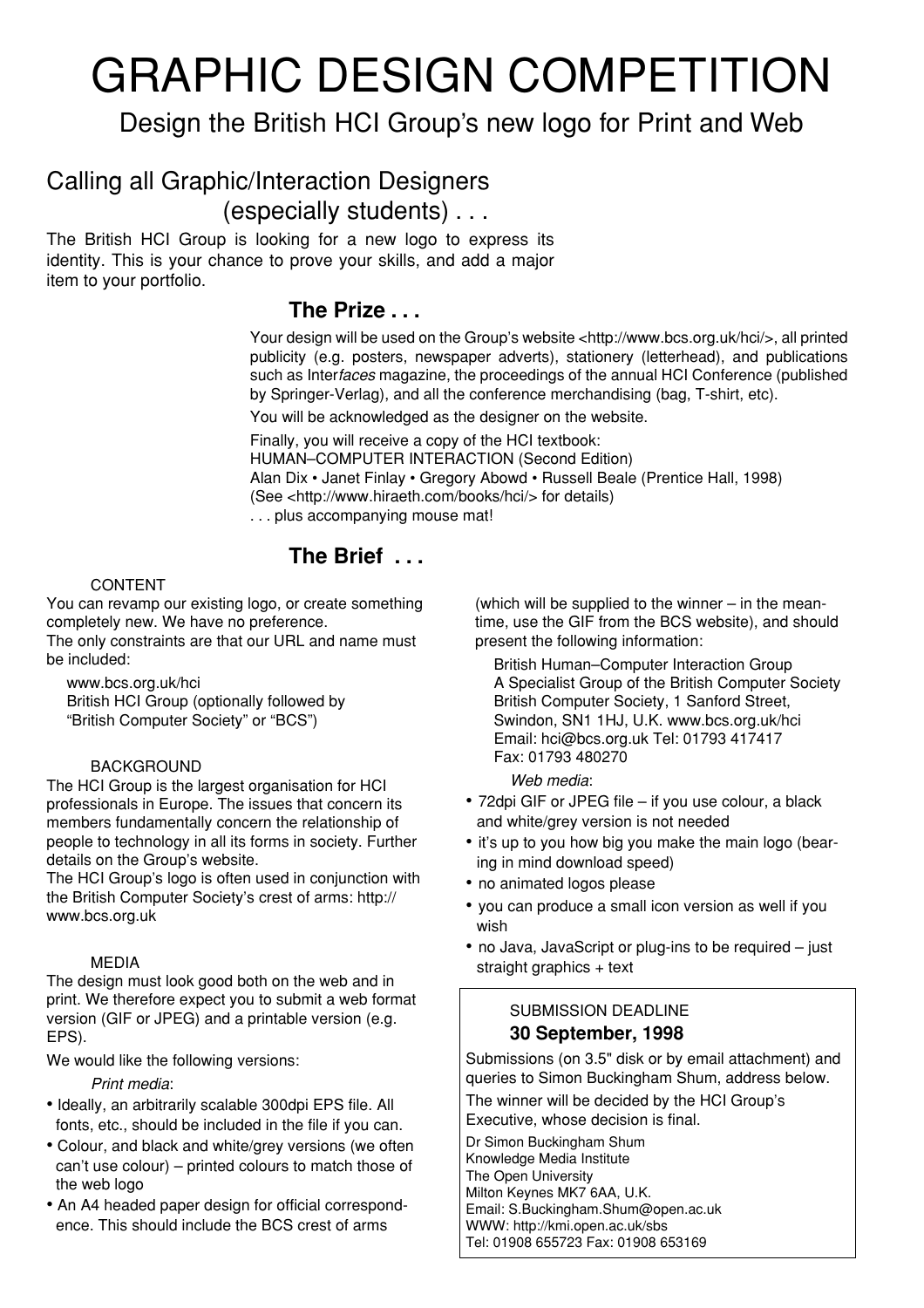## Medicine meets VR: 6

## San Diego, January 1998

This, the sixth conference in the series on Medicine Meets VR, was very well attended, with an estimated 1,000 participants, from the US and Canada, Europe (Germany had a noticeable presence), and Asia (Japan, South Korea, Hong Kong, Singapore). This was a "high visibility" conference at which most of the key players were to be seen, presenting updates of their work.

The conference was a mixture of exhibition show and technical paper sessions. The quality of the technical presentations varied greatly, from interesting new technologies to introductory presentations such as "Applications of volumetric rendering in clinical practices". In general, I felt that there were far too many presentations: some 135, over four days. One had to switch madly between parallel sessions to get to hear papers that were arbitrarily classified under "technology" or "education". Paper acceptance is based on abstracts only, which explains the diversity to some extent, although there also seems to be a philosophy of breadth, rather than depth, in selecting contributions.

The first day was The Richard Satava Show. Col. Satava, MD, formerly with DARPA and now at Yale Medical School, is in charge of granting money to many projects on medical VR and is therefore at the centre of the community. His motto is "I have the vision, you guys realise it". He had two sessions to update the assembly on the progress of his grants: one about DARPA projects and the other about a new wave of funding from Yale-NASA (mostly the same projects that got funding from DARPA now getting the funding from Yale-NASA). They included:

- a "smart" T-shirt that senses the path of the bullet that hit its wearer, monitors his condition and location, etc., so that rescue teams can decide if he's worth rescuing, and be prepared, and combat units can knock out the location from which he was attacked;
- various personal monitoring devices, including a wearable system for astronauts;
- a Limb Trauma simulator using the PHANToM (by MusculoGraphics, in Boston);
- a stretcher with monitoring systems; and
- an enhanced dexterity robot called ParaDex.

In general, for the paper sessions, the presentations were too many to describe all in detail, were allocated only 15 minutes and – surprisingly – no questions were allowed.

## **Scientific And Clinical/Tools For Minimally Invasive Therapies**

There were many endoscopic simulators, for the knee, shoulder, colon, abdomen … And all had some force feedback that wasn't convincing as real tissue (from what doctors said) but apparently helped in training (from what the engineers said).

Tactile tissue simulation was one of the key phrases. Everybody is trying to figure out how to do it, but I didn't see (feel) any convincing implementation. Force feedback is the latest craze, but the sensitivity to model subtle gradations just isn't there yet. An interesting alternative is to use sound as feedback.

Also, many atlases of the whole human body (and one of a frog) were presented. Most used the Visible Human, but there were others (the Japanese) that had their own data sets.

One interesting point that was raised by the team at SRI is that the key problem in training surgeons is not how to convey the locomotive skills needed to manipulate an endoscope or to cut using a scalpel, but how to understand patient anatomy. Training the hands how to use an endoscope takes a week or so, but learning how to interpret a patient's anatomy takes years. I agree with this assessment, and I think that's where rich interaction capabilities combined with real-time volumetric rendering of multimodal data are crucial.

#### **Highlights of the presentations**

SRI, of Stanford, have tested their telepresence system with live animals using a 200 metre link. Their results are published in the Journal of Vascular Surgery. Dr. John Hill of SRI presented their first attempts to move towards computer-generated graphics training simulators using their telepresence system. They use a set-up similar to the ISS Virtual Workbench, but with their own interaction devices. They are working on simulating suture of tissue and vessels using an Onyx and 2D texture maps.

Ramin Shahidi, Stanford University Medical Center, is working on SGI-based volume rendering neurosurgery and craniofacial applications. Their graphics didn't include more than one volume at a time. His presentation was an overview of the use of volume rendering vs. surface rendering, and he didn't include the papers in the proceedings.

NASA-Ames and Stanford University have created the National Biocomputation Center: Dr Muriel Ross was announcing this centre as a resource for collaboration with academics and industry, to promote medical VR. NASA-Ames have an Immersion Workbench (aka Responsive Workbench, aka Immersadesk), and their own visualisation software, and are working on craniofacial "virtual" surgery. It appears that they use polygon meshes for their visualisation.

Henry Fuchs presented work in progress at UNC that uses depth range finders to reconstruct a surface map of the intestines to then guide an endoscope for colonoscopy. All this was added to their augmented reality system, and comprises an interestingly novel approach.

HT Medical presented their VR Simulation of Abdominal Trauma Surgery. They use the PHANToM and some "wet" graphics to remove a kidney. They simulate the "steps" taken by the surgeon. First the surgeon cuts the skin, which then opens, revealing the intestines. A wet graphics effect is used, but this looks more like "cling film" wrapping over everything. The intestines moved quite unconvincingly, in an animation that was slightly under the control of the user (it didn't appear like inverse kinematics were attaching the end-point of the intestines to the user's tool). The kidney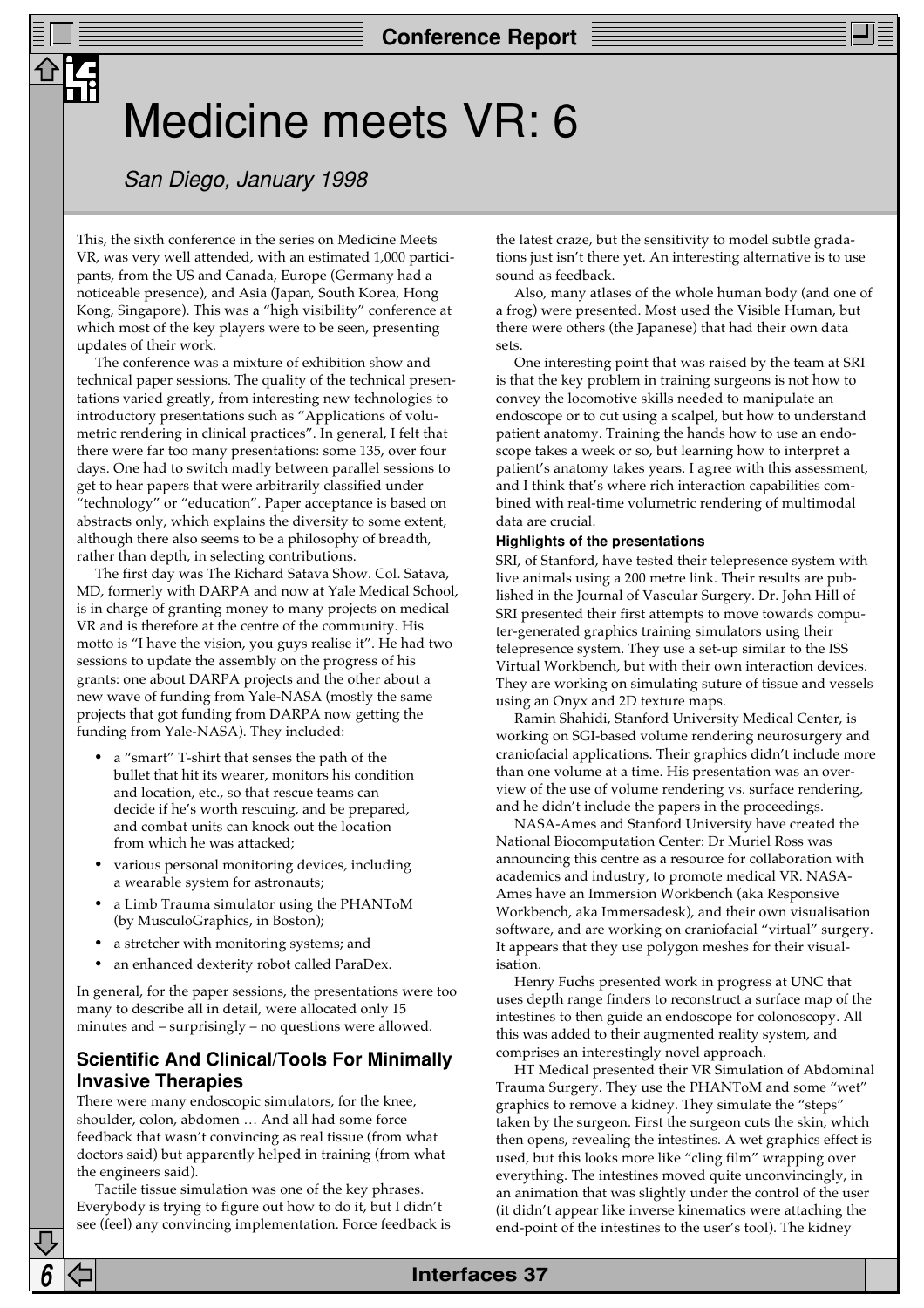### **Conference Report**

## **John Waterworth**

was removed by simply "reaching into it" and moving it out. I couldn't quite see the point of such a simulation, frankly, unless trainee doctors don't realise that it's a good idea to cut into the abdomen before trying to remove a kidney.

On the other hand, I was very impressed by a paper from Wegner and Karron of Computer Aided Surgery Inc., which described the use of auditory feedback to guide blind biopsy needle placement. Their audio feedback system generates an error signal in 3D space with respect to a planned needle trajectory. This error signal and the preoperative plan are used to motivate a position sonification algorithm which generates appropriate sounds to guide the operator in needle placement. To put it simply, harmonics versus dissonances are used to convey position information accurately along 6–8 dimensions. A nice example of a synaesthetic medium – using one modality (sound) where one would normally expect another (touch and/or vision). Their approach has wide applicability.

Myron Kreuger is President of Artificial Reality Corporation and a claimant to the title of inventor of VR. He coined the term "Artificial Reality" (AR) in the early 1980s but, sadly for him, it didn't catch on – which is perhaps a pity. Here he was describing ARC's work on adding smells to VR. The system he described was a training system for dealing with emergencies, where smells of, for example, petrol, or the contents of the lower intestine, can provide valuable information in a hazardous situation. However, this work seems premature. Smells are messy – they involve molecules, not bits – and so tend to linger after they have been turned off.

#### **Highlights of the exhibition**

*HT Medical* demonstrated CathSim, a simulator that trains nursing students to perform vascular catheterisations. They built a special force feedback device and some simple graphics to provide visual feedback. It was quite good to guide the needle, but had little (no?) feedback once inside the skin. This seemed like "technological overkill" since the procedure is easily learned without VR and is not exactly hazardous.

They also demonstrated a Flexible Bronchoscopy simulator developed with a partnership of pulmonologists and pharmacology experts at Merck & Co. (based on the Visible Human Project). They have a way to track the flexible tip of the endoscope ("a secret", I was told when I asked) and they generate nice 2D texture-mapped graphics of the interior throat using an SRI Impact.

*Fraunhofer* had two demonstrations from their Providence office:

- 1. TeleInVivo, demonstrating a PC software volume renderer (a few seconds per rendering for small windows areas) attached to an ultrasound probe.
- 2. Interventional Ultrasound: a guiding system for biopsy needle insertion using an ultrasound tracking system (not much of an implementation

at the moment), so it's the old idea of using ultrasound to guide a biopsy needle. They overlay the ultrasound view with the biopsy needle path, something that UNC demonstrated at SIGGRAPH, but without the expensive head gear.

Matthias Wapler, of the IPA branch in Stuttgart, described a robot for precise endoscopy and neurosurgical navigation. They have not yet developed planning software for their system.

*Immersion Corp.*: The people of Loral were at the Immersion booth, presenting a training system using the Immersion Corp.'s force feedback device. The application lets the surgeon guide an endoscope through the nose of a patient. The simulation was "helpful" to surgeons, although it is rather crude and doesn't feel like the real thing. *Prosolvia*: A very tall Swede from Prosolvia (Swedish VR company) demonstrated a Virtual Arthroscopy of the shoulder, developed with University Hospital of Linkoping. They used the Immersion Corp. force feedback system, and their own Oxygen software base.

*SensAble Technologies*: Four demonstrations were shown at their booth:

- 1. The Ophthalmic surgical simulator. This project combines N-Vision US\$25,000 stereo display (binoculars with 1280x1024 resolution; there is a cheaper version for VGA graphics at US\$15,000) with the PHANToM, and a nice simulation of the feel of an eye. The computer platform is Intergraph. Since the PHANToM doesn't provide torque feedback, I didn't really appreciate the usefulness of the feedback system while cutting around the cornea. Poking the eye was more fun.
- 2. MusculoGraphics surgery simulation solutions. Their Limb Trauma simulator didn't have force feedback, so the PHANToM was used as a 3D pointer. The simulation consisted in picking up a bullet and stopping bleeding of a blood vessel. I thought the system was unrealistic and completely pointless.
- 3. Their IV catheter insertion system had force feedback, and was quite convincing.
- 4. Spine Biopsy Simulator, by the Georgetown University Medical School, for educational use. The aim is to mimic an actual spine biopsy procedure and improve overall learning by students. Unfortunately, their demo wasn't working.

*Virtual Presence*: This UK company presented two good tools.

1. VolWin, a volume rendering package (US\$700) on the PC that is based on the Voxar API. The performance was really good, running on a plain PC. A 256x256x256 volume was rendered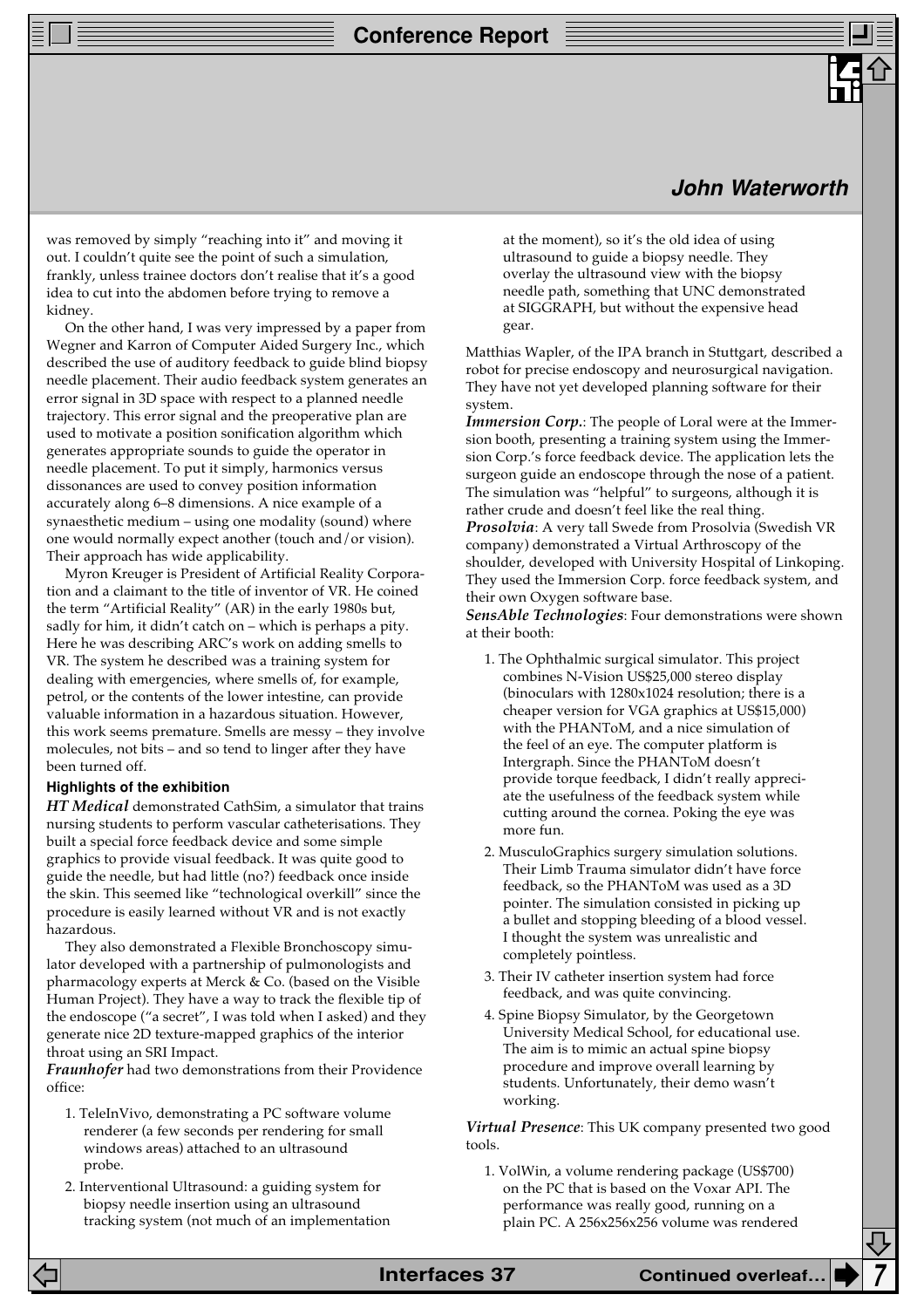## **Medicine meets VR: 6**

at some 5–6 fps, with some aliasing effects, but basically usable quality.

2. A package that tests the surgeon's performance using the Immersion Corp. laparoscopy device. No fancy graphics, the idea being to measure performance in hitting targets. Excellent simple idea for laparoscopy training.

*Gold Standard Multimedia*: They have produced a CD-ROM with a segmentation of the Visible Male. The package volume renders the views and structures chosen. On PC. *Sense8* medical customers are the National Centre for Biocomputation (NASA, Stanford U), Rutgers U, Center for Neuro-Science, and Iowa School of Dentistry.

A knee simulator was presented. Unfortunately, it broke early in the conference and before I could use it. *Vista Medical Technologies*: Good head-mounted display to substitute for the microscope. Not head tracked, but it allows the surgeon to look through the microscope and outside. It also allows Picture-in-Picture, so that an endoscope can be used to supplement the microscope. *Lake Acoustics*: There was a nice demonstration of 3D sonification from Lake, who were also involved in the 3D sound feedback for biopsy needle placement described briefly above (paper by Wegner and Karron). Using their kit, it is very simple to place sounds in a three-dimensional landscape surrounding the body to the front (as with normal stereo) and to the back (as with cinema surround sound) but using only headphones.

#### **VR And Mental Health**

There were several very interesting papers presented in this session, and a few peculiar ones. Unfortunately, few were included in the printed proceedings. It was clear that this is one of the medical areas where VR can most immediately and successfully be applied today. Topics included treatment of phobias, psychological assessment, and cognitive rehabilitation.

The session also provided an opportunity for the launch of the new "CyberPsychology and Behavior" journal, the first volume of which includes a useful summary of the use of VR as a therapeutic tool.

Brenda Wiederhold presented a good paper on using VR to go beyond the standard "imaginal" training of phobic patients. The advantages of VR are, first, that fear can be effectively activated (which is necessary to bring about change) but can be controlled (too much fear reinforces the phobia) and, second, physiological measures can be used to control the display. One simple measure of anxiety, first used by Jung, is a drop in skin resistance.

Similar work on claustrophobia and fear of heights was described by Bulligen of the University of Basle. Another paper on acrophobia (fear of heights) by Huang et al. of the University of Michigan described comparisons of real and virtual environments for emotional desensitisation, and questioned the need for a high level of realism. Using the CAVE environment, they compared the same views in VR

[and in reality. See their Web page for views \[](http://www.umich.edu/~psychvr/)http:// www.umich.edu/~psychvr].

A rather pleasant system from Japan, the "Bedside Wellness" system by Ohsuga et al., allows bedridden patients to take a virtual forest walk while lying on their backs in bed. An array of three video screens presents the unfolding view of the forest as the patient gently steps on two foot pedals. There is also 3D sound of birds, streams and wind in the trees. A slot below the central screen delivers a gentle breeze scented with pine to the "walking" patient.

Rizzo, of the University of Southern California, is using VR to give increased ecological validity to standard tests applied to Alzheimer's Disease patients, such as the mental rotation task (where the patient has to decide if a second figure is a rotated version of an earlier figure, or is different in shape). This Immersadesk application seemed like technological overkill to me. However, a fuller paper by Rizzo et al., in the CyberPsychology and Behavior journal, lists several advantages of VR for cognitive and functional assessment and rehabilitation applications:

- 1. ecologically valid and dynamic testing and training scenarios, difficult to present by other means
- 2. total control and consistency of administration
- 3. hierarchical and repetitive stimulus challenges that can be readily varied in complexity, depending on level of performance
- 4. provision of cueing stimuli or visualisation tactics to help successful performance in an errorless learning paradigm
- 5. immediate feedback of performance
- 6. ability to pause for discussion or instruction
- 7. option of self-guided exploration and independent testing and training
- 8. modification of sensory presentations and response requirements based on user's impairments
- 9. complete performance recording
- 10. more naturalistic and intuitive performance record for review and analysis by the user
- 11. safe environment, although realistic
- 12. ability to introduce game-like aspects to enhance motivation for learning
- 13. low-cost functional training environments

Also on the topic of psychological assessment, Laura Medozzi et al., from Milan, described what seemed to be high-quality work to compare traditional tests with VRbased testing. The case of a patient suffering frontal lobe dysfunction several years after a stroke was used to make the point that traditional tests often fail to reveal deficits that can be identified with VR. This is thought to be due to the nonverbal and immersive realism of VR, compared to the presence of a human examiner, in traditional testing, who inadvertently provided surrogate control over higher order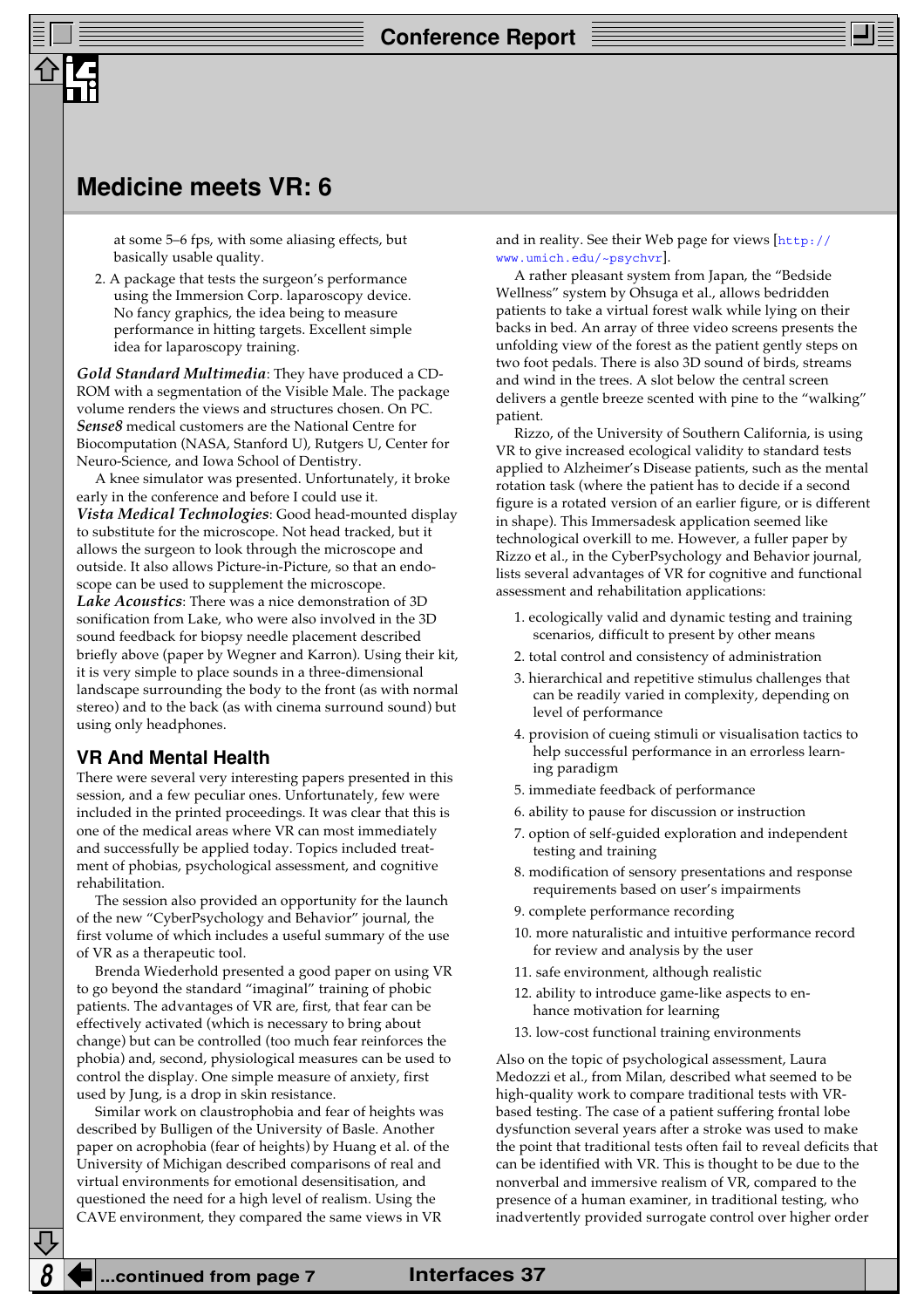## **Conference Report**

## **John Waterworth**

faculties – largely through verbal exchanges. The same group, in collaboration with workers under David Rose at the University of East London, described the use of VR to aid cognitive rehabilitation.

Joan McComas of the University of Ottawa described a VR system for developing spatial skills in children. She had carried out a four-condition study where choice of location to move to was either passive or active, as was navigation to that location. The four were then: passenger (passive choice/passive movement) navigator (active choice/passive movement), driver (active choice/active movement) and navigated driver (passive choice/active movement). The task was to find things hidden at locations, but without going to the same location twice. Measures were percent of correct choices and visit of first error. It occurred to me that I could use this sort of approach in studies of exploration in 3D information landscapes. A paper by Weniger also struck a chord by comparing spatial learning (maze navigation) with exercise of the executive function (the maze with pictograms) and with the use of orientation skills (navigation of landscapes).

Giuseppe Riva, from the Applied Technology for Psychology Lab at the Instituto Auxologico Italiano in Verbania also discussed the use of VR for psychological assessment – particularly the development of the Body Image Virtual Reality Scale. Patients chose which virtual body they think matches their own, and which they would prefer to have instead. The difference gives a measure of body image distortions.

An interesting snippet from a paper by another Italian, Dario Alpini, is that normal people, when asked to rotate on the spot, will usually chose a clockwise rotation, unlike abnormals. I wondered whether this holds true in the southern hemisphere or if, as with bath water going down the drain, the direction there is reversed. His paper was concerned with such differences between normals and others, in real and virtual environments,

Mark Riva, of The Flow Network, evangelised on the joys of flowing, derived from the work in art aesthetics by Csikszentmihalyi (who is President of the company). Flow means optimal experience, flow means maximising your self in autotelic fashion. Flow is A GOOD THING, in fact, the best. Sign up now and never have to think again.

In a somewhat similar vein, Rogers, of the Mythseeker Institute, described a very complicated system loosely based on Jung's ideas of archetypes and their role in myths and human psychology. The idea is to use the system (patents pending) to create your own myth to give your life meaning, overcoming the common problem of people unconsciously choosing a myth that is not right for them. Myth choosing included such things as how to experience time, what visual textures are encountered, and so on, in some ways sounding like a way of adjusting the computer environment depending on the individual's personality type.

Greene and Heeter, of the Michigan State University Communication Technology Lab, described CD-ROMs that contain VR-like stories of cancer sufferers, particularly in

relation to coping with pain. Details can be found at  $[http://www.cap.00]$ /www.commtechlab.msu.edu/products/]. An interesting paper by Hunter reported the finding that VR can be very effective in helping burn-recovery patients cope with the pain of treatment. Patients in the VR condition reported significant pain reduction and less time spent thinking about pain.

Pope described the use of a VR system called "Viscereal" to provide physiological feedback. Users could control the flow of blood to their hands, and hence could warm or cool them at will. It has also been found to be effective in permitting conscious control of bowel activity, easing clinically harmless but distressing conditions such as Irritable Bowel Syndrome.

The Woodburys, a husband and wife team from the Puerto Rican Institute of Psychiatry, mused on modern cosmology and the origins of our three dimensionality. They gave the conference a useful reminder that the 3D world is in our heads, not in the world "out there". Pathological psychological states – especially various psychoses – and altered states of consciousness produced by certain hallucinogenic drugs, make this clear as the world around the experiencer, and his sense of his body and its place in that world, fall apart in typical psychotic panic states. Following Pribram, the Woodburys view the 3D world we know so well as a holographic projection, formed in the brain according to principles established through evolution as aiding survival. While recognising that this world is an illusion, psychiatrists work to restore it in patients whose world has literally collapsed.

The author of a mystifying paper from Italy, Gabriele Optale, suggested that while impotence and premature ejaculation are topics which fascinate women, they terrify men. The latter seems plausible, at least. An animation with unbelievably poor graphics addressed these problems, but it was not clear why watching a bizarre story of chopping through foliage, broken swords, and magic restorative potions would help.

Although not mentioned by presenters, one of the audience, Rita Addison, talked about the use of VR to communicate the reality of mental deficits to other, normal, people. Rita has visited the VRLab in Umea and is well known for her "Detour: Brain Deconstruction Ahead" which reproduces for others her visual problems since a car accident a few years ago. See [http://www.babelweb.org/ [virtualistes/galerie/detoura.htm](http://www.virtualgalen.com/virtualhealing/braininjury.htm)]. She was also the only person at the conference to use the word "synaesthesia".

John Waterworth **Department of Informatics Umeå University S-901 87 Sweden Email: jwworth@informatik.umu.se**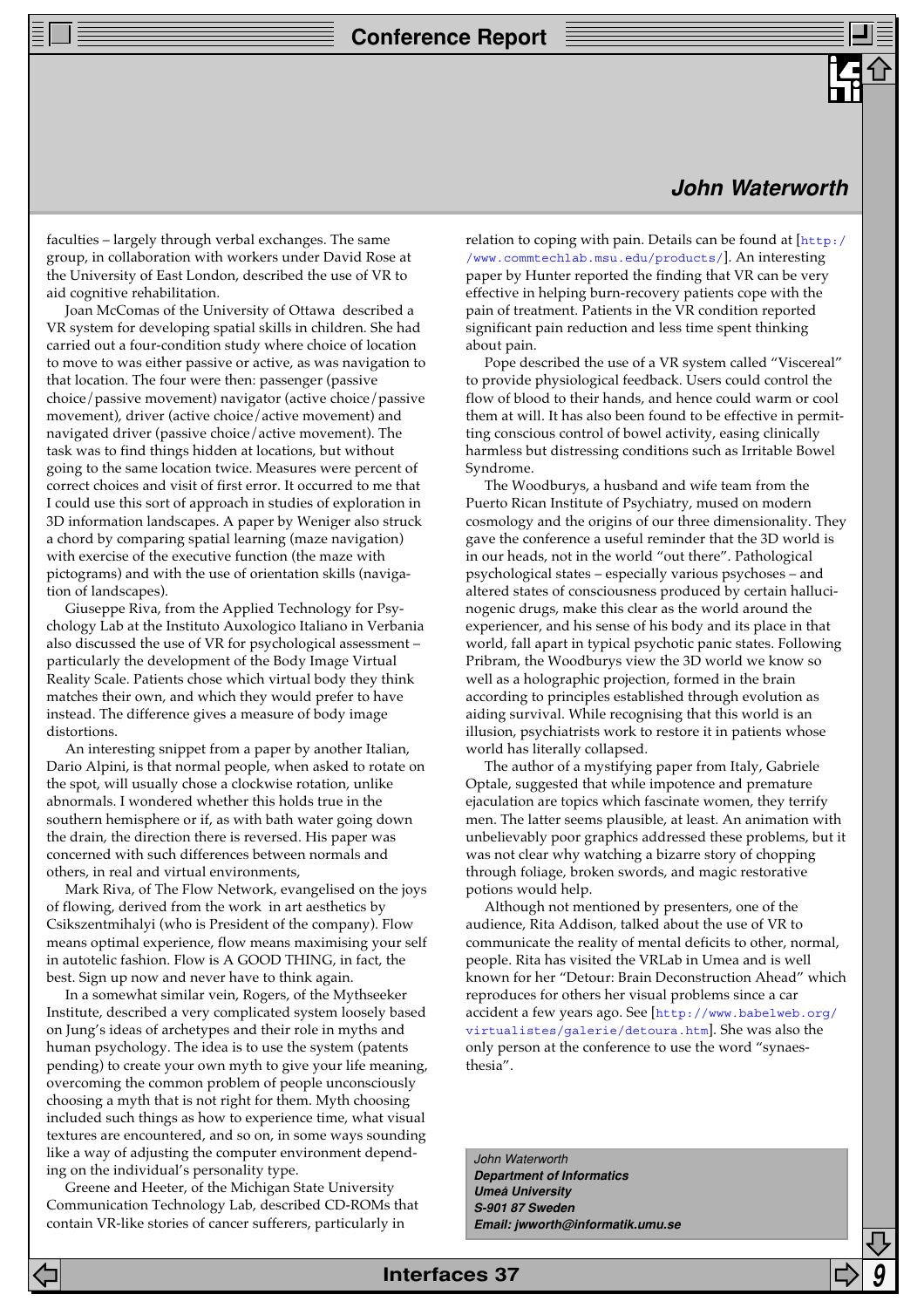## Human Factors in Safety Critical Systems

Felix Redmill & Jane Rajan

Redmill, Felix and Rajan, Jane, editors, 1997, Human Factors in Safety Critical Systems, Oxford: Butterworth Heinemann, 354 + x pages, ISBN: 0-7506-2715-8, £55 approx.

Safety critical systems have traditionally been written about from a design viewpoint and references to human factors issues are not easy to locate. Consequently, this book is a welcome addition to the literature in that it appears to fill a need for a text devoted solely to aspects of user involvement. However, a first glance reveals that the text gives a traditional approach to human factors of safety critical systems in that Part 1 is devoted to human reliability and causes of human error and has three chapters (authored by Felix Redmill, Deborah Lucas and Carlo Cacciabue respectively). Part 2 deals with human–computer interaction (HCI) with five of the twelve chapters covering an introduction (Chapter 4, authored by Graham Storrs), specification with a brief summary of risk analysis, fault tree analysis and hazard analysis (Chapter 5, authored by Jeremy Clare), interface design (Chapter 6, authored by Jane Rajan) and training and operator support (Chapter 7, authored by Andrew Shepherd). The final chapter (authored by Jonathan Berman) in this section details issues in abnormal situations. Part 3 has four chapters covering socio-technical considerations (Chapter 9, authored by Ron Westrum), such as learning from incidents at work (Chapter 10, authored by Florus Koornneef and Andrew Hale), procedural violations (Chapter 11, authored by Steve Mason) and safety cases (Chapter 12, authored by David Collier). A brief biography of the authors and an index completes the book. References are given at the end of each chapter.

Readers of Inter*faces* will no doubt be particularly interested in the section on HCI and it is unfortunate that more care has not been given to chapter titles. For example, Chapter 4, 'Introduction to HCI in safety-critical systems' discusses the shortfall of user-centred design in traditional analysis and design methodologies such as SSADM (Structured Systems Analysis and Design Methodology) and Yourdon but uses only Norman's Model (Norman, 1986) as an example of user-centred development. Equally, the idea of usability metrics is dismissed since 'current human performance is almost never known in sufficient detail for anyone to be able to do more than guess at what the required performance should be'. One can take issue here as areas of safety-critical systems such as those used in aircraft cockpits and on marine vessels usually are used by certificated personnel so that the user possesses a basic minimum level of knowledge and experience. For example, fishing skippers in charge of vessels over 16.5 metres registered length in the UK will have an electronic navigation systems certificate covering operational skills (Olsen, 1998).

Chapter 6, on interface design, authored by Jane Rajan, covers many topics from the system's characteristics to principles of screen design but no reference is given to such principles derived by the Governments of both the UK and US, e.g. F1166 (1988), MoD (1996). Such works relate directly to critical systems and give useful and specific

information. Perhaps this is the 'problem' with this book – it tries to cover too much and consequently becomes rather superficial at times, although the editors accept this by stating that the coverage is 'broad'. Another quibble is that references are often rather old, for example, Chapter 7, on training and operator support, has its most recent reference from 1994 and this is typified throughout the book although there is the occasional later reference, for example in Chapter 1. However, in that the aim of the book is to be of value to 'practitioners … in safety engineering, software engineering, and management', the book is successful. However, HCI experts in safety-critical systems will find little new in this book.

#### References

- F1166, 1988, *Standard Practice for Human Engineering Design for Marine Systems, Equipment and Facilities*, ASTM Committee F-25 on Shipbuilding, Philadelphia: Naval Publications and Forms Center.
- MoD, 1996, *Interim Defence Standard 00-25 Human Factors for Designers of Equipment (Part 13 - Human Computer Interaction)*, Glasgow: Ministry of Defence.
- Norman, D A, 1986, 'Cognitive Engineering', in Norman, D A and Draper, S W, eds, 1986, *User-centred System Design: New Perspectives on Human-Computer Interaction,* London: Lawrence Erlbaum Associates.
- Olsen, 1998, *Olsen's Fisherman's Nautical Almanack*, Scarborough: Dennis Print and Publishing.

#### Stella Mills

**Cheltenham & Gloucester College of Higher Education Tel: +44(0) 1242 543231 Email: smills@chelt.ac.uk**

Wanted – articles on Software Support for HCI. The Software Support series gives leading practitioners and researchers the opportunity to discuss how user interface software tools, along with supporting methods and techniques, can aid in the production of good human-computer interfaces. Possible topics include:

- User interface specification, design and construction tools
- Specification and design methods to support their use
- Tools which aid in interface evaluation and testing
- Case studies on such tools and their success (or not, as the case may be!)
- Intelligent and adaptive front-ends Visual Programming
- Programming by example and demonstration systems

This list is not exhaustive: any article that fits under the heading 'Software Support for HCI' will be considered for publication. Please send submissions to: Dave Clarke; email: Dave@visualize.demon.co.uk (or on disk c/o Interfaces, address on back cover). Articles should be sent in RTF, MS Word or straight ASCII format. Length should not exceed 3000 words. Figures and references may be included where appropriate.

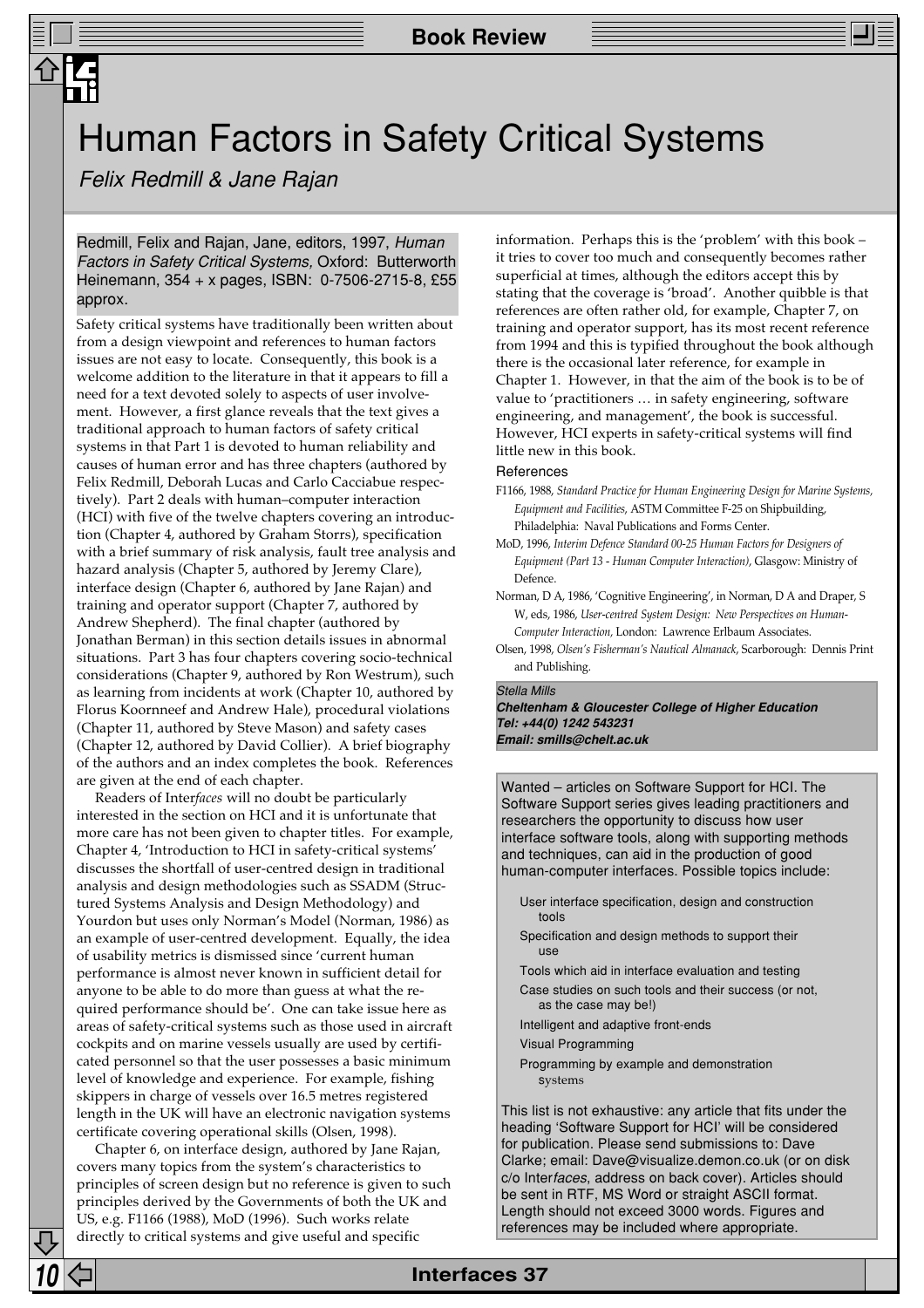## My Thesis

**Name and address of researcher: Caroline Gale Department of Psychology University of York Heslington, York YO1 5DD Tel: +44 1904 433169 Email: c.gale@psych.york.ac.uk**

#### **Title of Thesis**

**The effects of Gaze Awareness on communication in video-mediated manipulation tasks**

#### **Supervisor, department and institution Andrew Monk, Department of Psychology, University of York, Heslington, York YO1 5DD**

#### **What my thesis is about**

'Gaze awareness' is knowing someone else's focus of visual attention. This might be expected to be an important communication resource as an aid to grounding in conversation that video technology should support.

#### **How I got into this**

After a 'false start' looking at deindividuation in e-mail, I read a paper by Ishii and Kobayashi describing their shared drawing system 'Clearboard', which introduces the concept of gaze awareness. Although the authors claim that Clearboard supports gaze awareness and that gaze awareness will be an important future design goal, neither concept has ever been empirically examined.

#### **My contribution to HCI research**

My overall hypothesis is that knowing where someone else is looking can make conversation more efficient. For example, in telemedicine, a nurse-practitioner might request a second opinion about a diagnosis from a remote hospitalbased doctor over a video link. In this case, gaze awareness could be used to quickly detect misunderstandings. For example, if the doctor referred to the patient's right knee and saw that the nurse-practitioner looked at the left knee, he would be aware that the instruction had been misunderstood. However, before recommending that video technology should be configured to permit gaze awareness, two things have to be established. Firstly, how accurately people are able to tell where someone else is looking, and secondly, assuming that this is possible, whether or not they actually use this information when communicating with one another. Investigating the answers to these two questions has been the main focus of my research.

My first three experiments measured how accurately people are able to estimate another's gaze focus, both face to face and in video-mediated conditions. These were essentially psychophysical; the only HCI-related element was the video mediation. Working in pairs, a 'gazer' gazed at a number of points on a flat target placed on a table in front of them. An 'estimator', sitting either directly opposite the gazer or viewing them remotely over a video link, guessed at which point the gazer was gazing. Results showed that

## **Caroline Gale**

the estimators were extremely accurate in their guesses, and that video mediation has no negative effect on this. Both findings were replicated across all three experiments.

My fourth and fifth experiments address the second question of whether or not availability of gaze awareness affects communication. Both of these involve pairs of participants completing a shared task in a variety of video configurations, some of which allow gaze awareness. The task devised for Experiment 4 was a manipulation task called the 'Circuit Board Task'. One participant, the 'Repairer', sat in front of a flat (paper) circuit board with 17 'terminals' separately labelled. The other participant, the 'Expert', had a list of pairs of terminals for the repairer to 'test'. The Expert's task was to describe, from the image of the circuit board that they could see on a TV monitor, the location of each particular pair of terminals. The Repairer's task was to test these. Each conversation was recorded, and transcriptions made. From these transcriptions, a dialogue analysis ('Conversational Games Analysis') was carried out on each conversation. In addition, other measures of task performance and communication process (e.g. number of turns, number of words used) were examined. Although results were somewhat disappointing, this was attributed to the fact that only the Expert had gaze awareness available. Experiment 5 was therefore a modification and refinement of Experiment 4, with one video configuration making gaze awareness potentially available to both participants. A videotunnel was constructed to achieve this and to allow participants eye contact, and the gaze target was changed from a flat, paper 'circuit board' to a clear, vertical linedrawing. The same techniques were used for analysis, and at present the data is partially analysed. Preliminary results are very encouraging and it seems likely that differences in communication depending on availability of gaze awareness will be shown.

#### **What I want to do next**

Nothing to do with gaze awareness, ever, as long as I live. (Only joking.) I'm currently writing up my thesis and applying for research positions in universities and commercial laboratories.

These short articles are now a regular feature in Interfaces. The idea is to offer a platform to Ph.D. students who have just submitted their theses, or who are about to do so. The articles are intended to be short narrative explanations of what the thesis is about, rather than formal summaries. They will allow other research students and researchers working in similar areas to make contact with the author; who knows, they may even lead to offers of employment.

If you would like to contribute to this series, please contact **Andrew Monk (01904 433148; AM1@york.ac.uk)** for instructions.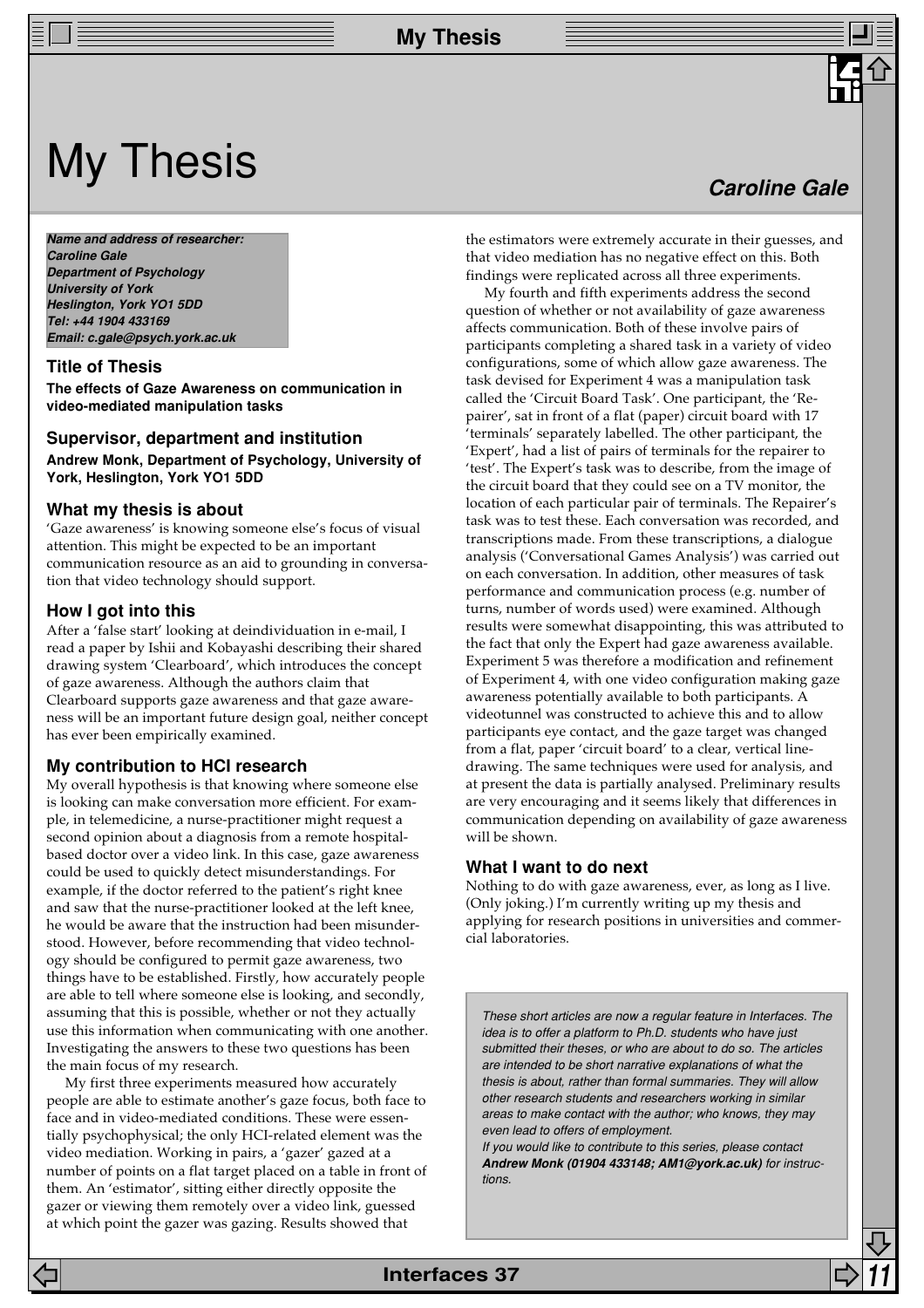# Case Study: Usability Healthchecks  $@$  Thames Water

F.I.GROUP PLC is a UK-based supplier of computer software services to major organisations whose businesses depend on information technology. It is a market leader in the expanding standalone applications management market.

As part of F.I.GROUP's strategic outsourcing partnership with Thames Water, FI has provided a range of services including Usability Healthchecks.

### **Introduction**

The goal of the FI Usability Team is to enhance the performance of business processes by ensuring that design solutions capitalise on user strengths and minimise the effects of user weaknesses.

A Usability Healthcheck is a targeted field analysis of a business system or process in context, often taking only one day to identify significant problems with existing process/ system or likely problems for integration of new systems.

While system developers, psychologists, ergonomists and HCI specialists would agree that the context in which users carry out their tasks is important, they may not agree on the best method for collecting, interpreting and integrating this knowledge into the business world.

Currently the workshop method is very popular, where a small group of analysts and empowered users, aided by a facilitator, seek to creatively solve business needs. While the workshop method has many advantages it does tend to overlook some of the important contextual issues affecting business performance which cannot be taken out of the work context and into the meeting room.

To provide a balance, we employ a Usability Healthcheck. These Healthchecks have been successfully applied across Thames Water including the Customer Information System, Job Management System and Meter Reading System. This Case Study reports their use in the Thames Water Laboratories.

### **Business Challenge**

Thames Water is the largest water company in the UK, serving seven million direct water supply customers, and over 11 million sewerage customers.

The Thames Water Laboratories, known as the Water Quality Centre, provide scientific analysis services for the business. The testing turnover is phenomenal, with over 300,000 samples and two million tests per annum. A range of software systems are used to support these activities, with around 200 users in total.

The systems are classic mainframe 'green screen' systems and the Business Systems Division of Thames Water were keen to find out how these systems could be improved within the current constraints of the mainframe 'green screen' environment.

#### **Approach**

Our Usability Healthchecks normally follow the following steps:

- **Step 1** Initial briefing from project sponsor often from the IT department. Covers the scope of the systems under study, their context, user base and characteristics of system performance.
- **Step 2** Identify key tasks to review and key users to observe and interview. A good selection of user types and roles is required to give a comprehensive overview. For many systems 3–6 interviews should provide an initial survey view and this can normally be completed in one day, especially if two usability analysts are available.
- **Step 3** Arrange visits and coordinate interviews.
- **Step 4** Visit day see Figure 1 for the contents of the Healthcheck toolkit. The exact formulation of a day's visit varies depending on the required outputs, e.g. process review, job design, error identification, comparative assessment, etc. Most visits combine observation with interviews

We have found that it can be very fruitful to interview a couple of users who work in similar roles together. This helps them to reflect upon their activities and provide us with a richer set of data and insights.

#### **|** Organisational Context

- Management Structure
- Communication Structure
- Group Working
- Outline Key Process Flows
- Organisational Aims
- **|** Attitudes to Information Technology
- **|** Ergonomic Checklist
- **|** Operator Modifications
- **|** Allocation of Function
- **|** Job Design
- **|** Human Computer Interaction
	- **Memory**
	- **Errors**
	- **Interoperability**
	- Workflow
- **|** Critical Incident Analysis

#### Figure 1 **Healthcheck Toolkit**

**Step 5** Rapid summary report and feedback to project sponsor. This can include Risk Analysis – using our in-house assessment

**12 Interfaces 37**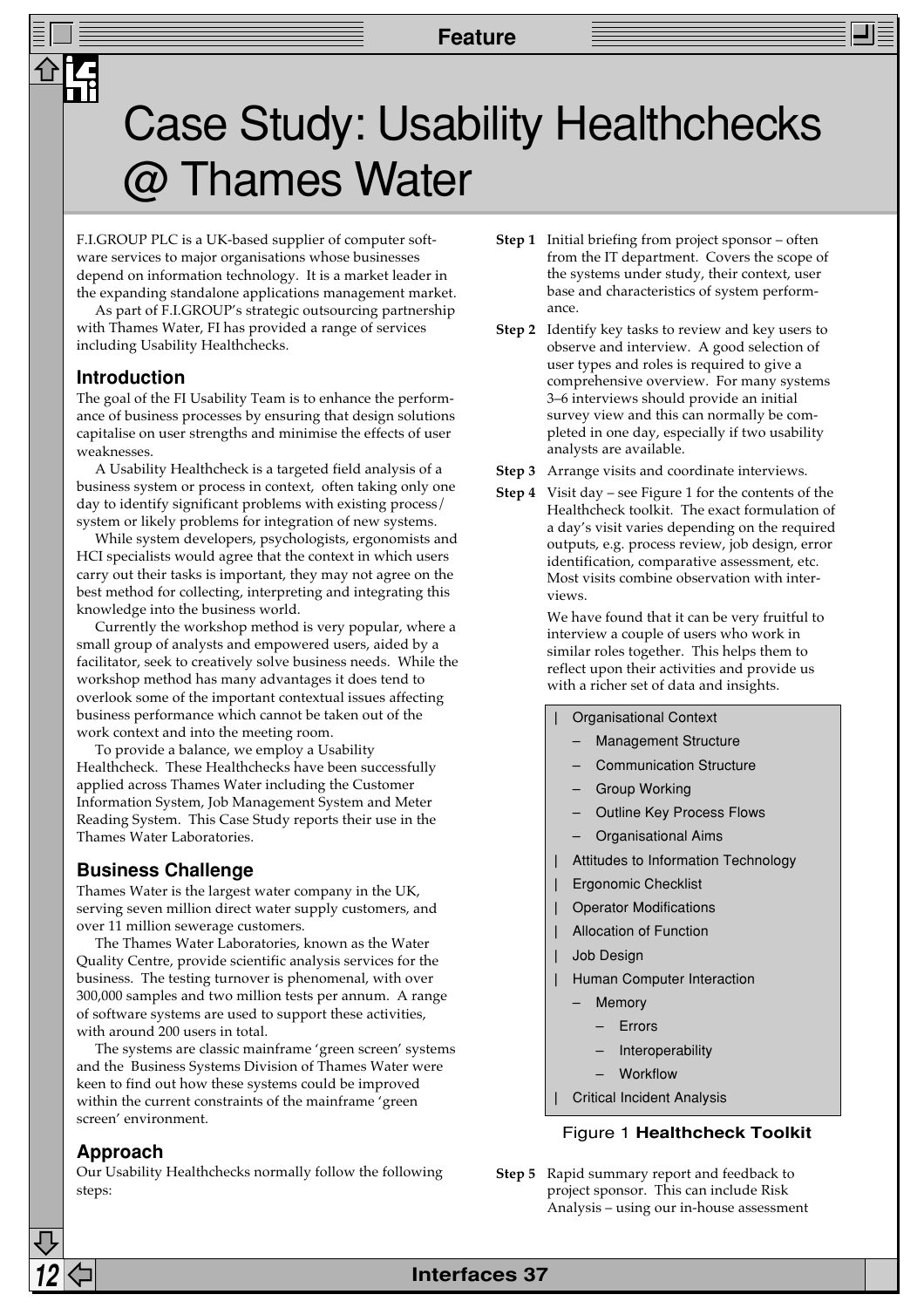**Feature**

## **Alan Arnfeld & Brian Buck F.I.GROUP PLC**

against eight Human Factors risks enables the prioritisation of the many issues discovered.

- **Step 6** Review further analysis and design advice requirements.
- **Step 7** Project performance review.

#### **Results**

The laboratory has a range of systems and Usability were invited to carry out a Healthcheck on LIFE (Laboratory Information For the Environment) and QUARTS (Quality Analytical Results Transfer System).

The LIFE and QUARTS visits were so successful, identifying 22 issues which were both broad and wide-ranging, that Usability were also invited to carry out further Healthchecks for other laboratory systems: SoCKS (Sewerage Operational Contracts System) and TAPS (Thames Advanced Prescheduling System).

Figure 2 illustrates a typical issue that might be identified during a Healthcheck. In this case, workflow is under analysis.

If users want to move on from recording a complaint to completing the associated workorder, they must go out to the main menu and then select the menu items necessary to navigate to the next screen. This is clumsy and wasteful of resources. It means that users do not carry out tasks in a meaningful manner, but work through all the complaints as a batch and then all the work orders as a batch. This fragments the task/business process making it less meaningful to the user, more time consuming and more prone to errors.

### Figure 2 **A workflow issue identified in SoCKS**

#### **When should Healthchecks be used?**

Healthchecks are designed to be used regularly in two types of environment:

- 1. For existing in-service systems, and after any major changes to systems and process. Healthchecks should be conducted on a yearly basis.
- 2. For new developments, whether Bespoke or Package Selection – Healthchecks are an essential part of the process and should be used as soon as the project is initiated.

Figures 3 and 4 illustrate where the Healthcheck fits into the lifecycles of traditional WATERFALL and RAD methodologies.

**Concept, Feasibility, Proj. Defn. Analysis Design Build Testing, Acceptance Intation Review Design risk analysis, Usability Targets, Healthcheck Training Needs Analysis, Task Analysis Inital Style Guide, User Interface design, evaluation, expert review Benchmarking, Usability evaluation Completed Style guides Review, Healthcheck Package Selection Method Usability Services**

#### Figure 3 **Healthcheck in Waterfall lifecycle**



Figure 4 **Healthcheck in RAD lifecycle**

Alan Arnfeld & Brian Buck **are now independent consultants and can be reached at:**

**User Centred Limited PO Box 4226, Goring, Reading, RG8 0XX, UK Email: alan.arnfeld@usercentred.co.uk Tel: +44 (0) 1491 875765 Fax: +44 (0) 1491 875338.**

**Interfaces 37**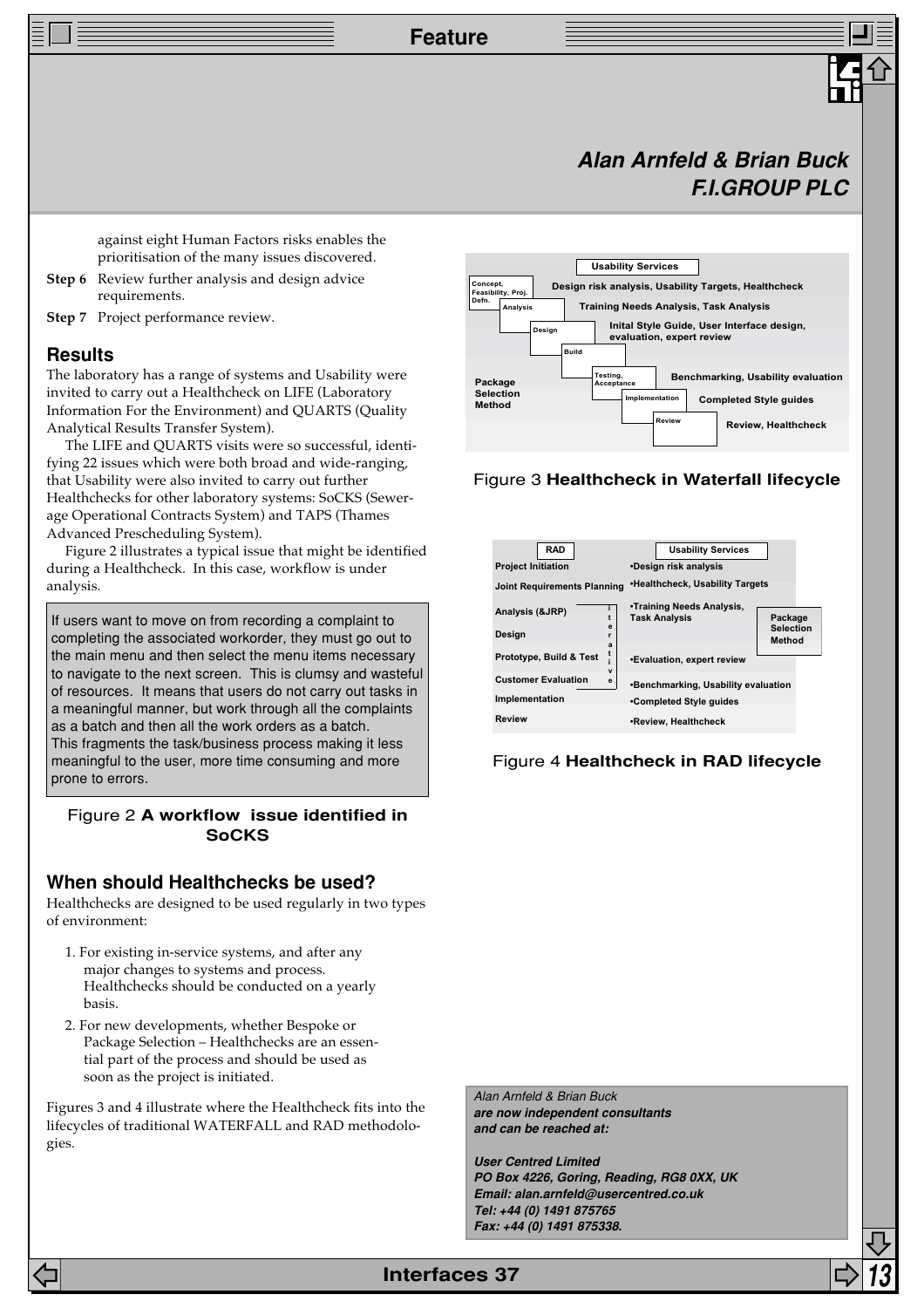### **Profile**

## Jan Noyes



Dr Jan Noyes is a lecturer in the Department of Experimental Psychology at the University of Bristol, UK. She is a Fellow of the Ergonomics Society and currently chairs the IEE Professional Group on human–computer interaction. She has published extensively in the area of HCI, particularly in relation to her work on interface design for advanced and emerging technologies.

**What is your idea of happiness?** An ergonomically designed bed.

**What is your greatest fear?** Undergoing psychological tests and not knowing why.

**With which historical figure do you most identify?** The old woman who lived in the

shoe  $\ldots$  . . . .

**Which living person do you most admire?** Mo Mowlam.

**What is the trait you most deplore in yourself?** Saying 'yes'.

**What is the trait you most deplore in others?** Lack of attention to detail.

**What vehicles do you own?** 1950s red Raleigh bike, blue Citroen, white Serena with lots of seats to spread the children out.

**What is your greatest extravagance?**

Pre-washed carrots and other veg.

#### **What makes you feel most depressed?**

Unwashed carrots and other veg.

**What objects do you always carry with you?** The kids.

**What do you most dislike about your appearance?**

Short nails as a result of always hitting the keyboard.

**What is your most unappealing habit?**

Continuing to hit the keys on the keyboard whilst others are talking to me.

**What is your favourite smell?** My new PC.

**What is your favourite word?** Serendipity.

**What is your favourite building?** Restormel Castle.

**What is your favourite journey?** The one I make each day.

**What or who is the greatest love of your life?** My family.

**Which living person do you most despise?**

The person who stole my laptop.

**On what occasions do you lie?** When answering these questions (and completing psychological tests).

**Which words or phrases do you most over-use?**

Isn't it time you went to bed, now?

**What is your greatest regret?** Not writing earlier.

**When and where were you happiest?**

As an undergraduate at Loughborough.

**How do you relax?** Writing, cooking carrots and other veg.

**What single thing would improve the quality of your life?** A wife (who stayed at home).

**Which talent would you most like to have?** Ability to run a marathon.

**14 Interfaces 37**

**What would your motto be?** All things pass.

**What keeps you awake at night?** Children playing musical beds.

**How would you like to die?** When the time is right.

**How would you like to be remembered?** Isn't it time you went to bed, now?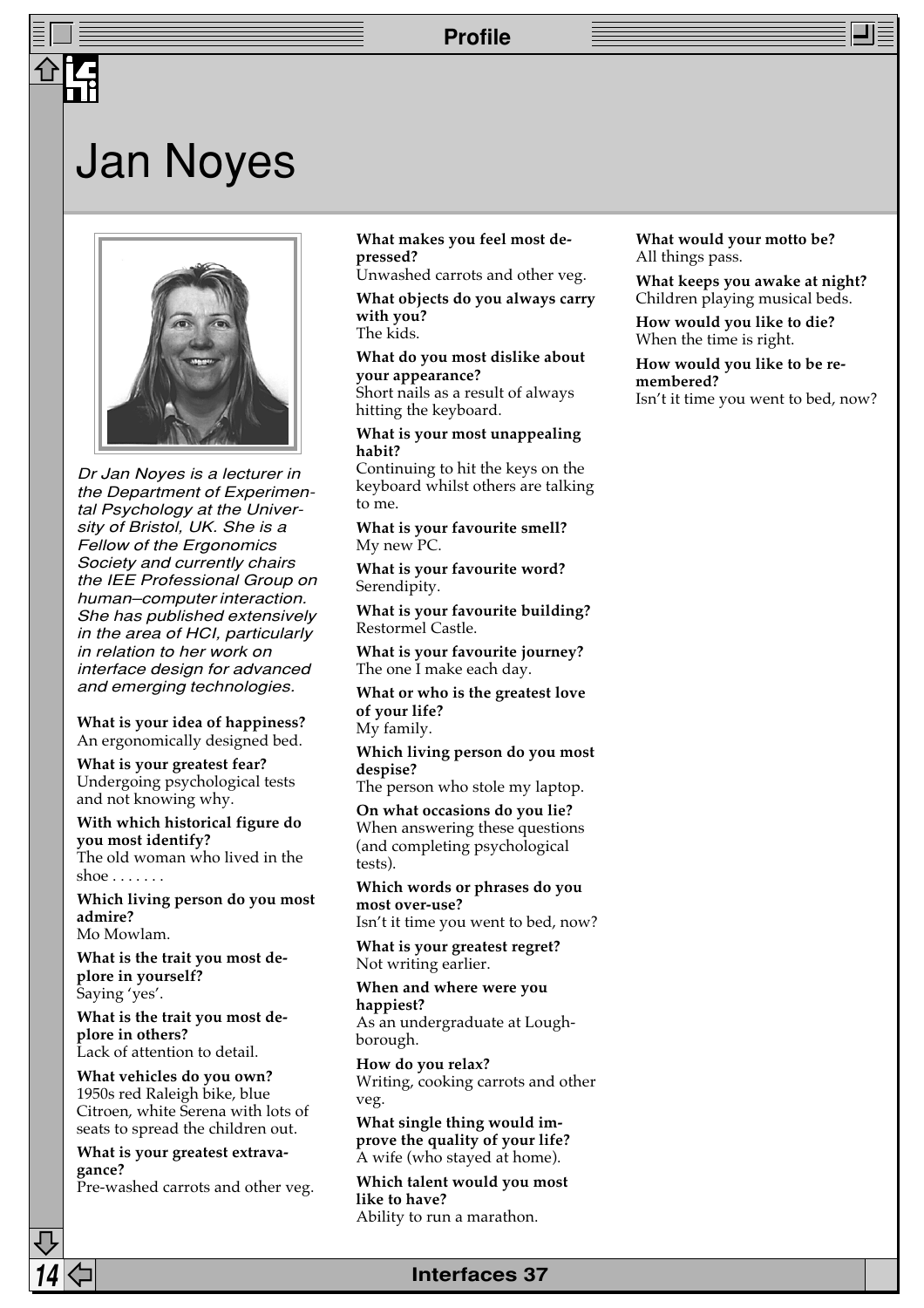**Diary**

# diarydiarydiarydiarydiarydiarydiary

#### **How To Use Scenarios And Use Cases In The Systems Development Process**

14 May, 1998, London, UK

Further Info: Liz Bromley, Centre for HCI Design, City University, Northampton Square, London, EC1V OHB; Tel: 0171-477-8427; Fax: 0171-477- 8859; Email: E.M.Bromley@city.ac.uk Summary: Despite the considerable recent interest in the use of scenarios and use cases in the systems development process, there is a lack of scenario-based methods, techniques and guidelines available to practitioners, or even agreement about the definition of use cases and scenarios in the first place. Jacobson has done much to introduce use cases into the systems development process, but even he has left us with some loose ends. As a result, discussions about use cases and scenarios often lead to more

questions than answers. This symposium aims to provide some concrete answers. It brings together practitioners, vendors and academics with different interests in scenarios and use cases in the systems development process. Experts from the United States and Europe will present and explore the diverse uses of scenarios and use cases, examine effective methods and guidelines, report on experiences and good practice, and propose a common path for the development and application of new scenariobased systems development methods.

#### **The 3D Information Worker**

19 May, 1998, London, UK Further Info: Ian Benest, Department of Computer Science, University of York, Heslington, YORK, YO1 5DD; Email: idb@minster.york.ac.uk Summary: This colloquium is organised by the IEE Informatics Professional Group A5 (Human Systems Engineering) and is co-sponsored by the BCS HCI Group, the BCS Computer Graphics and Displays Group, the Eurographics Association UK Chapter, and the Virtual Reality Society. This meeting will provide an opportunity for practitioners and researchers in Virtual Reality to discuss approaches to those factors that influence the acceptability of the user-interface. Is there a universal three-dimensional interface lurking in a laboratory somewhere, waiting to be publicised, just as the two-dimensional desktop interface remained hidden at Xerox Parc Laboratory in the 1970s?

#### **Workshop on Human Computer Interaction with Mobile Devices** May 22, 1998, Glasgow, UK

Further Info: Chris Johnson, Department of Computing Science, University of Glasgow, Glasgow, G12 8QJ, Scotland; Tel: +44 141 330 6053; Fax: +44 141 330 4913; Email: johnson@dcs.glasgow.ac.uk; URL: http:// www.dcs.gla.ac.uk/~johnson/mobile.html Summary: The last 3–4 years have seen the development and marketing of a vast array of mobile computing devices. These systems herald what we believe to be a new era of 'ubiquitous' computing. Unfortunately, there has been relatively little work into the development of effective interaction techniques for these systems. The utility of these devices is reduced by the problems of accessing information resources through tiny displays. This can be especially problematic where that information is 'perishable'; where its value is only relevant to particular locations and times. The utility of mobile devices is further reduced by the problems of manipulating miniaturised versions of 'standard' keyboards and pointing devices. Users are also forced to perform numerous, delicate operations by selecting very small icons. This workshop will provide a forum for academics and practitioners to discuss the challenges and potential solutions for effective interaction with mobile systems.

#### **C O O P ' 9 8 – Third International Conference on the Design of Cooperative Systems**

26–29 May, 1998, Cannes, France Further Info: Monique Simonetti, INRIA, COOP'98, Bureau des Relations Exterieures, 2004 route des Lucioles, BP 93, 06 902 Sophia-Antipolis Cedex, France; Tel: +33-4 93 65 78 64; Fax:+33-4 93 65 79 55; Email: simoneti@sophia.inria.fr; URL: http:// zenon.inria.fr/acacia/Coop/Coop98/ Summary: The main goal of COOP'98 is to contribute to the solution of problems related to the design of cooperative systems, and to the integration of these systems in organizational settings. The Conference is sponsored by a number of French and international organizations, and brings together researchers from distributed AI, decision-making, distributed cognition, manage-ment studies, computer science and CSCW. The conference is international yet intimate, and provides a useful forum for debate about methodologies, conceptual frameworks, and case material. The main language of the conference is English.

#### **DSV-IS'98: 5th International Eurographics Workshop on Design, Specification and Verification of Interactive Systems**

3–5 June, 1998, Abingdon, England Further Info: Panos Markopoulos, Department of Computer Science, Queen Mary and Westfield College, University of London, Mile End Road, London E1 4NS, UK; Tel: +44 (0)171 975 5257; Fax: +44 (0)181 980 6533; Email: markop@dcs.qmw.ac.uk; URL: http:// www.dcs.gmw.ac.uk/research/hci/dsvis98 Summary: The workshop will provide a forum for the exchange of ideas on diverse approaches to the design of interactive systems. The particular focus of this year's event is on models (e.g. of devices, users, tasks, etc.) and their role in supporting the design and development of interactive systems. As in previous years we maintain our interest in the use of formal representations and their role in supporting the design, specification, verification, validation and evaluation of interactive systems. Contributions pertaining to less formal representations of interactive system designs and model-based design approaches are also encouraged. The workshop aims to encourage an exchange of ideas between these different research fields.

#### **FOIS'98 – International Conference On Formal Ontology In Information Systems**

6–8 June, 1998, Trento, Italy Further Info: ORGANIZATION CHAIR, Alessandro Artale, ITC-IRST, Povo, I-38050 Trento, Italy; Email: artale@irst.itc.it; URL: http:// mnemosyne.itc.it:1024/fois98/ Summary: Research on ontology is becoming increasingly widespread in the computer science community. Its importance has been recognized in fields as diverse as qualitative modelling of physical systems, natural language processing, knowledge engineering, information integration, database design, geographic information science, and intelligent information access. Various workshops addressing the engineering aspects of ontology have been held in the past few years. However, ontology – by its very nature – ought to be a unifying discipline. Insights in this field have potential impacts on the whole area of information systems. In order to provide a solid general foundation for this work, it is therefore important to focus on the common scientific principles and open problems arising from current tools, methodologies, and applications of ontology. The purpose of this conference is to take a first step in this direction. The conference will have a strongly interdisciplinary character. Expected participants include computer science practitioners as well as linguists, logicians, and philosophers.

#### **First International Workshop on Innovative Internet Information Systems (IIIS'98)**

8–9 June, 1998, Pisa, Italy Further Info: David Schwartz, School of Business Administration, Bar-Ilan University, Ramat-Gan, Israel; Email: dschwar@mail.biu.ac.il Summary: The Internet is quickly moving from a marketing tool in which businesses and organizations promote sales and awareness, to a core element of any information system architecture. The advent of the Internet as a fundamental infrastructure for the delivery of advanced business information systems has opened up a wide range of questions for the design and development of such systems. This workshop focuses on Information Systems that utilize the Internet as their primary architectural base or as a secondary extension to existing information systems. This workshop will serve as a forum to present and discuss early results and challenges of innovative Internet-based applications.

The workshop will last two days and it will take place immediately before CAiSE98. All participants in the Workshop are expected to register for CAiSE98.

#### **Workshop on Presence in Shared Virtual Environments**

10–11 June, 1998, BT Labs, Ipswich, UK

Further Info: Email: A.Steed@cs.ucl.ac.uk; URL: http://vb.labs.bt.com/SharedSpaces/Presence/

#### **CE98 – 5th ISPE International Conference On Concurrent Engineering**

15–17 June, 1998, Tokyo, Japan Further Info: Professor Shuichi Fukuda, Department of Production, Information and Systems Engineer-ing, Tokyo Metropolitan Institute of Technology, 6- 6, Asahigaoka, Hino, Tokyo 191, Japan; Tel: +81- 425-83-5111 Ext. 3605; Fax: +81-425-83-5119; Email: fukuda@mgbfu.tmit.ac.jp; URL: http:// www.bath.ac.uk/Departments/Eng/CE98/home.html Summary: CE98, the 5th ISPE International Conference on Concurrent Engineering, is a major forum for the international scientific exchange of research results in the development of novel methodologies, information technologies and business practices in achieving concurrency and integration in engineering.

#### **Collaborative Virtual Environments 1998 (CVE'98)**

17–19 June, 1998, Manchester, UK Further Info: Dr. Dave Snowdon, Dept of Computer Science, The University of Nottingham, University Park, Nottingham NG7 2RD, UK; Email: d.snowdon@cs.nott.ac.uk; URL: http:// www.crg.cs.nott.ac.uk/~dns/conf/vr/cve98/ Summary: A Collaborative Virtual Environment (CVE) is one that actively supports human–human communication in addition to human–machine communication and which uses a Virtual Environment (including textually based environments such as MUDs/MOOs) as the user interface. This is an exciting field with much potential for interdisciplinary collaboration particularly in the fields of computer science, psychology, sociology, architecture & urban planning, cultural & media studies and Artificial Intelligence. Following on from the highly sucessful CVE'96, CVE'98 aims to present the current state of the art in Collaborative Virtual Environments and foster inter-disciplinary links between researchers in this field. Compared to CVE'96, CVE'98 will have a larger and more varied programme committe to ensure high quality and varied content and full papers (rather than extended abstracts) will be published in the proceedings.

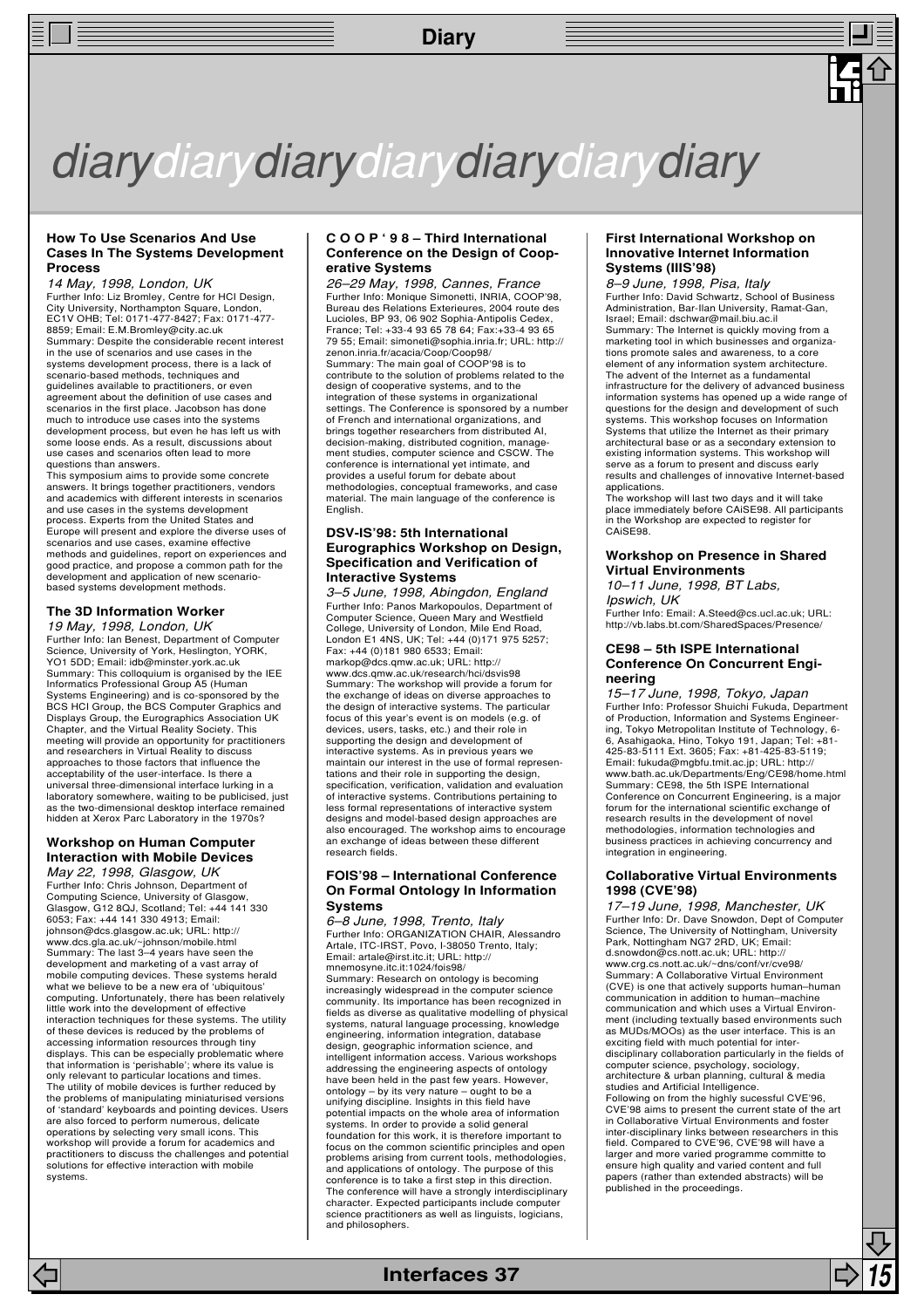### **Diary**



## diarydiarydiarydiarydiarydiarydiary

#### **ED-MEDIA / ED-TELECOM 98 – World Conference on Educational Multimedia and Hypermedia and World Conference on Educational Telecommunications**

20–25 June, 1998, Freiburg, Germany Further Info: ED-MEDIA 98/AACE, P.O. Box 2966, Charlottesville, VA 22902 USA; Email: AACE@virginia.edu; Voice: 804-973-3987; Fax: 804-978-7449; URL**:** http://www.aace.org/conf/ edmedia

Summary: ED-MEDIA/ED-TELECOM 98 – World Conference on Educational Multimedia and Hypermedia and World Conference on Educational Telecommunications are jointly held international conferences, organized by the Association for the Advancement of Computing in Education (AACE). These annual conferences serve as multidisciplinary forums for the discussion and dissemination of information on the research, development, and applications on all topics related to multimedia/hypermedia and distance education. ED-MEDIA/TELECOM, the premiere international conferences in the field, span all disciplines and levels of education and attract 1000+ attendees from 50+ countries.

#### **Asia-Pacific CHI (APCHI'98)**

July, 1998, Kanawaga, Japan Further Info: URL: http:// apchi.softlab.is.tsukuba.ac.jp Summary: Foremost HCI conference serving Asia and the Pacific rim.

#### **Sixth International Conference on Human Aspects Of Advanced Manufacturing: Agility & Hybrid Automation (HAAMAHA '98)**

5–8 July, 1998, Hong Kong University of Science and Technology Further Info: http://www.spd.louisville.edu/ ~ergonomics/haamaha98.html

#### **First World Congress on Ergonomics For Global Quality And Productivity (ERGON-AXIA '98)**

8–11 July, 1998, Hong Kong University of Science and Technology Further Info: URL: http://www.spd.louisville.edu/ ~ergonomics/axia98.html

#### **Workshop on User-Interfaces to Theorem Provers (UITP'98)**

13–14 July, 1998, Eindhoven, Netherlands

Further Info: N. Merriam, Dept. of Computer Science, U. of York, York YO1 5DD; Tel: (+44/0) 1904 434755; Fax: (+44/0) 1904 432767; Email: Nicholas.Merriam@cs.york.ac.uk; URL: http:// www.win.tue.nl/cs/ipa/uitp/

Summary: This international workshop provides a forum for the exchange of ideas and research on the analysis and design of user interfaces for theorem proving assistants. In particular it facilitates cross-fertilisation between the fields of human–computer interaction (HCI) and mechanised theorem proving. The series was started in recognition of the fact that the difficulty in using powerful theorem proving software frequently lies with a poor user interface. There are gaps between the knowledge required by designers of such interfaces and present state of the art in general interface design technology. Effective solutions require the collaboration of HCI practitioners and the authors and users of existing theorem proving software.

#### **ECAI'98**

23–28 August, 1998, Brighton, UK Further Info: ECAI-98 Secretariat, Centre for Advanced Software Applications, University of Sussex, Brighton, BN1 9QH, UK; Tel: +44(0)1273 678448; Fax: +44(0)1273 671320; Email: ecai98@cogs.susx.ac.uk; URL: http:// www.cogs.susx.ac.uk/ecai98

Summary: ECAI-98 is organised by the European Coordinating Committee for Artificial Intelligence (ECCAI) and hosted by the Universities of Brighton and Sussex on behalf of AISB.

#### **15th IFIP World Computer Congress 'The Global Information Society on the Way to the Next Millennium'** 31 August – 4 September, 1998,

Vienna and Budapest

Further Info: Email: ifip98@ocg.or.at; URL: http:// www.ocg.or.at/ifip98

Summary: The Congress will consist of seven carefully selected conferences, most of which boast long traditions, with paper presentations and poster sessions. Each conference is organized in close cooperation with the relevant Technical Committees and Working Groups of IFIP. The structure of the International Programme Committee and the Programme Committees of the seven conferences with well-known IT experts make sure that the participants of the congress will enjoy a high quality scientific program that will give an excellent outlook of what can be expected in the future. Although participants register for one conference, they will be

allowed to switch between the conferences: **Telecooperation –** The Global Office, Teleworking and Communication Tools

**ICCHP '98** – 6th International Conference on Computers Helping People with Special Needs **SEC '98** – 14th International Information Security Conference

**KnowRight '98** – 2nd International Conference on Intellectual Property Rights and Free Flow of Information

**Fundamentals** – Foundations of Computer Science **IT & KNOWS** – Information Technology and Knowledge Systems

**Teleteaching '98** – Distance Learning, Training, and Education

#### **ICCHP '98: the 6th International Conference on Computers Helping People with Special Needs**

31 August – 4 September, 1998, Vienna and Budapest.

Further Info: Dr. A. D. N. Edwards, Department of Computer Science, University of York, York, ENGLAND, YO1 5DD; Tel: + 44 1904 432775; Fax: + 44 1904 432767; Email:

alistair@minster.york.ac.uk; URL: http:// www.ocg.or.at/VERA/IFIP98/ICCHP/icchp.html Summary: Part of the 15th IFIP World Computer Congress, this conference is concerned with all aspects of the use of computers by people with disabilities. That includes both the adaptation of the human–computer interface to enable the persons to access the computer for everyday use and the development of computer-based aids to reduce the handicapping effect. Experience from the previous five ICCHP conferences has shown that computers have positively affected the lives of disabled people in many different ways. The conference aims to promote discussion with all relevant disciplines.

#### **HCI'98**

1–4 September, 1998, Sheffield, UK Further Info: HCI'98 Conference Coordinator, Conference 21, Sheffield Hallam University, Sheffield, S1 1WB, UK; Tel: +44 (0)114 225 5334; Fax: +44 (0)114 225 5337; Email: hci98@shu.ac.uk; URL: http://www.shu.ac.uk/hci98 Summary: The HCI annual conference is the primary European conference on human–computer interaction. The conference regularly brings together researchers and practitioners concerned with the effective utilisation of computing and

**16 Interfaces 37**

communication technology by humans, organisa-tions and society. This year's conference, HCI'98, is to be held at Sheffield Hallam University. In addition to the usual presentation formats, an innovation at this year's conference is the inclusion of research symposia, at which full technical papers will be discussed in a highly interactive format. The field of human–computer interaction is multidisciplinary and includes contributions from the human and social sciences, computer science, technology, education and design. With the widespread adoption and integration of computing and communication technology the relevance of HCI is more significant than ever before. In addition, the current advances in technology present further opportunities and challenges for practitioners and researchers within the HCI community. Specifically, the professional exploitation of multi-media technology provides a rich domain which is creating new demands for effective methods and tools. HCI'98 provides an opportunity to further investigate and develop theory and practice within all of these areas.

#### **BCS – Formal Aspects of Computing Science: Formal Aspects of Human Computer Interaction Workshop**

5 /6 September, 1998, Sheffield, UK **Submissions by 29 May**

Further Info: Prof. Jawed Siddiqi, Sheffield Hallam University, School Of Computing and Management Sciences, Sheffield, S1 1WB, UK; Tel: +44 (0) 114 225 3171; Fax: +44 (0) 114 225 3161; Email: j.i.siddiqi@ shu.ac.uk; URL: http://www.shu.ac.uk// fahci/

Summary: One particular thread in HCI, that's been around for less than a decade and is the focus of this series of workshops, is application of formality to HCI. What does formality have to offer in this debate about the foundations and nature of HCI? What types of formality are relevant? What are the benefits and limitations in applying formality to HCI? Formality has a recognised place in computer science in general, and software engineering in particular, and the arguments have been frequently stated. The workshop will ask: Are the arguments justifying the use of formality in constructing software systems pertinent to HCI? To what extent does the use of formality make explicit the concerns of human factors? How do broader characterisations of formality assist in modelling and analysing interaction?

#### **Reliability and Safety of Human-Machine Systems**

6–13 September, 1998, Knossos Royal Village, Crete

Further Info: Reliability and Safety Summer School, Virginia Bocci, Laboratorio Multimediale, University of Siena, Via del Giglio, 14, 53100 Siena, ITALY; Fax: +39 577 298461;

Email:school@media.unisiena.it; URL: http:// www.media.unisi.it/school

Summary: There is an increasing use of automation in contexts where humans and machines interact in process control, transportation, medical systems and many other fields. The dependability analysis and evaluation of these systems requires an integrated approach, considering the hardware, software and human components and their interactions. Aim of the summer school is to help researchers and practitioners in developing the interdisciplinary competencies that are needed for the design, analysis and evaluation of human– machine systems. Lecturers will be expert senior researchers from the different disciplines concerned (human reliability and cognitive science, hardware and software dependability). They will introduce common goals, needs and problems of the different disciplines, and will describe the existing methods for quantitative and qualitative analysis and evaluation of human–machine systems. Practical work groups on case studies will help young students to link this information across discipline boundaries.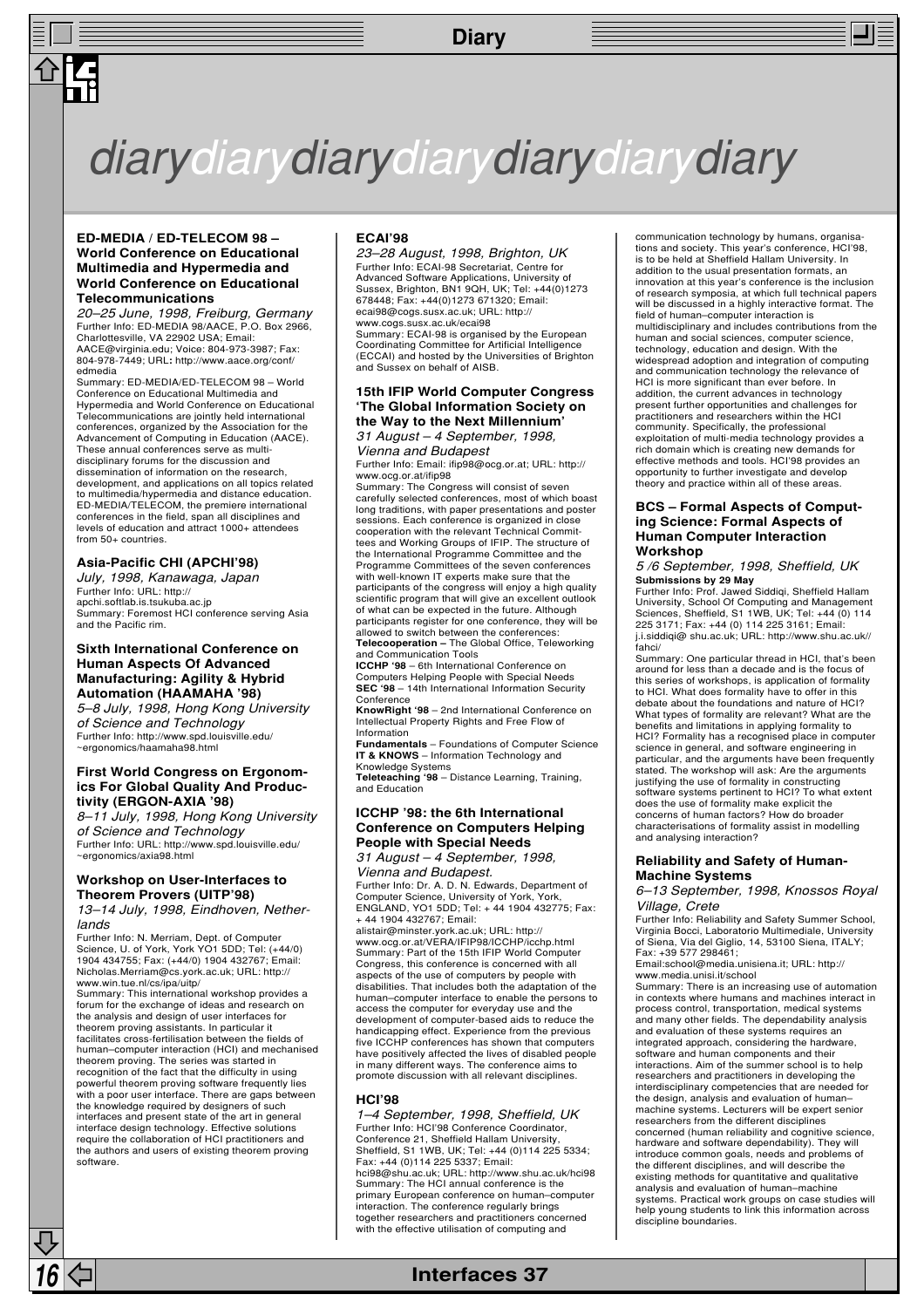### **Diary**



#### **Designing Effective and Usable Multimedia Systems: IFIP 13.2 Working Conference**

9–11 September, 1998**,** Stuttgart, **Germany** 

Further Info: Professor Alistair Sutcliffe, Centre for HCI Design, School of Informatics, City University, Northampton Square, London EC1V 0HB UK; Tel: +44-171-477-8411; Fax: +44-171-477-8859; Email: a.g.sutcliffe@city.ac.uk

Summary: As the multimedia marketplace becomes more crowded ease of use is becoming a key competitive advantage. Usability and effective communication are vital to ensure the success of multimedia designs and to avoid problems of information overloading. Multimedia systems are used in a wide variety of contexts such as computer supported learning, entertainment, decision support and process control. The increasing diversity of applications raises complex design issues. For example, in educational applications sound design is necessary to promote learning with maintaining the user's attention; while in decision support systems representing key information is important.This conference will bring together researchers and practitioners from a variety of backgrounds to exchange current knowledge in the area, discuss design problems and solutions for improving product usability and shape future research agendas. The aim will be to advance understanding of usability issues, quality assurance and the design process for multimedia.

#### **5th International Conference on Object-oriented information systems** 9–11 September, 1998, La Sorbonne,

Paris, France

Further Info: G. Grosz, OOIS,98, C. R. I., University<br>of Paris 1 Pantheon-Sorbonne, 90, rue de Tolbiac,<br>75013 Paris, France; Tel: +33 (0)1 40 77 46 34; Fax: +33 (0)1 40 77 19 54; Email: OOIS98@univ-paris1.fr; URL: http://panoramix.univ-paris1.fr/ CRINFO/OOIS98

Summary: OOIS'98 addresses recent research in object-oriented concepts and principles, objectoriented methods and ools, as well as industrial projects.

#### **7th IFIP Working Conference on Engineering for Human–Computer Interaction (EHCI'98)**

14–18 September, 1998, Heraklion, Crete, Greece

Further Info: Len Bass, SEI/CMU, 5000 Forbes Avenue, Pittsburgh, PA 15213-3890, U.S.A.; Email: ljb@sei.cmu.edu; ehci98@imag.fr; URL: http:// iihm.imag.fr/EHCI98 or http://www.sei.cmu.edu/  $~\sim$ EHCI98

Summary: EHCI'98 will take place at the Knossos Royal Village, in Heraklion. It is a single-track conference organised by IFIP Working Group 2.7 (13.4). Participation is limited to 60 persons and will be by invitation: authors of accepted papers will be expected to participate. Others may attend by invitation of the General Chair. Accepted papers will be included in the Conference Proceedings, published by Chapman and Hall.

#### **First Workshop on Embodied Conversational Characters**

12–15 October, 1998, Tahoe City, California, USA

#### **Submissions by 15 June**

Further Info: Joseph W. Sullivan, FX Palo Alto Lab, USA; Email: sullivan@pal.xerox.com; Justine Cassell, MIT Media Laboratory, USA; Email**:** justine@media.mit.edu; URL: www.fxpal.com/ wecc98/

Summary: Recent advances in several core software technologies have made possible a new type of human–computer interface: the conversa-tional character. Conversational characters are autonomous, anthropomorphic, animated figures that have the ability to communicate through multiple modalities, including spoken language facial expressions, and gestures. The primary goal of this workshop is to advance the state of conversational character research and develop-ment by identifying novel approaches to the topics and issues listed below, and integrating them into a framework for embodied, conversational human– computer interaction.

#### **13th IEEE International Conference on Automated Software Engineering (ASE'98)**

13–16 October, 1998, Honolulu, Hawaii

#### **Submissions by 8 May**

Further Info: Alex Quilici, Department of Electrical Engineering, University of Hawaii at Manoa, 2504 Dole Street, Honolulu, Hawaii 96822, USA; Tel: +1 808 956-9735; Fax: +1 808-956-3427; Email: alex@wiliki.eng.hawaii.edu; URL: http:// www.ics.uci.edu/~ase98

Summary: The IEEE International Conference on Automated Software Engineering brings together researchers and practitioners to share ideas on the foundations, techniques, tools and applications of automated software engineering technology. Both automatic systems and systems that support and cooperate with people are within the scope of the conference, as are computational models of human software engineering activities. ASE-98 encourages contributions describing basic research, novel applications, and experience reports.

#### **Fifth International Conference on Auditory Display (ICAD'98)** 1–4 November, 1998, Glasgow, UK

**Submissions by 6 June** Further Info: Email: For registration queries contact: icad98\_registration@santafe.edu; For paper submission queries contact: alistairicad@minster.york.ac.uk; URL: http:// www.santafe.edu/~icad/ or http:// www.dcs.gla.ac.uk/icad98/ Summary: Continuing the work of the successful series of ICAD Conferences, ICAD'98 will be held at the University of Glasgow, UK (previous proceedings of ICAD are on-line at http:// www.santafe.edu/~icad/). This is the the first time the ICAD conference will be held outside the USA. ICAD is the premier forum for presenting research on the use of sound to provide enhanced user interfaces, display data, monitor systems, and for computers and virtual reality systems. It is unique

To receive more information via email on all these events and others, together with full details of many industrial, academic, and research studentship posts, subscribe to our electronic mailing list by sending the following two-line message, filled in appropriately, to the mailbase server: **mailbase@mailbase.ac.uk**

join bcs-hci [optional title] <your first name> <your last name> stop

in its singular focus on auditory displays, and the array of perception, technology, design and application areas that these encompass. Like its predecessors, ICAD'98 will be a single-track conference. Attendance is open to all, with no membership or affiliation requirements.

#### **WebNet 98 – World Conference Of The WWW, Internet & Intranet**

7–12 November, 1998, Orlando, Florida

Further Info: WebNet 98/AACE, P.O. Box 2966, Charlottesville, VA 22902 USA; Voice: 804-973- 3987; Fax: 804-978-7449; Email:

AACE@virginia.edu; URL: http://www.aace.org Summary: WebNet – the World Conference of the WWW, Internet, and Intranet is an international annual conference that serves as a multidisciplinary forum for the exchange of information on the development, applications, and research on all topics related to the Web. This encompasses the use, applications and societal and legal aspects of the Internet in its broadest sense. Organized by AACE – Association for the Advancement of Computing in Education – in cooperation with WWW/Internet businesses & industry.

#### **ACM 1998 Conference on Computer Supported Cooperative Work (CSCW'98)**

14–18 November, 1998, Seattle, Washington State, USA

**Submissions by 3 April**<br>Further Info: Tower Building Suite 1414, 1809<br>Seventh Avenue, Seattle, WA 98101 USA; Email: cscw98-info@acm.org; URL: http://www.acm.org/ sigchi/cscw98/

Summary: The CSCW Conference is the preeminent venue for presenting research and development achievements covering the design, introduction, and use of technology that affects groups, organizations, and society. Since its inception a decade ago, CSCW has been on the leading edge of our extraordinary expansion in the uses of technology. CSCW'98 will play an important role in framing and extending the discussion about technology's role in work and the home.

#### **EuropIA'98 CYBERDESIGN: Media, Communication and Design Practice**

28–29 November, 1998, Paris, France **Submissions by 12 June** Further Info: Delia Atherton, University of Paisley,

Department of Computing and Information Systems, Paisley, PA1 2BE, Scotland, UK; Tel: 44 41 848 3300; Fax: 44 41 848 3542; Email: ATHE-CI0@paisley.ac.uk; URL: http://wwwcis.paisley.ac.uk/europia98/

Summary: This conference brings together researchers in design, architecture, engineering, construction management, cognitive science, computer science, artificial intelligence, sociology, geography and education as well as industry partners, practitioners and other users of media communications.

The focus for this diverse group is media communications in design practice – what type of media we use in design practice and what types of media communications tools are available to us – appropriating recent exciting developments in media communications for local area and/or wide area networks, new media types for interaction, and communications tools for multimedia.

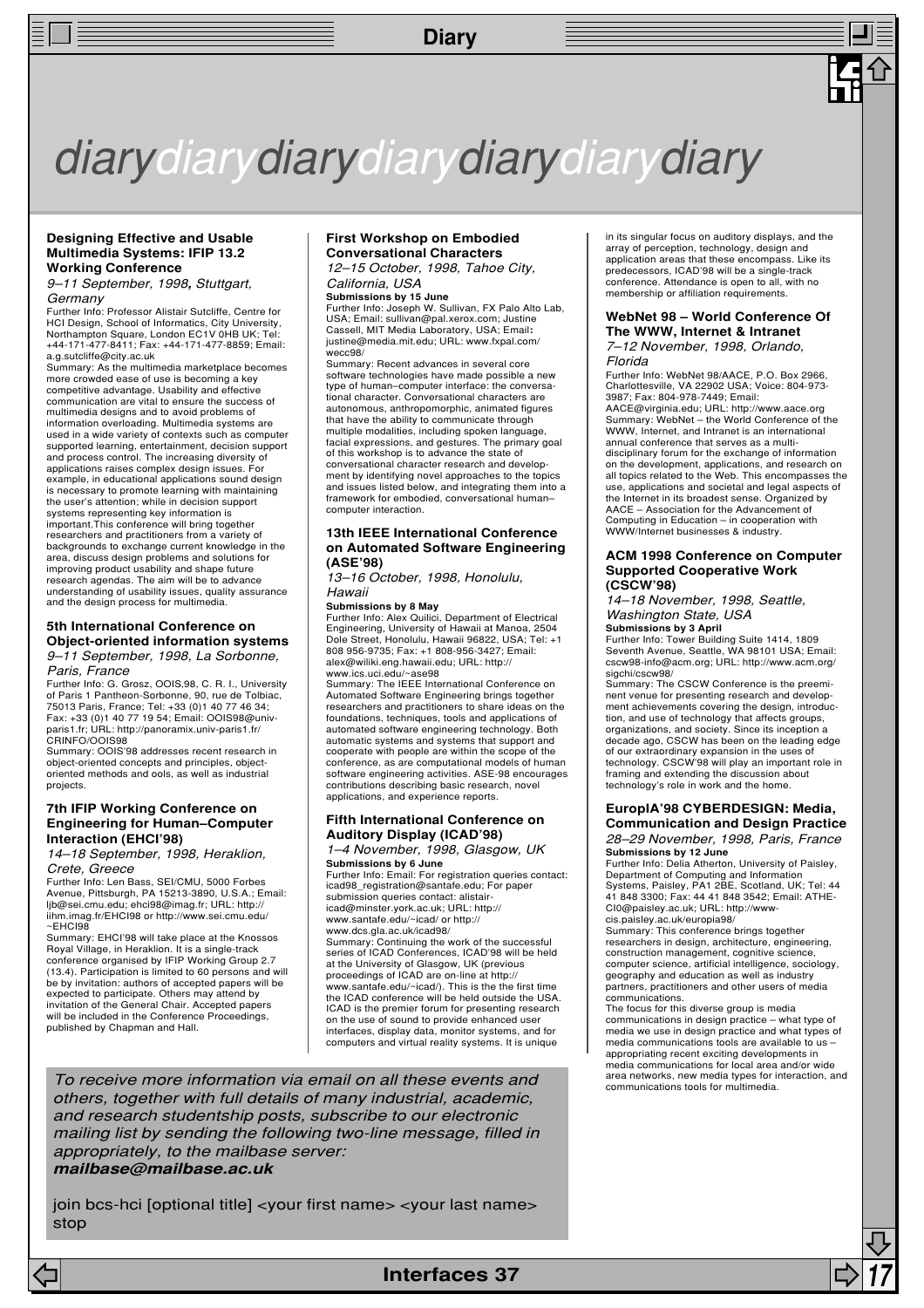| $\sim$ $\mu$ ונו $\mu$ בי $\mu$ בייטונו $\mu$<br>$\mathbf{n}$ : $\mathbf{r}$<br>Į |
|-----------------------------------------------------------------------------------|
|                                                                                   |
| pplication Form 1998                                                              |
|                                                                                   |
|                                                                                   |
|                                                                                   |

| Please print or type                                                                                                                                                                                                                                                                                                                                                                                 |                                                                                                                                                                                                          |
|------------------------------------------------------------------------------------------------------------------------------------------------------------------------------------------------------------------------------------------------------------------------------------------------------------------------------------------------------------------------------------------------------|----------------------------------------------------------------------------------------------------------------------------------------------------------------------------------------------------------|
| $Content \, Details$ (Give a personal contact when asking for Corporate Membership)                                                                                                                                                                                                                                                                                                                  | Membership Fee                                                                                                                                                                                           |
| Title<br>First Name<br>Last Name                                                                                                                                                                                                                                                                                                                                                                     | Membership classes and fees for 1998 are:                                                                                                                                                                |
| Work Address                                                                                                                                                                                                                                                                                                                                                                                         | BCS Member £25<br>Non BCS Member £30<br>Student $£10$<br>$\widetilde{\mathbf{f}}$                                                                                                                        |
| $\text{Tel}$<br>Fax.                                                                                                                                                                                                                                                                                                                                                                                 | Corporate £195<br>Interfaces and other mailings; membership rate for any 4 individuals at British HCI<br>Corporate membership entitles the organisation to 8 copies of                                   |
| E-mail.<br>                                                                                                                                                                                                                                                                                                                                                                                          | Group events, as well as, a free one-page entry in the membership handbook.                                                                                                                              |
| Nature of the work you do:                                                                                                                                                                                                                                                                                                                                                                           | Journal Subscription to 'Interacting with Computers'                                                                                                                                                     |
| Home Address                                                                                                                                                                                                                                                                                                                                                                                         | The H<br>CI Group manages a journal, Interacting with Computers, published quarterly by                                                                                                                  |
| Please send mailings to: my work address<br>j, my home address                                                                                                                                                                                                                                                                                                                                       | Please send me Vol. 10 (1998) of Interacting with Computers (£50)<br>will appear in the Spring of 1998.<br>Elsevier Science. Members may subscribe to this journal at a reduced rate. Vol. 10-No.1<br>ᡟᡃ |
| Membership Status                                                                                                                                                                                                                                                                                                                                                                                    | Please<br>send me Vols. 9 & 10 of Interacting with Computers (£100)                                                                                                                                      |
| Current British HCI Group Membership No. (if applicable)                                                                                                                                                                                                                                                                                                                                             | Please send me a free sample issue                                                                                                                                                                       |
| Current British BCS Membership No. (if applicable)                                                                                                                                                                                                                                                                                                                                                   | Pay<br>ment                                                                                                                                                                                              |
|                                                                                                                                                                                                                                                                                                                                                                                                      | Please enter the total amount for membership and subscriptions<br>ĉ۳                                                                                                                                     |
| <b>Professional Interests</b> (please indicate up to six areas of professional interest)                                                                                                                                                                                                                                                                                                             | q<br>British HCI Group<br>I enclose a cheque/postal order (in Pounds Sterling only please), made payable to                                                                                              |
|                                                                                                                                                                                                                                                                                                                                                                                                      | Card number<br>Please debit my Access/Visa/Mastercard<br>Expiry                                                                                                                                          |
| $Data$ Protection $Act$                                                                                                                                                                                                                                                                                                                                                                              |                                                                                                                                                                                                          |
| the membership.<br>under our strict control, for mailings judged by the British HCI Group Executive to be of value to<br>The data on this form will be used and address and address and address may be used.                                                                                                                                                                                         | conditions stated.<br>The information provided on this form is to my knowledge correct and I agree to the                                                                                                |
| Membership Directory                                                                                                                                                                                                                                                                                                                                                                                 | Signature:<br>Date:                                                                                                                                                                                      |
| sent to all members of the group? (We will NOT use your home address, unless that is all you have<br>given us.)<br>Do you wish your contact details and professional interests to be listed in the Membership Directory<br>Yes<br><b>No</b>                                                                                                                                                          | Card holder's name and address if different from above:<br>$\vdots$<br>İ                                                                                                                                 |
| <b>Getting Involved</b>                                                                                                                                                                                                                                                                                                                                                                              | Send<br>completed forms and cheques to:                                                                                                                                                                  |
| contribute in this way or if you have ideas for 1-day meetings or new activities please contact the<br>membership secretary, Ismail Ismail (LIsmail@cs.ucl.ac.uk; Fax. 0171-387-1397).<br>Interfaces magazine, helping run the annual conference or joining the executive. If you are able to<br>We are always looking for people interested in contributing to HCI group activities by, writing for | Queries about membership can also be e-mailed to: hci@bcs.org.uk<br><b>HCI Membership, British Computer Society,</b><br>(Tel.+44(0)1793 417417)<br>1 Sand<br>ford Street, Swindon, SN1 1HJ, UK           |
|                                                                                                                                                                                                                                                                                                                                                                                                      |                                                                                                                                                                                                          |

**18 Interfaces 37**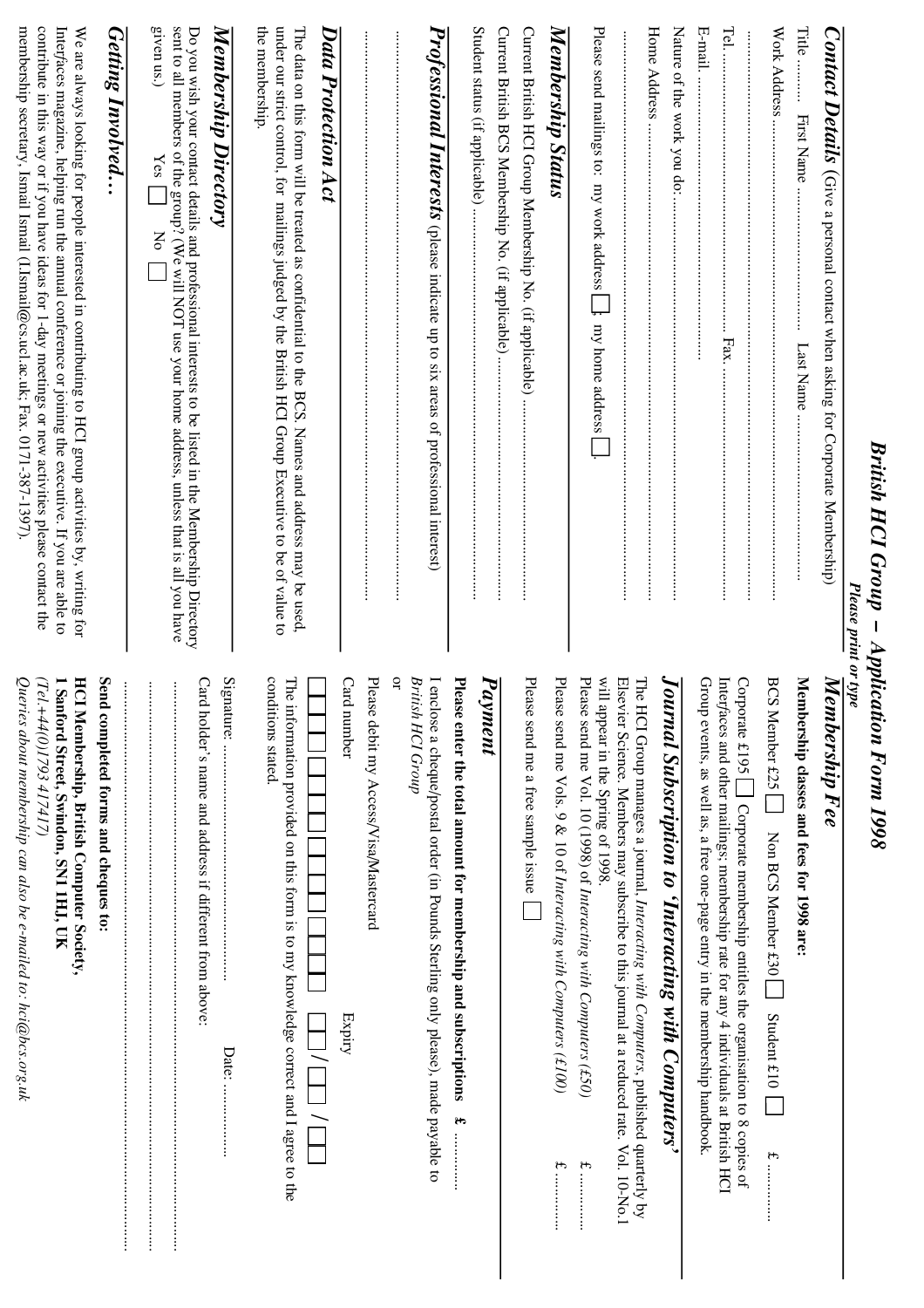**Feature**

## Hands across the screen

why scrollbars are on the right and other stories

**Alan Dix**

Why are scrollbars on the right. and is it the best place for them? There are good reasons to think that the left-hand side may be the better choice, but in virtually every interface since the Xerox Star the scrollbar has appeared on the right-hand side. In this short paper we'll look at this issue and also at the design of a browser several



years ago, which raised similar issues in the placement of on-screen buttons. In both cases, the best placement does not look right when you see it statically, but feels right when it is used. The reason for this discrepancy is an aversion to virtual hands across the screen.

## **Just another scrollbar**

After typing, using a scrollbar must be one of the commonest actions in a graphical interface. As with all common widgets, it is easy to assume that there is nothing interesting in its design. Of course, there have been extensions to the basic scrollbar, such as Ahlberg and Shneiderman's (1994) Alphaslider, or Brewster et al.'s (1994) auditory-enhanced scrollbar, and if you look back at older scrollbars, the mode of interaction is sometimes quite different. Also there are variations in current scrollbars: in the buttons placed at top and bottom (one arrow top and bottom, both at one end, both at both ends), in the information added to the scrollbar itself (e.g. miniature view of the document lines), in the feedback from the window (continuous while the scrollbar is being moved or jump scrolling when it is released). However, the basic current scrollbar design is taken for granted.

## **Sinister positioning?**

Think of the reason for using a scrollbar. You have a document or list and want to find something. So you scroll a bit, examining the document as you go until you find the required position in the text or list. Now, consider your eye movement throughout this. For English and European languages the text is read from left to right and, furthermore, for lists of titles or names, it is usually the first few characters or words that are significant in identifying whether you are at the right place. So, your eye has to constantly scan from the scrollbar on the right (which you are controlling with a mouse and thus need to look at) to the start of the text on the left. To feel this in the extreme, try resizing a window to make it very wide and short and then scroll to find something.

Brewster et al. describe 'kangarooing'. This happens on scrollbars where the user can click on the scrollbar below the handle (or 'thumb') causing the window to jump down a screenful. However, when doing this, at some point the handle jumps below the current mouse position and so the page jumps back *up* on the next mouse click, then down again, etc. If the material is being quickly scanned it may not be apparent at first that this is happening and it is certainly confusing for both novice and expert. As Brewster et al. point out, the feedback of the moving scrollbar can be quite small, hence is easy to miss *even if you are looking at it*, which, given the important information is on the left of the screen, it is highly unlikely you will be.

So for both drag scrolling and jump scrolling the position of the scrollbar is problematic and it seems likely that the left-hand side is a better design choice. Why then are virtually all scrollbars on the right?<sup>1</sup>

| 目厂 |                        |       | chapters                             |       |                                        | ■■ |
|----|------------------------|-------|--------------------------------------|-------|----------------------------------------|----|
|    | Name                   |       | Size Kind                            | Label | Last Modified                          |    |
|    | $\Box$ chap7.aux       |       | 63K Textures™ document               |       | Mon, Dec 23, 1996 $ \hat{\textbf{T}} $ |    |
|    | chap8.aux              |       | <del>63K - Textures™ d</del> ocument |       | Mon, Dec 23, 1996                      |    |
|    | cha <del>p9.aux</del>  |       | <u> 63K – Textures™ document</u>     |       | Mon, Dec 23, 1996                      |    |
|    | $\Box$ driver.aux      | 63K - | - Textures™ document                 |       | Sun, Jan 5, 1997                       |    |
|    | driver wernings        |       | 63K Textures™ document               |       | Sun, Jan 5, 1997, 8                    |    |
|    | $\Box$ fig1-121314.eps |       | 32K alias                            |       | Sun, Dec 22, 1996,                     |    |
|    | fig1-abc.eps           |       | 32K alias                            |       | Sun, Dec 22, 1996,                     |    |
|    | $\Box$ fig1-b13.eps    |       | 32K alias                            |       | Sun, Dec 22, 1996,                     |    |
| ⇔Ι | <u>Daniel anno 1</u>   |       | 70K - 16.                            |       | <u>oue Dec 22 1004</u>                 |    |

#### Figure 1 **Rapid eye movement**

1 See the appendix for an exception with a left-hand scrollbar.

*Hands across the screen*, Staffordshire University School of Computing Technical Report Series, SOCTR/97/06. Reprinted by permission.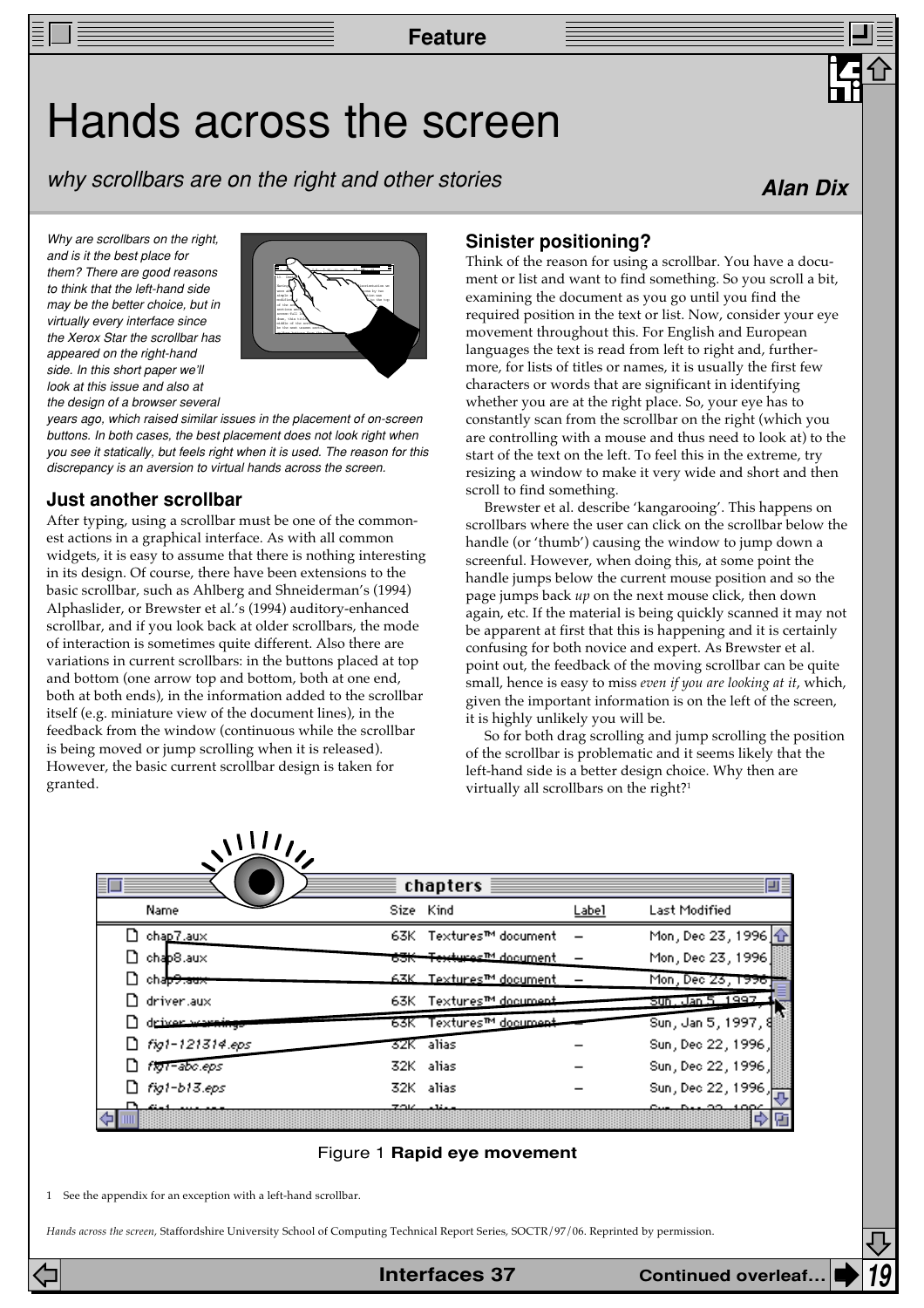## **Hands across the screen**

### **Origins?**

In fact, the early scrollbars in the Smalltalk and Interlisp environments (the direct ancestors of our current WIMP interface), had userconfigurable scrollbars, which could be made to appear either side. But the default and norm was on the left. In fact, the Interlisp scrollbar had a quite different interaction from current ones, with velocity-based scrolling, and the curious behaviour whereby the scrollbars appeared as you moved off the left of a window. The design choices around the latter were one of the early examples studied using QOC design rationale (MacLean et al. 1991).

The history of the change from left to right puzzled me for some years, but it was only recently, on a visit to Rank Xerox's Cambridge laboratory, that I first saw a demonstration of GlobalView, the Xerox Star desktop interface. Its scrollbars were on the right (see right here). So the right-hand-side scrollbar appears to have begun there and has been inherited since by the Apple Lisa, followed by the Macintosh, and is now in virtually all windows interfaces.

Of course, this still leaves the question of *why* the scrollbar moved to the right.

#### **A digression – arrows**

While examining the Star scrollbar it is worth noting two differences from many current scrollbars. First of all note the '-' and '+' buttons. These scrolled back to the top of the current page, or on to the top of the next page respectively. This feature is available on some current scrollbars (e.g. Microsoft Word 6.0). Less obvious is the direction of the arrows. Compare them with your screen. Current arrows tend to point outwards, whereas the Star arrows pointed inwards. It is not that the functionality has swapped round, just the icon and the action metaphor. In the Star interface the arrows pointed in the direction the text would move in the window, the current designs point in the direction the window will move in the document. This is a fundamental problem that cannot be removed: as the text goes down, the handle goes up. The only scrollbar I have seen that avoids this paradox was in the Spy editor (produced by Rutherford Appleton Laboratory for the PERT workstation), which had the scrollbar arranged horizontally across the top of the document!

### **A similar problem**

Before returning to the question of why the scrollbar is now on the right, I'll recount a design story with a similar problem.

Some years ago I worked on a project that,

amongst other things, compared various designs for browsers. The first experiments compared a hypertext browser with one using an outliner style and one using a plain scrolling window (Monk et al. 1988). The last of these was to have two forms of navigation (Figure 2), a scrollbar and page up/down controls. Along the top of the screen was a scrollbar that showed the current position in the document. The user could move to any location by clicking on the scrollbar (no dragging) and was helped in this by the display of section numbers at appropriate points. Now, this was not too long after the publication of Card, Moran and Newell's (1983) classic and the performance implications of KLM were foremost in the minds of the psychologists on the project. In particular, they wanted to avoid the 'homing' time between mouse and keyboard and so we made all controls screen based, using the mouse, with no keyboard controls or short cuts. For page up/down scrolling we thus eschewed the keyboard and decided to put arrow buttons (yes, much agonising over the arrow directions) on the screen. These were positioned to the bottom right as seen in Figure 2.

From the beginning something 'felt' wrong with the page up/down buttons. The keyboard seemed easier to use even though you had to move back and forth from the mouse. However, to give a level playing field with the other browsers the scrolling browser was limited to screen-only controls. After the experiment was complete the event logs were

#### 1..2.3...4.5..6.**.7.8..**.9.10..11.12.13..14..15.

controls or short cuts. For page up/down scrolling we thus eschewed the keyboard and decided to put arrow buttons (yes, much agonising over the arrow directions) on the screen. These were positioned to the bottom right as seen in Figure 1.

7. Initial Impressions

From the beginning something 'felt' wrong with the page up/down buttons. The keyboard seemed easier to use even though you had to move back and forth from the mouse. However, to give a level playing field with the other browsers the scrolling browser was limited to screen-only controls.

8. Experimental Evidence

After the experiment was complete the event logs were analysed. In traditional fashion, the subjects had practice time with the interfaces before addressing the main tasks. During the latter, none of the subjects assigned to the scrolling browser used the page up/down buttons.

This was not a problem for the first experiment, but later we wanted to run a similar experiment, this time with two versions of the scrolling browser. One version was to have only the numbered scrollbar, the other to<br>have only the page up/down buttons. The intention was to<br>investigate the different cognitive structures subjects<br>built up when jumping about the document with a scrollb

#### Figure 2 **Browser – initial design**

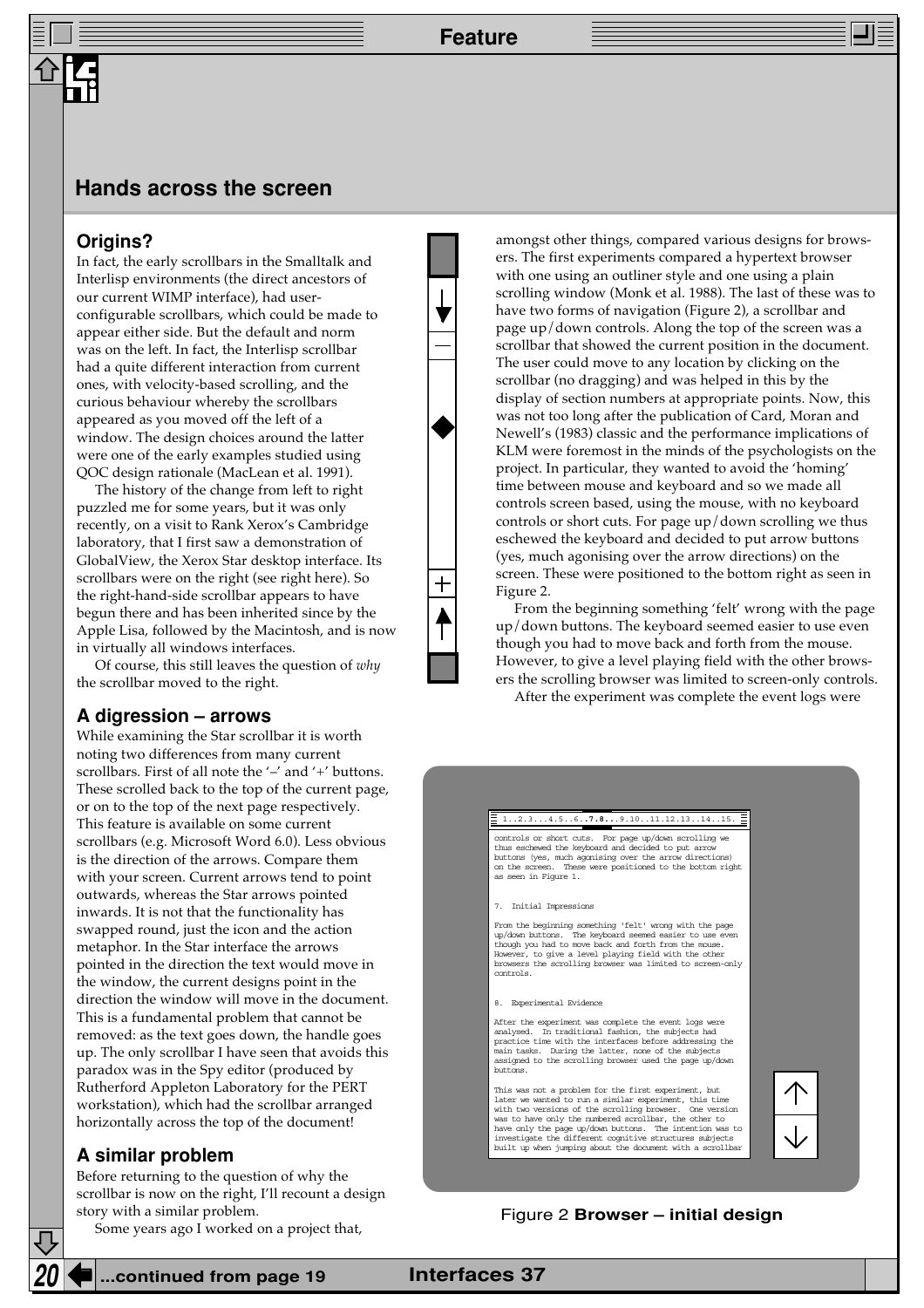**Feature**

## **Alan Dix**

analysed. In traditional fashion, the subjects had practice time with the interfaces before addressing the main tasks. During the latter, *none* of the subjects assigned to the scrolling browser used the page up/down buttons.

This was not a problem for the first experiment, but later we wanted to run a similar experiment, this time with two versions of the scrolling browser. One version was to have only the numbered scrollbar, the other to have only the page up/down buttons. The intention was to investigate the different cognitive structures subjects built up when jumping about the document with a scrollbar compared with scrolling through the document sequentially. However, to be a valid comparison the two designs had to be equally usable, but the users had very clearly voted with their feet (or at least mice) and it was evident some redesign was necessary.

At this point we needed to move from a vague feeling that something was wrong to a critical analysis of the problem. First of all, why did the keyboard 'feel' OK, despite having to move back and forth from the mouse. A little self analysis showed that one could glance down at the keyboard and then return one's eyes to the screen without watching for the finger to strike the right key. After having fixed the button in space, our well-honed motor system is well able

take over in parallel. Furthermore, it was very easy to refixate on the place where one left the screen. It is almost as if one had a visual stack, or hypertext 'back' button to return to the last gaze point. In contrast, to 'press' the on-screen page up/down buttons, one had to position the mouse over the correct button. This positioning task appeared to interfere with the ability to re-fixate. Also, until after the positioning was complete, one could not return one's eyes to the screen and this typically happened after the button was clicked.

These differences with the buttons were aggravated by the disorienting nature of bitmap scrolling. On older character-map terminals the screens would often scroll lineby-line upwards or downwards allowing the user to see where text was going to or coming from. In fact, Bornat and Thimbleby (1986) deliberately designed screen update policies to promote the correct feeling of movement. In contrast, bitmap screens tended to flash between one view and the next. This has not improved and the word processor I am currently using always redraws lines from the top to the bottom no matter which direction you scroll!

Having realised that the crucial issue was disorientation we were able to create a design for on-screen buttons by two simple expedients. First, the page  $up/$  down function was modified so that a section heading always snapped to the



Figure 3 **Browser – redesign**

top of the screen. Because of the application data these sections were always guaranteed to be no more than half a screenful long. This meant that if one were scrolling down, this title would have been the one previously in the middle of the screen and if one were scrolling up it would be the next unseen section above. Second, we moved the page up/ down buttons from the bottom right to the top left of the screen, and aligned them so that they were next to the beginning of the first line of text. Thus after clicking the relevant button one's eye naturally moved across to the section heading, thus allowing one to instantly re-orientate.

The difference was phenomenal. Suddenly it became natural and easy to use. This design issue was not the focus of our work, so we never verified the difference experimentally. However, the effect was so marked that experiment was unnecessary.

Success! But why did we automatically put the buttons at the bottom right and why, even after verifying that it 'felt' right, did it still look wrong at the top?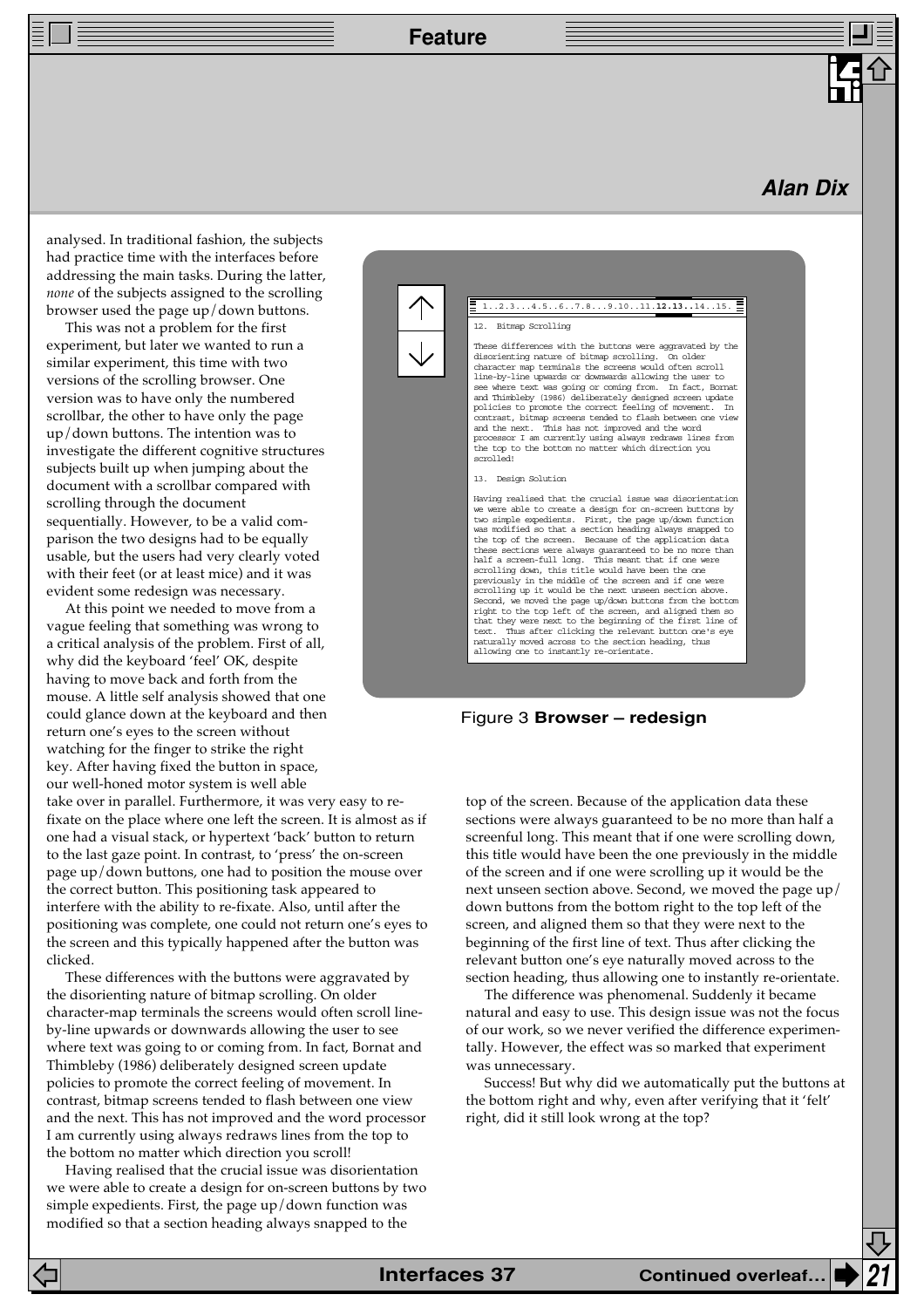## **Hands across the screen Alan Dix Alan Dix**

### **Hands across the screen**

It was only years later when considering the right-handed scrollbar that the answer to both conundrums became clear. The right-hand side looks right because to grab a scrollbar on the left, or to press a button on the left would mean your hand would have to move across the screen. Wait – of course your hand doesn't really have to move across the screen, the mouse does, but it feels as if it would have to! In fact, for a touchscreen, light pen or stylus, the right-hand side is a good idea, but not on-screen. Anyway, what about the left-handed user…?



#### Figure 4 **Hands across the screen?**

- C. Ahlberg and B. Shneiderman (1994). The Alphaslider: a compact and rapid selector. *Proceedings of CHI'94*, Boston, ACM Press. pp. 365–371.
- R. Bornat and H. Thimbleby (1986). *The life and times of ded, display editor*. Queen Mary and Westfield College, University of London.
- S. A. Brewster, P. C. Wright and A. D. N. Edwards (1994). The design and evaluation of an auditory-enhanced scrollbar. *Proceedings of CHI'94*, Boston, Massachusetts, ACM Press, Addison-Wesley. pp. 173–179.
- S. K. Card, T. P. Moran and A. Newell (1983). *The Psychology of Human Computer Interaction*. Lawrence Erlbaum.
- A. MacLean, R. Young, V. Bellotti and T. Moran (1991). Questions, options and criteria: elements of design space analysis. *Human–Computer Interaction*, **6**: 201–250.
- A. F. Monk, P. Walsh and A. J. Dix (1988). A comparison of hypertext, scrolling and folding as mechanisms for program browsing. *People and Computers: From Research to Implementation – Proceedings of HCI'88*, Cambridge University Press. pp. 421–436.

## **Appendix – the exception proves the rule**

Although most scrollbars are now found on the right, I have come cross one recent exception, the scrollbar on the Anubis Mounter control panel. This is a Macintosh utility for mounting SCSI devices whilst the Macintosh is running, avoiding having to shut down and restart the machine every time a device is added. The control panel has a 'designer' style very different from the normal Macintosh look and feel. Because of this it does not use the standard Macintosh built-in widgets and hence the builders had free reign.

In fact the left-hand scrollbar is particularly important in this control panel. With scrolling text the reader's **locus of attention** is on the initial letters of each line – on the left. In the Anubis Mounter, the interface has an outliner style showing a hierarchy: SCSI bus – drive – partition. To hide or reveal items within this hierarchy the user clicks on the small triangles to the left. That is, not only is the locus of attention on the left, so also is the **locus of action**. Thinking back to Figure 1, if Anubis Mounter had a right-hand scrollbar, this would be the pattern of not just eye movement, but mouse movement as well!



#### Alan Dix

**School of Computing, Staffordshire University PO Box 334, Beaconside, Stafford, ST18 0DG email: A.J.Dix@soc.staffs.ac.uk [http://www.soc.staffs.ac.uk/~cmtajd/](http://www.hcibook.com/alan/)**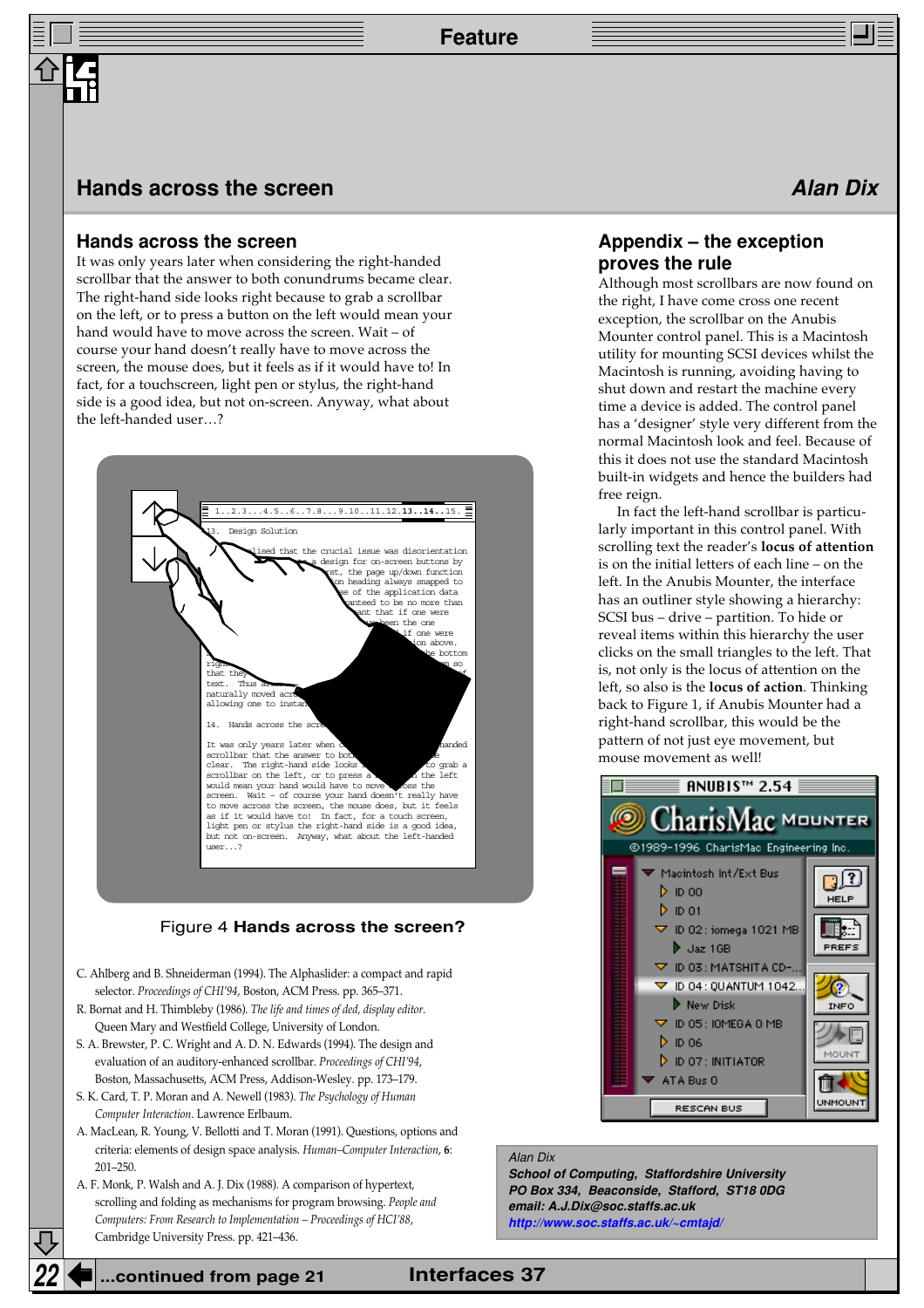**Feature**

## Foreign interactions

Aotearoa – "land of the long white cloud", the Maori call New Zealand; soaring mountains, lush valleys, fire and ice, surf and ski. If you're lucky, you'll spot a Weka – a small, flightless bird that forages mainly at dusk, in a wide range of habitats. Alternatively, your Weka experience may be because you're involved with the machine learning project of the same name at the University of Waikato. Not all the projects at the University have such environmentally inspired names: another big project there is called NZDL – no feathery mascot for that project! Combine these projects with the climate, the wonderful outdoor opportunities the country offers, add in other research in CSCW, graphics and visualisation, and an invite to the University of Waikato proved too irresistible to miss.

I was at the Department of Computer Science from February for 6 months last year (1997). The NZDL and machine learning groups shared a recently refurbished lab, and I spent much of my time in there, despite being provided with my own office. Well-equipped and lively, the lab was a cauldron of ideas, activity and life. Research students, some undergraduates doing projects, a smattering of research associates, and a regular wander-through of staff contributes to a rapid interchange of ideas, thoughts and gossip, and I was rapidly absorbed into that community.

The style and pace of life in New Zealand was good. I roller-bladed to work in shorts and tee-shirt, cap on head and sunblock on my nose and lips. We sauntered to the café for lunch barefoot, sunglasses firmly in place. I roller-bladed back from work – but that was a mistake. I could go forwards, and turn right. Left wasn't so hot, and stopping was a definite no-no. Back from work had a long downhill in it; there I was, all bent knees and balanced arms – and there was a bump, and there I was, all bent knees and flailing arms, and there was a bend, and there I was, all green knees and scratched arms, parallel furrows stretching across a lawn, bits of ex-hedge scattered behind me.

Situated in Hamilton, an hour and a bit south of Auckland, we were well served with restaurants, barbecues, parties and hospitality. The beer's

great too. Waikato has a fair smattering of ex-Brits who have left the RAErace behind them, and liked nothing better than to sit in the pub and sup away as the Conservatives lost power in Britain. People are really friendly – within an hour of arriving in the University, someone who I'd never met had arranged to lend me their car for a week whilst I got myself sorted out with transport. It was a classic car, too – a Volvo, faded to powder blue by the sun, of roaring engine and some amazing mechanism by which the power that bellowed from the bonnet was somehow stopped from actually driving the wheels. It had a resident spider, great at spinning webs over the windscreen. It went well in a straight line, but cornering wasn't its strong point. Still, I got to work, to the shops, to town – and to the second-hand car yards pretty quick. Thanks Geoff!

With administration hassles left behind, I could concentrate on my personal research agenda (AI in HCI, learning to turn left on blades, that sort of thing), and was given a free hand to dabble in interesting aspects of the ongoing research of the various groups. The New Zealand Digital Library is a huge effort of collation and dissemination in both English and Maori of technical and newspaper information. Based upon the MG database engine ("Managing Gigabytes"), the NZDL offers a webbased interface to a number of collections of digitised material,

indexed at the word level. We discussed the issues that offering a webbased interface to the NZDL presented, and the specific problems raised by digital libraries. Much time was spent on examining strategies for dealing with search requests containing multiple words. In a full-text indexed system, deciding the granularity of search scope is a non-trivial matter. For example, if the document in question is a book, there is a high chance of the search words occurring within it somewhere. Should there be a notion of adjacency? If so, is it at the next word level, or within the same sentence, or paragraph, or page, or chapter. Or do you weight these differently? And if you do, how do you rank two documents, one of which contains all the search terms somewhere but not close, with the other having most of the terms within a page, but missing a few vital ones. And if this seems a trivial issue, examine your own behaviour on the web search engines. How often do you look at the third or subsequent pages that a query has returned? I know I rarely do – I use those systems that return my sort of results on the first page, and am happy to ignore, if not damn out of hand, those that do not. The NZDL team ran a number of informal user trials on different strategies, and developed their own ranking policy. To see if it works, try [it yourself! Check it out at](http://www.nzdl.org/) <http:// www.nzdl.org/>.

## **Russell Beale**

**Interfaces 37 Continued overleaf… 23**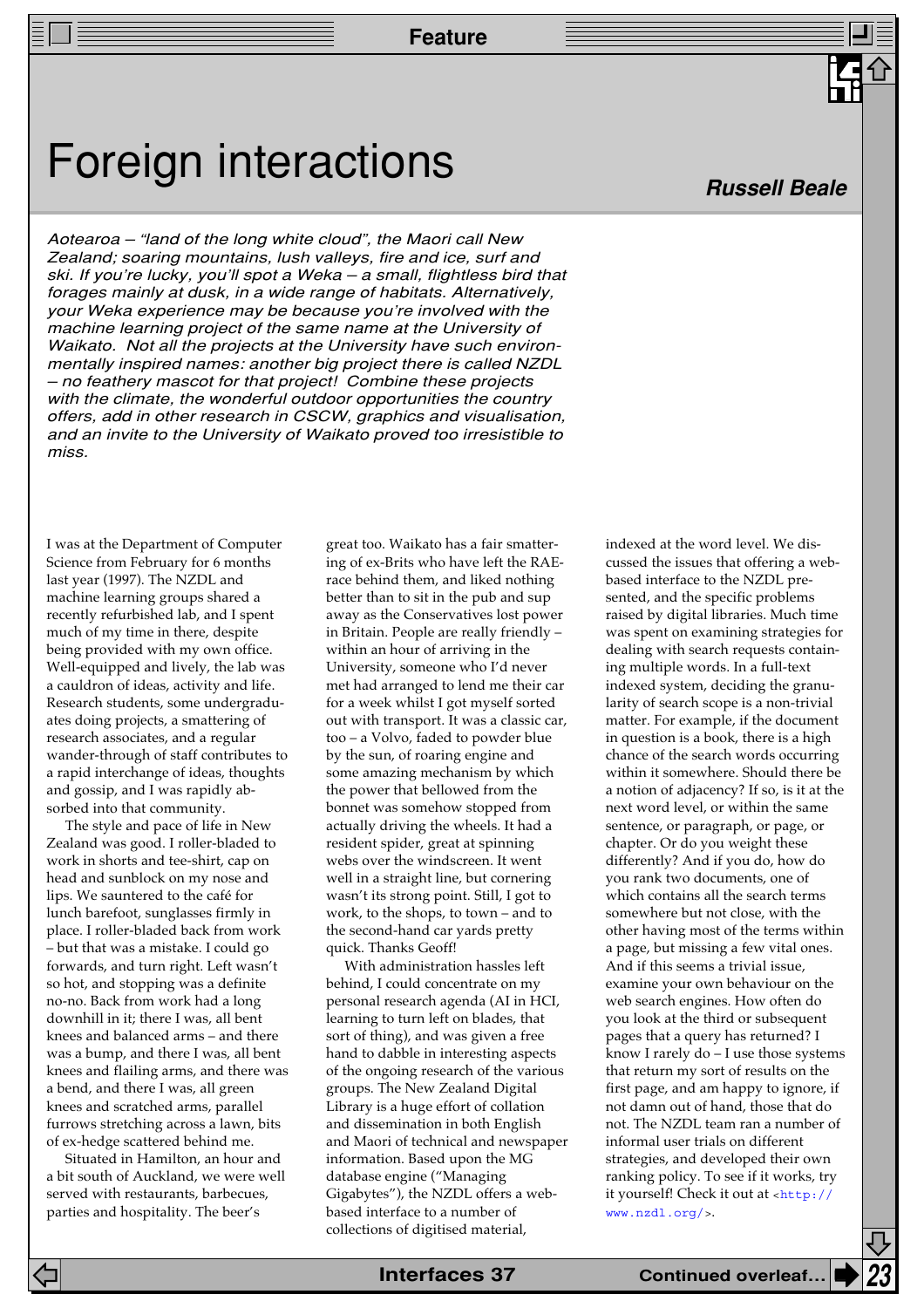|                                                                                                                                                                    |                                                                                                                                                                                                                                                                                                                                                                                                                            |                                                     |                                                                                                                                                                                                                                                           | <b>Feature</b>       |                       |                                                                                                        |  |
|--------------------------------------------------------------------------------------------------------------------------------------------------------------------|----------------------------------------------------------------------------------------------------------------------------------------------------------------------------------------------------------------------------------------------------------------------------------------------------------------------------------------------------------------------------------------------------------------------------|-----------------------------------------------------|-----------------------------------------------------------------------------------------------------------------------------------------------------------------------------------------------------------------------------------------------------------|----------------------|-----------------------|--------------------------------------------------------------------------------------------------------|--|
|                                                                                                                                                                    |                                                                                                                                                                                                                                                                                                                                                                                                                            |                                                     |                                                                                                                                                                                                                                                           |                      |                       |                                                                                                        |  |
|                                                                                                                                                                    |                                                                                                                                                                                                                                                                                                                                                                                                                            |                                                     |                                                                                                                                                                                                                                                           |                      |                       |                                                                                                        |  |
|                                                                                                                                                                    |                                                                                                                                                                                                                                                                                                                                                                                                                            |                                                     |                                                                                                                                                                                                                                                           |                      |                       |                                                                                                        |  |
|                                                                                                                                                                    |                                                                                                                                                                                                                                                                                                                                                                                                                            | <b>Foreign interactions</b>                         |                                                                                                                                                                                                                                                           |                      |                       |                                                                                                        |  |
|                                                                                                                                                                    |                                                                                                                                                                                                                                                                                                                                                                                                                            |                                                     |                                                                                                                                                                                                                                                           |                      |                       |                                                                                                        |  |
|                                                                                                                                                                    |                                                                                                                                                                                                                                                                                                                                                                                                                            | <u>THE NEW ZEALAND</u><br>The University of Waikato |                                                                                                                                                                                                                                                           |                      |                       | HOME COLLECTIONS HELP FEEDBACK                                                                         |  |
|                                                                                                                                                                    |                                                                                                                                                                                                                                                                                                                                                                                                                            |                                                     |                                                                                                                                                                                                                                                           |                      |                       | COMPUTER SCIENCE<br><b>TECHNICAL REPORTS</b>                                                           |  |
|                                                                                                                                                                    |                                                                                                                                                                                                                                                                                                                                                                                                                            |                                                     |                                                                                                                                                                                                                                                           |                      |                       |                                                                                                        |  |
|                                                                                                                                                                    |                                                                                                                                                                                                                                                                                                                                                                                                                            | Misualization colour graphics                       |                                                                                                                                                                                                                                                           | report.              |                       | Ranked, ignore upper/lower case differences, ignore<br>word endings. Terms must appear within the same |  |
|                                                                                                                                                                    |                                                                                                                                                                                                                                                                                                                                                                                                                            | <b>QUERY RESULTS</b>                                |                                                                                                                                                                                                                                                           | Search Again         | Review Search Options |                                                                                                        |  |
|                                                                                                                                                                    |                                                                                                                                                                                                                                                                                                                                                                                                                            |                                                     | Results for the query <i>visualization colour graphics</i> (more than 50 documents matched the query).                                                                                                                                                    |                      |                       |                                                                                                        |  |
|                                                                                                                                                                    | <b>O<sub>S</sub></b> Retrieve<br>S Postscript<br>Get<br>$\bigcap$ Yiew<br>Facsimiles<br>$\mathbb{S}$ Figures<br>$\mathbb{B}$ Yiew<br>& Info                                                                                                                                                                                                                                                                                |                                                     |                                                                                                                                                                                                                                                           |                      |                       |                                                                                                        |  |
|                                                                                                                                                                    | A Constraint-based Approach to Dynamic Colour Management for Windowing<br>$i$ ានៃន<br>Interfaces by Blair MacIntyre A thesis presented to the University of Waterloo in<br>fulfilment of the thesis requirement for the degree of Master of Mathematics in<br>Computer Science Waterloo, Ontario, Canada, 1991 c Blair MacIntyre                                                                                           |                                                     |                                                                                                                                                                                                                                                           |                      |                       |                                                                                                        |  |
|                                                                                                                                                                    | A categorical setting for the 4-Colour Theorem Du<= sko Pavlovi?c? Department of<br>$i$ 1 ଲି %<br>Mathematics and Statistics, McGill University Montreal, Quebec, Canada H3A 2K6<br>e–mail: pavlovic@triples.math.mcgill.ca Abstract The 4–Colour Theorem has been<br>proved in the late seventies [2, 3], after more than a cen                                                                                           |                                                     |                                                                                                                                                                                                                                                           |                      |                       |                                                                                                        |  |
|                                                                                                                                                                    | A categorical setting for the 4-Colour Theorem Du<= sko Pavlovi?c ? Department of<br>Mathematics and Statistics, McGill University Montreal, Quebec, Canada H3A 2K6<br>e-mail: pavlovic@triples.math.mcgill.ca Abstract The 4-Colour Theorem has been<br>proved in the late seventies [2, 3], after more than a cen                                                                                                        |                                                     |                                                                                                                                                                                                                                                           |                      |                       |                                                                                                        |  |
|                                                                                                                                                                    |                                                                                                                                                                                                                                                                                                                                                                                                                            | <u>វេនានា រ</u>                                     | A categorical setting for the 4-Colour Theorem Du<= sko Pavlovi?c? Department of<br>Mathematics and Statistics, McGill University Montreal, Quebec, Canada H3A 2K6<br>e-mail: pavlovic@triples.math.mcgill.ca August 12, 1992. Abstract It is well known. |                      |                       |                                                                                                        |  |
|                                                                                                                                                                    | that the $4$ -colouring of maps is equivalent to the $3-$ co<br>$\int_{0}^{1} \prod_{i=1}^{n} P_i$ A categorical setting for the 4-Colour Theorem Du<=sko Pavlovi?c ? Department of<br>Mathematics and Statistics, McGill University Montreal, Quebec, Canada H3A 2K6<br>e-mail: pavlovic@triples.math.mcgill.ca August 12, 1992 Abstract It is well known<br>that the $4$ -colouring of maps is equivalent to the $3-$ co |                                                     |                                                                                                                                                                                                                                                           |                      |                       |                                                                                                        |  |
|                                                                                                                                                                    |                                                                                                                                                                                                                                                                                                                                                                                                                            | i 11 R                                              | <b>Colour dithering using a space filling curve John W. Buchanan, Oleg Verevka</b><br>Denotive at Commuting Science Technical Bonart TBOS OA Haircrative of Alberta                                                                                       |                      |                       |                                                                                                        |  |
| Figure 1 The NZDL web interface<br>presenting query results                                                                                                        |                                                                                                                                                                                                                                                                                                                                                                                                                            |                                                     |                                                                                                                                                                                                                                                           |                      |                       |                                                                                                        |  |
|                                                                                                                                                                    |                                                                                                                                                                                                                                                                                                                                                                                                                            |                                                     |                                                                                                                                                                                                                                                           |                      |                       |                                                                                                        |  |
| Searching the<br>"let's look for stuff on <i>visualisation</i> – hey, more than a thousand hits,<br>NZDL promoted<br>let's be more specific<br>us to take a closer |                                                                                                                                                                                                                                                                                                                                                                                                                            |                                                     |                                                                                                                                                                                                                                                           |                      |                       |                                                                                                        |  |
|                                                                                                                                                                    | look at people's<br>visualisation and graphics let's flick down this list of things<br>strategies for<br>hmmm, I like that, and that one could be useful, but I'm not sure<br>electronic searches;<br>about these.<br>this scenario is                                                                                                                                                                                     |                                                     |                                                                                                                                                                                                                                                           |                      |                       |                                                                                                        |  |
|                                                                                                                                                                    |                                                                                                                                                                                                                                                                                                                                                                                                                            | typical:                                            |                                                                                                                                                                                                                                                           |                      |                       | Let's try 'visualisation and graphics and animation' to cut those out                                  |  |
|                                                                                                                                                                    |                                                                                                                                                                                                                                                                                                                                                                                                                            |                                                     | Oh, no, that's far too specific $-1$ don't want any of those. Back to<br>'visualisation and graphics' but let's add 'colour' too - now, that's<br>better"                                                                                                 |                      |                       |                                                                                                        |  |
|                                                                                                                                                                    |                                                                                                                                                                                                                                                                                                                                                                                                                            |                                                     |                                                                                                                                                                                                                                                           |                      |                       |                                                                                                        |  |
| 24                                                                                                                                                                 |                                                                                                                                                                                                                                                                                                                                                                                                                            | continued from page 23                              |                                                                                                                                                                                                                                                           | <b>Interfaces 37</b> |                       |                                                                                                        |  |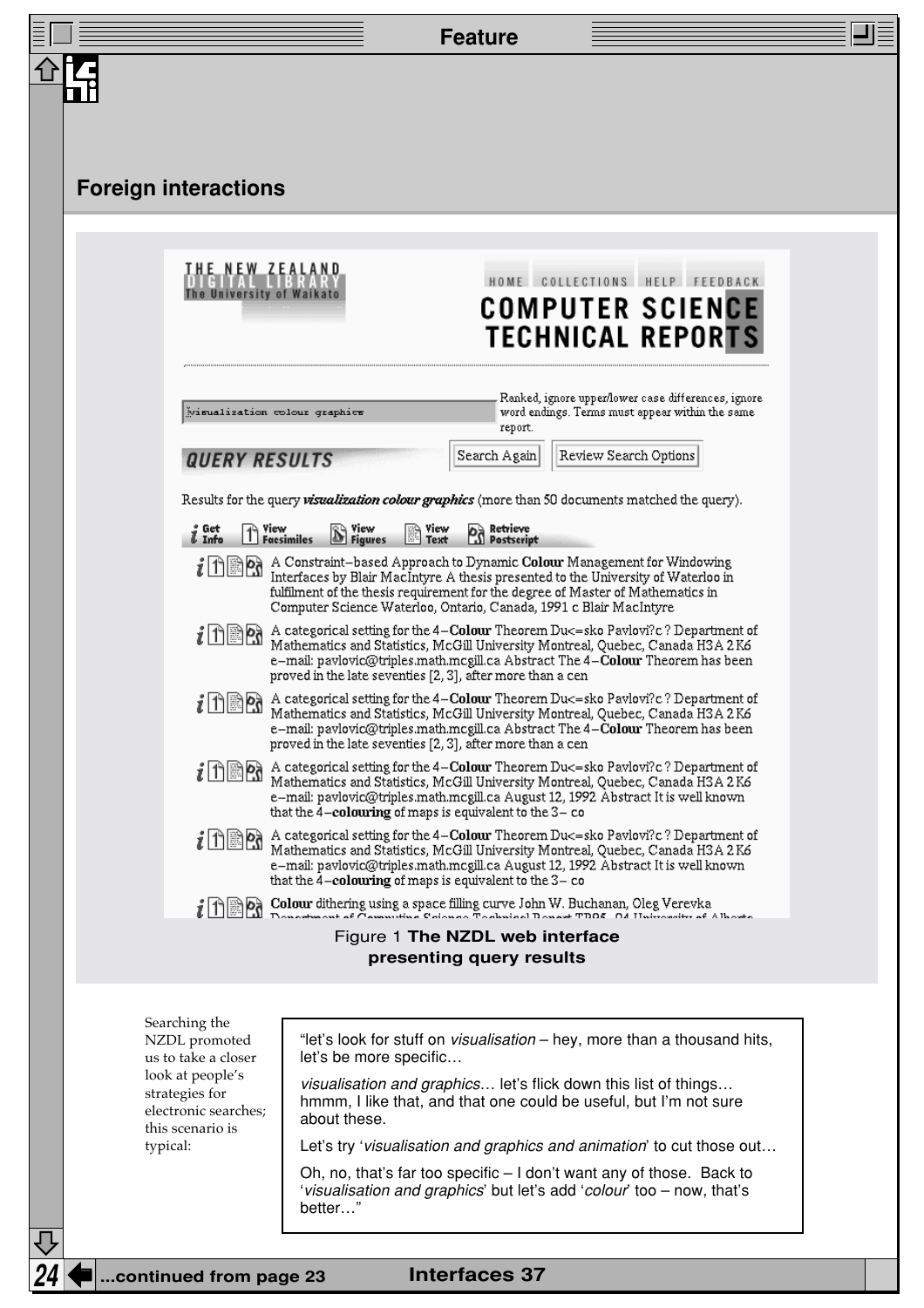**Feature**

Essentially a process of selective refinement, queries start off fairly general and get added to in order to be more specific and return a manageable number of documents. However, the addition of terms to one query often doesn't return the type of results we are looking for, so we return to an earlier query and try to refine that. There is little support for this type of strategy; the best that is offered is a shorthand for an earlier query, which can have terms added or can be combined with another query. Whilst this speeds up the process of iterative refinement, it offers no help in actually relating the results of the different queries to one another. We

decided that, since people often backtracked through their query history, and explored alternative paths, offering some form of support for this process would be beneficial. In addition, people actually look at a subset of the documents returned in order to decide if their query has been successful or not – any support system should recognise this.

We developed a visualisation of users' search strategies that offered a wider perspective on the search. For more information see "Visualising sequences of queries: a new tool for information retrieval", Beale R, McNab R.J. and Witten I.H. (1997) *Proc. IEEE Conf. on Information*

## **Russell Beale**

*Visualisation*, pp 57–62, London, [England, August.](http://www.dlib.org/) <http:// www.dlib.org/>

A visualisation of a simple search is shown in Figure 2. This is a 3-D "dandelion head" – the central node represents the query, and the outlying spheres the documents returned by that query. The size of the node represents the document size: the closer the node is to the centre, the higher the degree of match between the document and the query. Clicking on a node takes you to the NZDL copy of that document. A second query can be issued, and the visualisation alters to that of Figure 3.





on the right, the new one on the left. Note that two documents match both queries, hence are linked to both. However, they match the first query more exactly than the second. Figure 4 shows two more queries issued after the first couple, new queries appearing to the left each time. More documents are in common, though never with more than two queries at any one time.

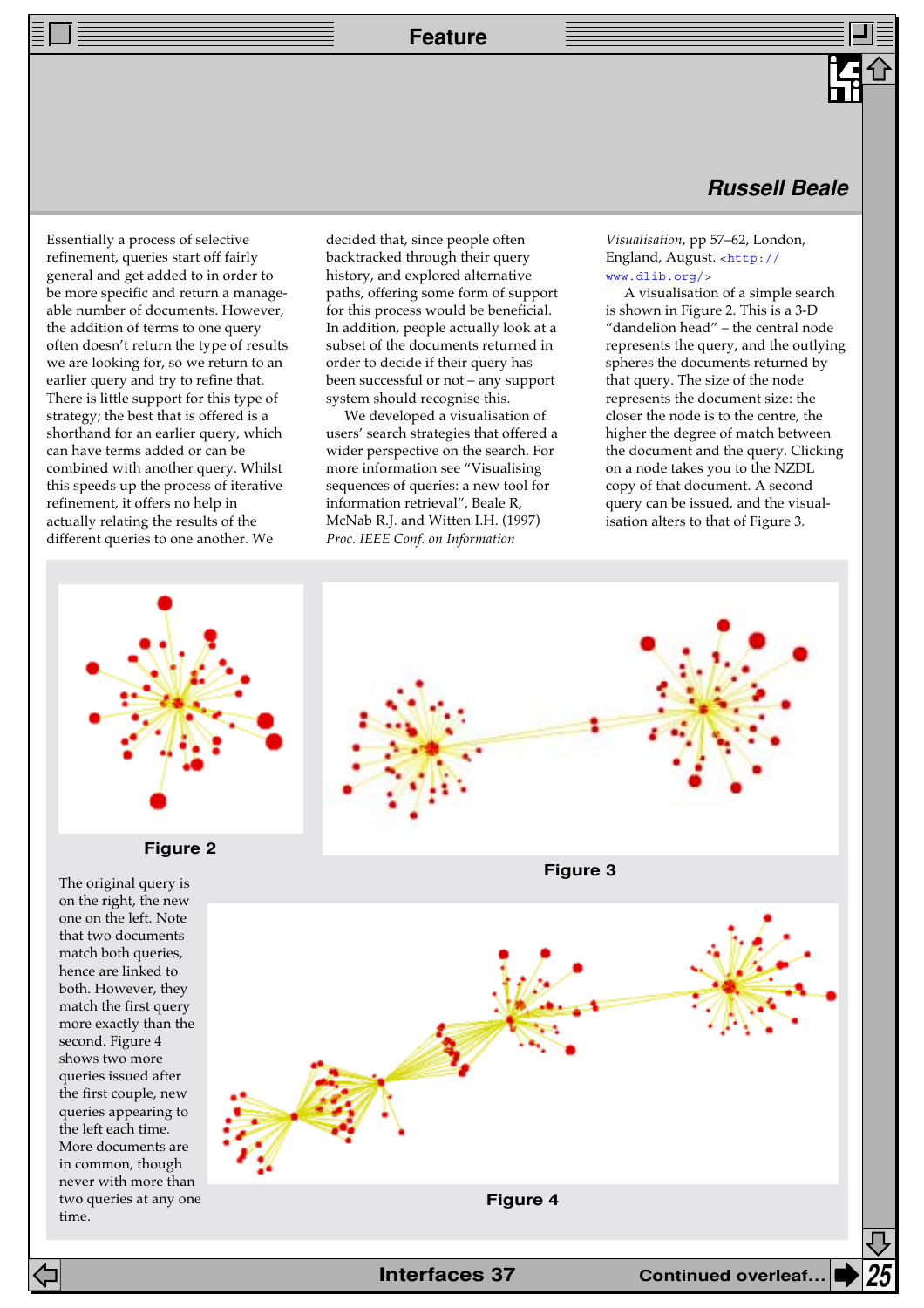## The Usability Maturity

## **Foreign interactions**

These 2-D static representations are useful: the full system is animated 3-D and much easier to interpret. The results of query combinations can be seen easily; it is simple to backtrack to an earlier query and refine that; the number and relevance of documents returned can be easily seen, and so on. And users liked the system!

This system was produced using an agent-based approach developed at Birmingham: the agent observed the standard NZDL queries, processed them and sent the visualisation system the relevant instructions. It also interpreted input from the visualisation and controlled the NZDL engine. This approach allowed us to integrate existing systems relatively easily. The agent-based work was also discussed with the CSCW group, led by Mark Apperley, who are working on developing a CSCW IDE. This project is in the process of being expanded to consider collaborative information gathering in the large unstructured electronic environments becoming common today, and looks likely to produce some important results.

More information on the department can be found at <http:// [www.cs.waikato.ac.nz>](http://www.cs.waikato.ac.nz). Space limits further discussion of their work here, and I've not even mentioned the bungy jumping, jet boating, underground rafting, mountain climbing or sailing that went on. My thanks to Prof. Mark Apperley for the invite, to the machine learning and digital library groups for putting up with me, and to Steve, Steve, Ian, Stuart, Geoff, Roger, Kirsten, Dave, Mark and Marion (and also their partners) for such a great time. Thanks also the School of Computer Science at the University of Birmingham, who seemed to manage just fine in my absence.

#### Russell Beale

**School of Computer Science The University of Birmingham Edgbaston, Birmingham B15 2TT, United Kingdom Email: R.Beale@cs.bham.ac.uk [http://www.cs.bham.ac.uk/~rxb/](http://www.cs.bham.ac.uk/~rxb/HTML_text/home.html) HTML\_text/home.html**

Neither Lloyd's Register of Shipping of nor any of its officers, employees or agents shall be responsible or liable in negligence of otherwise howsoever in respect of any inaccuracy or omission herein.<br>Without derogating from the generality of the foregoing neither Lloyd's Register nor any of its officers, employees or agents shall be liable for any indirect or consequential loss<br>caused by or arising fro

### 1. **Summary: The INUSE Usability Maturity Model**

The EC INUSE project has developed the Usability Maturity Model (UMM). This is a model of the processes which make a system human-centred. The UMM is based on ISO 13407 and complies with ISO 15504. It includes a scale for measuring an organisation's attitude towards human-centredness. The UMM has been reviewed widely and is undergoing a programme of evaluation and trials with a range of industrial organisations.

### 2. **Background: usability maturity modelling**

A wide range of usability engineering methods are available. In order to make best use of these methods they need to be integrated into an organisation's product development process. This integration should take account of the current state of the organisation's usability process and its overall attitude to usability. This requires an assessment of the capability of the organisation against a reference model of human-centred process. The EC INUSE<sup>1</sup> project (IE 2016) has developed a range of process assessments designed to suit the wide variety of organisational approaches to process issues. These are based around a scale of humancentredness and a model of human-centred processes. The scale and the processes can be used in combination with general process assessment techniques to carry out a range of assessments.

#### 2.1 **Selection of a suitable assessment approach**

There are several approaches to assessment of usability maturity. Which is appropriate for an organisation will depend on the resources available, the degree of management commitment and the importance of usability in the systems produced. Rigorous approaches are likely to find acceptance in organisations which already carry out process assessment. Lightweight, organisational assessment against the human-centredness scale is likely to be a first step by an organisation. First party assessment is likely to be used in problem solving, or by organisations used to total quality approaches. The following sections describe the range of alternatives. The following two sections describe the tools available from INUSE and the next three sections describe different levels of rigour in assessment.

#### 2.2 **Organisational human-centredness assessment**

This is a fast evaluation of an organisation's attitude to usability and the users of its systems. The assessment uses the *scale of human-centredness* and is checklistbased. It gives a rating in the form of a level of maturity on a scale of *Avoidance* to *Innovation*. The result is an overview of how important user issues are to the organisation. The result of an assessment would be used as a 'health check' of the organisation, as a diagnostic tool by a HF consultant or in planning a more detailed assessment.

#### 2.3 **Human-centred process assessment**

This is a capability assessment against the *human-centred process model*, a model of the activities carried out during the development and use of a system. The model is compliant to ISO 15504, Software Process Assessment. The 15504 capability scale is used to give a measurement of how well the organisation carries out the humancentred activities. One or more projects are assessed and the results averaged to give a clear picture of how well the organisation is doing and managing humancentred activities. In order to give a more complete picture of the organisation's activities, selected processes from other models can be added to the processes covered by the assessment.

#### 2.4 **First party assessment**

A first party assessment is a workshop-style consultative activity in which HF experts work together with a project or department. The *human-centred process model* is used as a description of good practice. How these activities are enacted by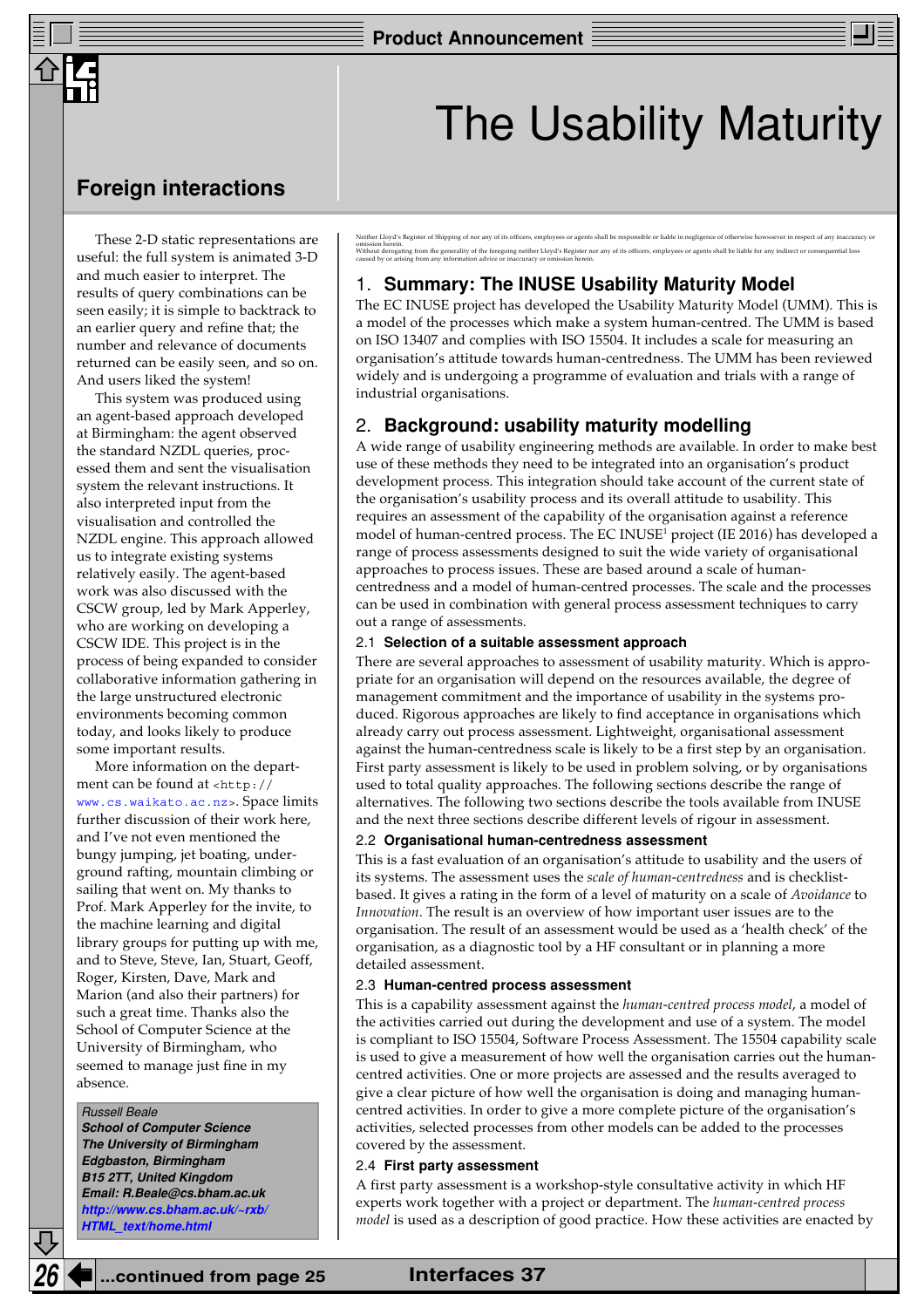## Model

## A new, public-domain model of human-centred processes

the project or department is discussed by the participants. The group then decides if improvements are required and undertake actions to bring them about. Several HF consultants may be involved in order to lead the discussion and provide on-the-spot technical advice.

#### 2.5 **Second party assessment**

A second party assessment is more formal and structured. The *human-centred process model* and a capability scale, such as the ISO 15504 scale, are used as the basis of interviews with a range of project staff. A record is made of the degree to which each process is carried out, and how well the processes which are fully-performed are carried. This recording is either on a specially prepared *assessment instrument* or with a computer-based assessment tool. The results are collated and presented in a formal feedback session. The management of the department and the process improvement consultants discuss the findings and prepare a process improvement plan. The department or project is re-assessed after the plan has been carried out. The benefit of a second party assessment is improved accuracy of result and a greater degree of certainty that the results obtained reflect actual practice.

#### 2.6 **Third party assessment**

A third party assessment is a more rigorous version of a second party assessment. It is carried out by a separate organisation (neither the assessee or the process improvement consultants). This form of assessment is most often performed to benchmark a set of organisations or, more commonly, to certify an organisation's level of capability as a service provider or sub-contractor. Third party assessments tend to be more rigorous, are formally reported, run to a required level of quality and take longer than second party assessment. Repeat or surveillance assessments are made at regular intervals.

## 3. **The product: The INUSE Usability Maturity Model**

The INUSE Usability Maturity Model, also known as the UMM, is a synthesis of ISO DIS 13407 *Human-centred design processes for interactive systems*, IBM's work on *Usability Management Maturity*, the BAeSEMA *Total Systems Maturity Index* (TSMI), the Philips *HumanWare model*, the British Computer Society HCI Group *Industry structure model*, and Eason and Harker's *Human system maturity model*. Examples of the use of an HC maturity model are:

- a high level plan for setting up usability activities
- the basis of improvement activities to identify and resolve barriers to effective exchange of usability information
- assessment of the capability of sub-contractors or service providers
- benchmarking of usability processes within an organisation or in relationship to its competitors.

The model is sufficiently based on the structure of SPICE to make it compliant to ISO TR 15504 *Software Process Assessment*. However, in order to make it understandable and more flexible in use it is presented as a set of processes based on the processes described in the forthcoming international standard for human-centred design activities for interactive systems ISO 13407. These processes cover the core activities common to the management, planning, specification, design, testing and support of systems. The five ISO 13407 processes are augmented by two extra processes, one covering activities associated particularly with commercial products and one covering activities associated with large, long-term, more socio-technical projects such as management information and defence systems.

To further assist in flexibility the model is presented in two forms:

- 1. as a process model, **UMM:P**
- 2. as a scale for the measurement of organisational human-centredness, **UMM:HC**.

The former is intended for use by fairly mature organisations with established HF processes. The latter is more suitable for organisations which are new to human factors or which have a more TQM-orientated approach to system development. The two forms are described in the following sections.

#### 3.1 **The process model – UMM:P**

The process part of the model consists of seven sets of Base Practices. These practices describe what has to be done in order to represent and include the users of a system during the lifecycle. The contents of the model can be summarised as a process hierarchy (see overleaf).

Assessment of capability in any process is made using the standard ISO 15504 capability scale. The processes in the model are linked and human-centred lifecycles are iterative.

For users who wish to add UMM processes to software process assessments the model includes mappings to ISO 15504, the Capability Maturity Model (CMM) and the Systems Engineering CMM. It should be noted that the mapping of the UMM processes onto other processes extends well beyond the engineering process in the CMM or ISO 15504. Human-centredness in a project or organisation affects many areas including the customer–supplier relationship, the support of the development

**Jonathan Earthy**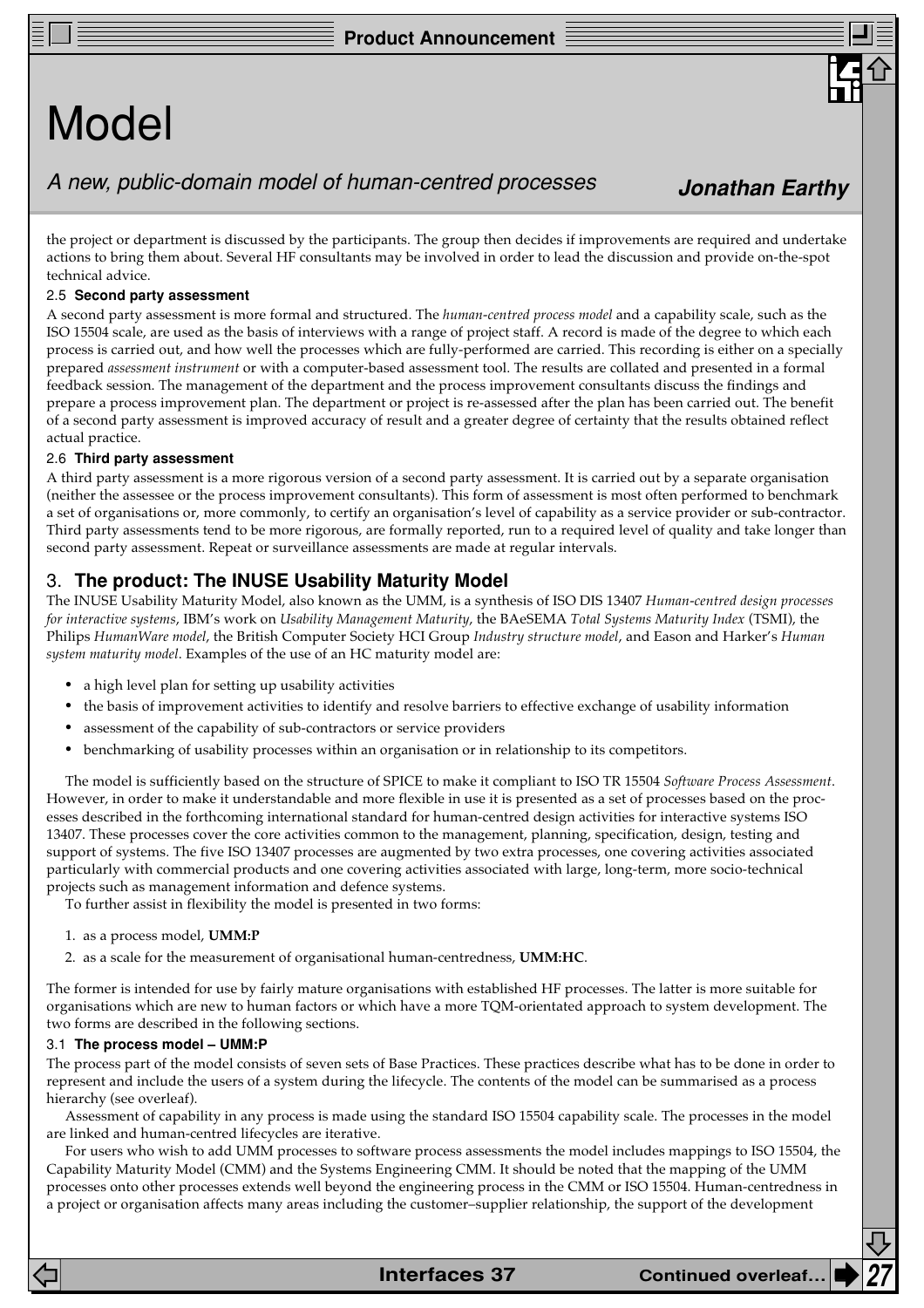## **The Usability Maturity Model**

|                                                                                                                                                                |                                                                                                                                                                                                                                      |                                                                                                                           | Human-centred development                                                                                                                                                           |                                                                                                                                                                                                                      |                                                                                                                                                                                                                               |                                                                                                                                                                                   |
|----------------------------------------------------------------------------------------------------------------------------------------------------------------|--------------------------------------------------------------------------------------------------------------------------------------------------------------------------------------------------------------------------------------|---------------------------------------------------------------------------------------------------------------------------|-------------------------------------------------------------------------------------------------------------------------------------------------------------------------------------|----------------------------------------------------------------------------------------------------------------------------------------------------------------------------------------------------------------------|-------------------------------------------------------------------------------------------------------------------------------------------------------------------------------------------------------------------------------|-----------------------------------------------------------------------------------------------------------------------------------------------------------------------------------|
|                                                                                                                                                                |                                                                                                                                                                                                                                      |                                                                                                                           |                                                                                                                                                                                     |                                                                                                                                                                                                                      |                                                                                                                                                                                                                               |                                                                                                                                                                                   |
| HCD <sub>1</sub><br><b>Ensure HCD</b><br>content in<br>system strategy                                                                                         | HCD <sub>2</sub><br><b>Plan the HCD</b><br>process                                                                                                                                                                                   | HCD <sub>3</sub><br>Specify user<br>and<br>organisational<br>requirements                                                 | HCD <sub>4</sub><br><b>Understand and</b><br>specify the<br>context of use                                                                                                          | HCD <sub>5</sub><br>Produce design<br>solutions                                                                                                                                                                      | HCD <sub>6</sub><br><b>Evaluate</b><br>designs against<br>requirements                                                                                                                                                        | HCD <sub>7</sub><br><b>Facilitate</b><br>human-system<br>implementation                                                                                                           |
| represent the<br>end user<br>collect market<br>intelligence<br>define and<br>plan a system<br>strategy<br>collect market<br>feedback<br>analyse user<br>trends | identify<br>stakeholders<br>consult<br>stakeholders<br>plan user<br>involvement<br>select<br>human-<br>centred<br>methods<br>ensure a<br>human-<br>centred<br>approach<br>plan HCD<br>process<br>manage HC<br>process<br>champion HF | clarify system<br>goals<br>assess H&S<br>risk<br>define system<br>generate<br>requirements<br>set usability<br>objectives | identify user's<br>tasks<br>identify user<br>attributes<br>identify<br>organisational<br>environment<br>identify<br>technical<br>environment<br>identify<br>physical<br>environment | allocate<br>functions<br>produce task<br>model<br>produce<br>system<br>design<br>develop<br>design<br>solutions<br>specify<br>system<br>develop<br>prototypes<br>develop user<br>training<br>develop user<br>support | specify<br>context of<br>evaluation<br>evaluate for<br>requirements<br>evaluate to<br>improve<br>design<br>evaluate<br>against<br>system<br>requirements<br>evaluate<br>against<br>required<br>practice<br>evaluate in<br>use | management<br>of change<br>determine<br>impact<br>customisation<br>and local<br>design<br>deliver user<br>training<br>support users<br>conformance<br>to ergonomic<br>legislation |
|                                                                                                                                                                | support HCD                                                                                                                                                                                                                          |                                                                                                                           |                                                                                                                                                                                     |                                                                                                                                                                                                                      |                                                                                                                                                                                                                               |                                                                                                                                                                                   |

process and the management of the project and organisation. The model also has a wider scope than the CMM or ISO 15504. It covers all of system engineering, not just software development.

### 3.2 **The Human-centredness Scale – UMM:HC**

| The Human-             | ID             | Title/attribute                  | <b>Management attitude (pace Crosby 1978)</b>         |
|------------------------|----------------|----------------------------------|-------------------------------------------------------|
| centredness Scale is   | Level X        | <b>Avoided</b>                   | "We don't have problems with usability".              |
| more concerned with    |                | (no indicators)                  |                                                       |
| measuring organisa-    | Level A        | <b>Needed</b>                    | "We don't know why we have problems with usability."  |
| tional attitude to     | A1             | Problem recognition              |                                                       |
| human-centred          | A2             | Performed processes              |                                                       |
| design activities. It  | Level B        | <b>Considered</b>                | "Is it absolutely necessary to always have problems   |
| concentrates on how    | B.1            | Quality in use awareness         | with usability?"                                      |
| human-centred work     | B.2            | User focus                       |                                                       |
| is managed in          | Level C        | Implemented                      | "Through management commitment and improvement        |
| projects and by the    | C.1            | User involvement                 | of human-centred processes we are identifying and     |
| organisation in        | C.2            | Human factors technology         | resolving our problems."                              |
| general. The Human-    | C.3            | Human factors skills             |                                                       |
| centredness Scale      | <b>Level D</b> | Integrated                       | "Usability defect prevention is a routine part of our |
| comprises the levels   | D.1            | Integration                      | operation."                                           |
| shown (right), each of | D.2            | Improvement                      |                                                       |
| which comprises one    | <b>D.3</b>     | Iteration                        |                                                       |
| or more attributes.    | Level E        | <b>Institutionalized</b>         | "We know why we do not have problems with             |
| These levels are       | E.1            | Human-centred leadership         | usability."                                           |
| based on the           | E.2            | Organisational human-centredness |                                                       |
|                        |                |                                  |                                                       |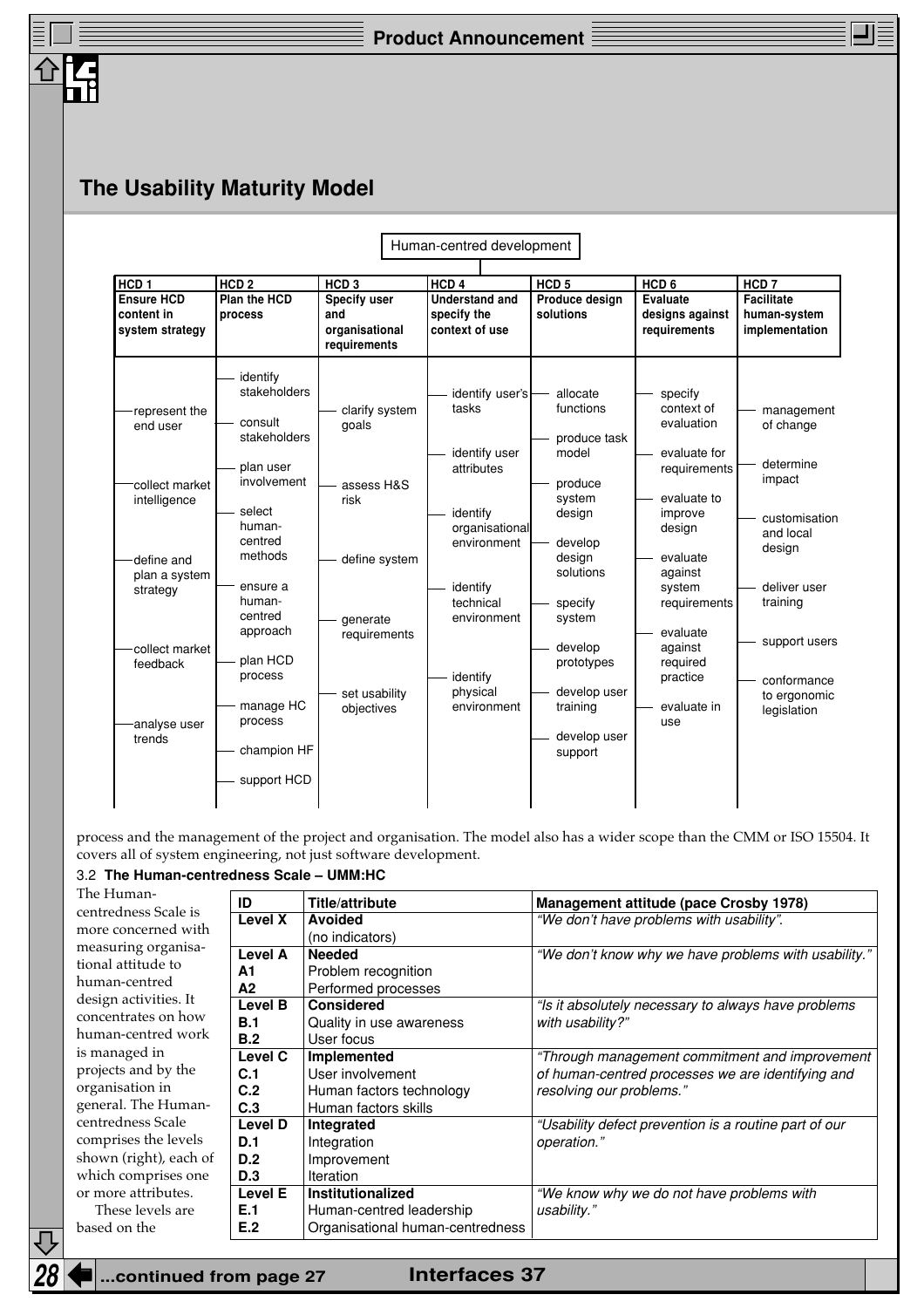## **Jonathan Earthy**

BAeSEMA TSMI levels, but the model realises and describes the attributes of each level in terms of sets of organisational management practices which are performed at each level. Assessment against the scale is similar to assessment against the ISO 15507 capability scale.

### 4. **Availability and development**

The whole model is described in two documents. These have been reviewed extensively through trials and the Human-Centred Process Improvement Group (a forum of leading industrial usability practitioners established by INUSE). The model and supporting fact sheets are available on the INUSE www site (**[www.npl.co.uk/inuse](http://www.npl.co.uk/inuse/)**). The UMM processes will be proposed as a New Work Item to ISO TC159/SC4/WG6 in April 1998 and are to be included in the forthcoming Systems lifecycle process standard ISO 15288.

#### 5. **Source documents**

- ISO DIS 13407, Human-centred design processes for interactive systems.
- ISO TR 15504 Part 2, Software process assessment A reference model for processes and process capability.
- ISO TR 15504 Part 5, Software process assessment An assessment model and indicator guidance.
- Brennan C., Earthy J. and Jennings D. (1995) Draft HCI Functions for BCS Industry Structure Model (version 3).
- Crosby P.B. (1978) Quality is Free: The Art of Making Quality Certain. New York: McGraw-Hill.
- Eason K., Harker S.D. (1997) User Centred Design Maturity, Personal communication.
- Flanaghan G.A. (1995) IBM Usability Leadership Maturity model (selfassessment version). Distributed at CHI Workshop 1995.
- Gupta A. (1997) Humanware Process Improvement, the Philips approach to institutionalising the principles of user centred design, Personal communication.
- Humphrey W.S. (1989) Managing the software process. Addison-Wesley, Reading M.A.
- INUSE (1998) Usability Maturity Model: Human-Centredness Scale, Lloyd's Register of Shipping project IE2016 INUSE Deliverable D5.1.4s.
- INUSE (1998) Usability Maturity Model: Processes, Lloyd's Register of Shipping project IE2016 INUSE Deliverable D5.1.4p.
- Sherwood-Jones B. (1995) Total Systems Maturity. Internal report, version 2. BAeSEMA, 1 Atlantic Quay, Broomielaw, Glasgow G2 8JE.

1 The INUSE project was undertaken by a European consortium comprising the National Physical Laboratory, HUSAT and Lloyd's Register of Shipping (UK), HFRG (Ireland), IAO (Germany), SINTEF Rehab (Norway), NOMOS (Sweden), SIEM (Greece), CB&J (France), SiESA (Spain). Further information can be obtained from the project manager Dr N Bevan at NPL Usability Services, National Physical Laboratory, Queens Road, Teddington, TW11 OLW, Middx, UK, Tel: +44 181 943 6993, Fax: +44 181 943 6306, inuse@hci.npl.co.uk, [http://www.npl.co.uk/inuse](http://www.npl.co.uk/inuse/)

**Requests for information about the model should be directed to its lead developer:** Jonathan Earthy **Lloyd's Register of Shipping Lloyd's Register of Shipping House 29 Wellesley Road, Croydon United Kingdom, CR0 2AJ Tel +44 (0)181 681 4040 Fax +44 (0)181 681 4839 Email jonathan.earthy@lr.org**

For the application of human-centred tools, methods or metrics

#### **How to use this scenario**

Test Scenario

There is a great deal of activity in the HCI, Human Factors, Usability Engineering community concerned with tools, methods and metrics. In order to demonstrate that such tools, methods and metrics are usable in the context of a real project, it was felt helpful to propose a hypothetical context of use. Clearly the scope of describing use of a specific tool, method or metric depends on *its* scope, thus ISO 9241 or SSADM 4+ would affect many aspects of the whole life cycle and many stakeholders, while a workload prediction tool might have a much more localised context of use.

Readers are invited to submit entries to show how a specific tool, method or metric might be used in the context of the scenario given here. The most promising entry and the most entertaining entries will be awarded prizes (Whisky) by a panel made up of members of the Human Centred Process Improvement Group.

#### **BACKGROUND**

The Ambridge Building Society (ABS) has become a bank. In order to raise the revenue needed to pay for the windfall handouts, the board has decided to sell personal pensions. Following the board meeting there are the following centres of activity:

The business development group is defining a set of products, deciding suitable launch dates and marketing. Projections of market share, numbers of sales and customer profiles are being made. They have decided to sell them over the counter at branches rather than direct sales or over the Internet. The group has brought in MAMMON management consultants to help with the business planning and product development. MAMMON were involved in the flotation and know that ABS need to lose 20% of their counter staff to meet financial predictions.

The compliance group is devising a strategy to avoid mis-selling in the light of the damage to Prudential and others from mis-selling personal pensions. They were concerned at the complexity of personal pensions compared to building society products and that counter staff would be unable to cope with this. However, they have been assured that the new computer system will supply the necessary support, backed up with the open learning resources coming on stream. (One of the compliance group used to work for CIS and has a fair idea of how long it takes to complete a personal pension sale in the client's home).

The human resources department is considering a range of new terms and conditions of employment with a big move to performance-related pay. If pensions sales meet the business development department projections, then 25% of counter staff take-home pay will be a function of successful pensions selling. They realise that both technical and personal development training will be required and have contracted Row and Holdall (R&H) to conduct a corporate training analysis and plan.

The IT department was considering a new infrastructure as part of the move to a bank; the choice was between Java and thin clients or NT LANs and a separate WAN structure. They would like to make the pensions applications the lead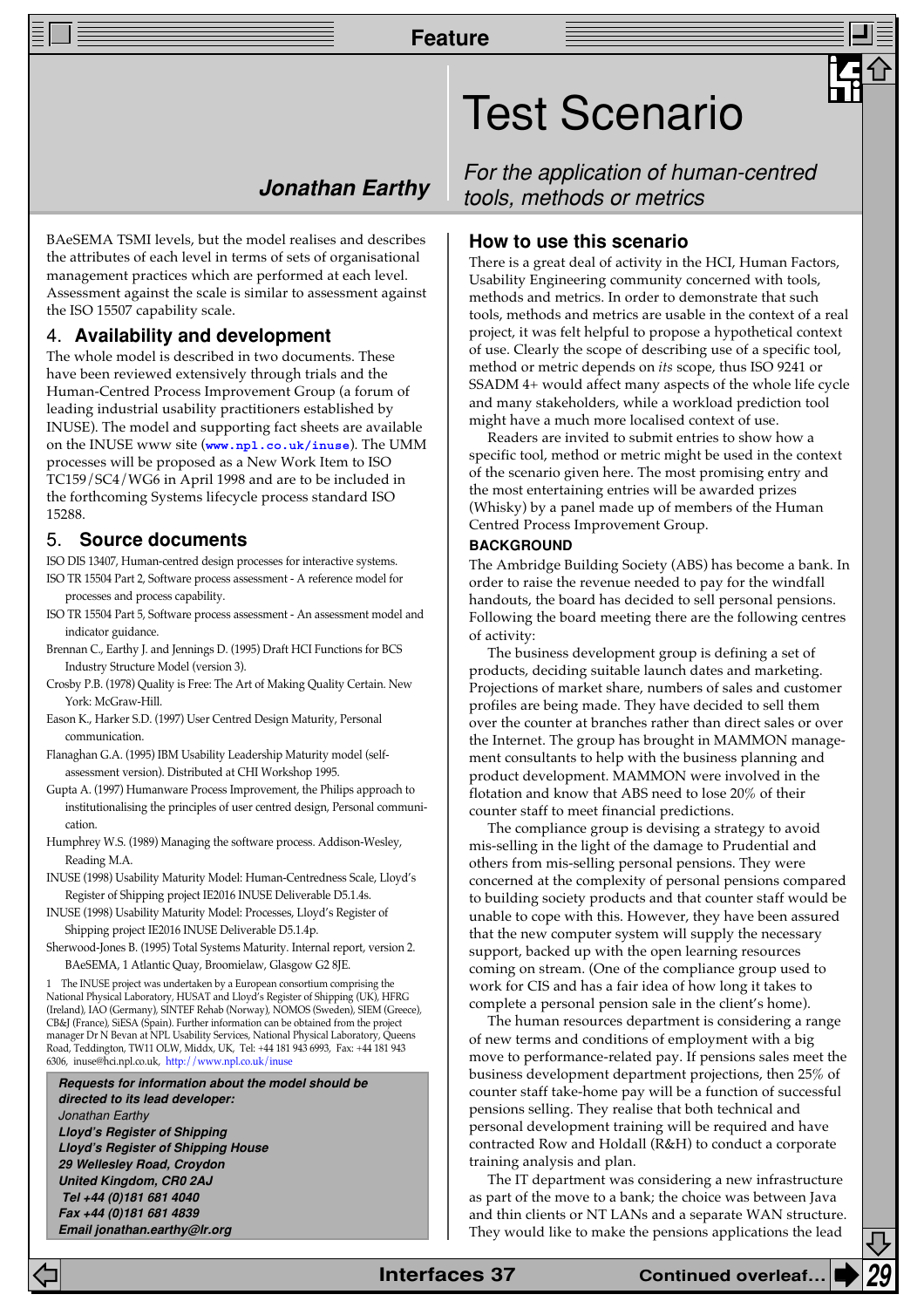## **Test scenario**

item on the new computer system while they solve the problems of transferring legacy software. Either way, the user interface will be windowing and therefore easy to use. The IT department knows it is under some threat of outsourcing. Partly to counter this it is talking to John Wayne Facilities (JWF) with the intent of placing and managing a subcontract on them for the supply of the new infrastructure, and possibly the pensions software.

The union, BIFFO, has its mind firmly fixed on avoiding redundancies and negotiating satisfactory conditions of employment. It had an unfortunate run-in with ABS some years back on working conditions and is disinclined to consider IT-related stress. Further, it is aware that the CEO of the HSE has said that they will not be policing the Display Screen Equipment Regulations.

The CEO of ABS has sent her husband (Mr Archer – he changed his name) to evening classes in user-centred design in the hope that he can get a good job at the end of it. He came back very enthusiastic about <insert your tool, method or metric here>. In return for him taking the children to Woolley's Burger Bar (he is a vegetarian) she agreed to send copies of the report of <insert your tool, method or metric here> to all heads of department.

There are a number of ways that this scenario could evolve. Please describe how specific stakeholders would use <your tool, method, metric> for one or more of the following options (add your own options as you see fit). Make sure that its use has commercial benefits to those who are to use it.

#### **SPECIFICATION**

#### Option A - in-house IT

Mrs Archer asks the IT department to write specifications for the infrastructure and for the pensions application software, emphasising that while she would be pleased to have the work done in-house, it will have to go to competitive tender.

#### Option B - in-house multi-disciplinary

Mrs A asks each of the centres of activity to second someone to a working party to write the specification, led by the business development group. She has asked a member of the Borchester counter staff – Shula – to act as a user representative (Thursday afternoons). It is expected that while the business group are in charge of the requirements specification, it will go the IT dept to be turned into a full procurement specification.

#### Option C - sub-contract

Mrs A asks for quotes from JWF, MAMMON and Gabriel Consultants to write the specification. Gabriel Consultants win by £10.

#### **IMPLEMENTATION**

#### Option A - business-led IT change

The board has considered a number of papers by the ABS centres of activity and has opted to place a performancerelated Business Process Re-engineering (BPR) programme with MAMMON who will supply the necessary IT applica-

## **Brian Sherwood Jones**

tions to support this. The leading application will be pensions. The IT department has decided to go with Java, and JWF will be installing the infrastructure (only). The legacy ABS software will be treated as 'middleware'. Database development and updating will be done by the IT department; MAMMON will do the user interface and any frontend development. Quotes from R&H and MAMMON (Training) both proved too expensive for the implementation of the training plan, and so training requirements will be specified in-house, as will the development of classroom courseware. Video training material will be sub-contracted to Fawlty Towers Video (FTV). CBT and on-line help will be done as part of the MAMMON IT contract.

#### Option B - Learning organisation

Mrs Archer has decided that IT is too central to the future of financial services to be handed out to greedy contractors and consultants. She has given the go-ahead for NT-based LANs to be set up in each major branch, and appointed IT gurus to each branch for applications development. The IT department will develop the WAN, and be responsible for software engineering aspects such as version control. Training requirements will be defined by the human resources department working with the local branches. Training material development will be done by R&H. Branches have been given tight personnel budgets which will be difficult to meet with early retirement, but natural wastage might just do it. The Borchester branch will lead the development of pensions software. The legacy software will be rewritten from new at a number of branches because it was getting out of date anyway.

#### Option C - Major subcontracting

JWF have been given the contract to put in a Java-based intranet and develop pensions software as the lead application. They are basing the application on a US savings and loan software product. MAMMON will be providing the bulk of the resources for pension product development and planning the marketing material. R&H will be subcontracted to implement the training plan.

Please submit entries for the Test Scenario to the author, not to **Interfaces** 

Brian Sherwood Jones **BAeSEMA 1 Atlantic Quay Broomielaw Glasgow G2 8JE +44 (0)141 204 2737**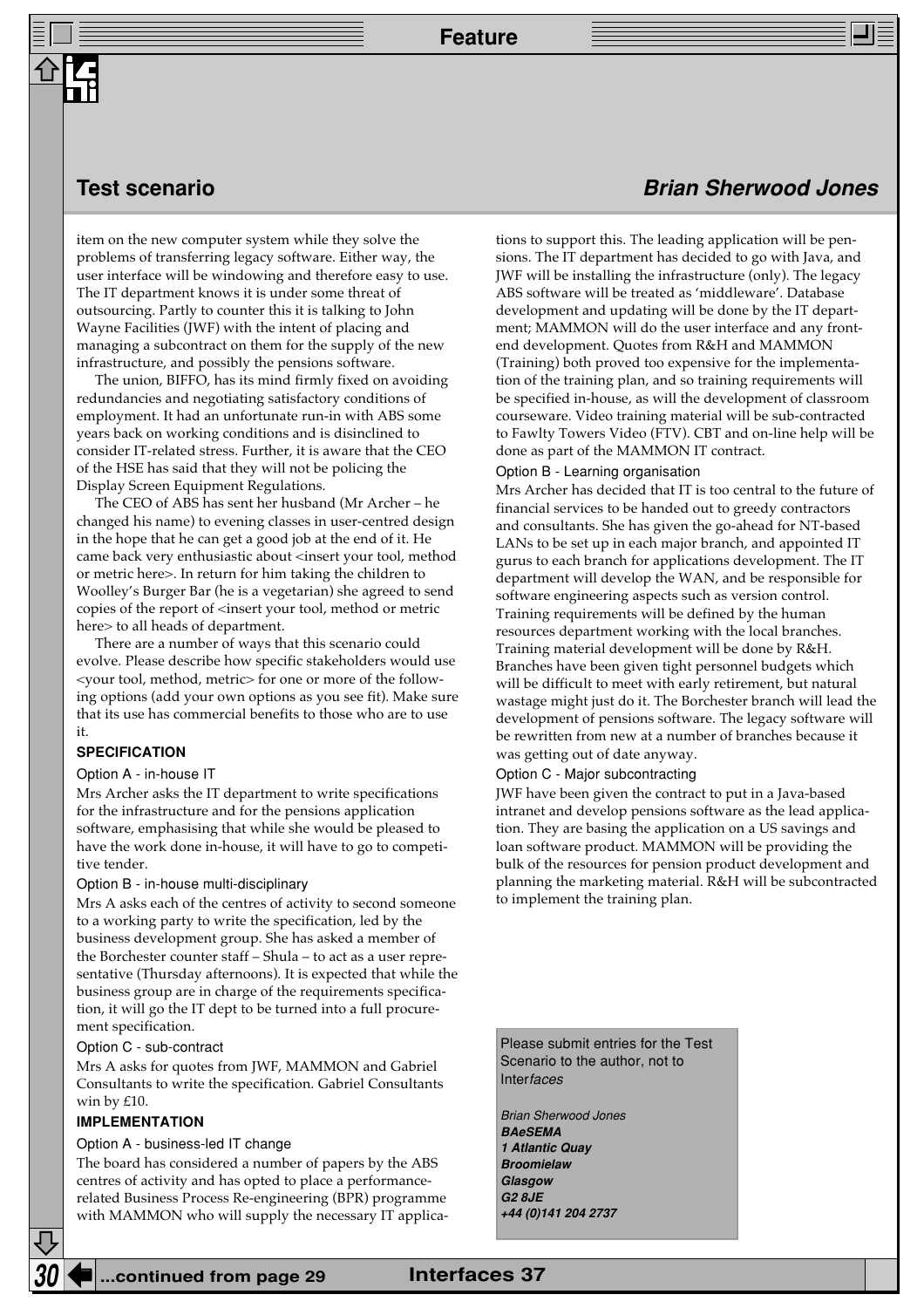# Alternative Realities

Our current conception of what HCI is and should be cannot possibly last. We are at a transition point in the relationship between people, information technology, and society, and need to break up a few of our cosy preconceptions about the field. **Alternative Realities** is a new regular section which is intended to serve as a forum for expressing much-needed alternative, and preferably controversial, views of what is, should, or will be going on. Contributions are sought which might be brief and jokey, or more serious in tone and deeper in argumentation. Articles should not be merely amusing though – we are looking for meaty issues behind the views expressed, however lightly. So, get it off your chest and write to **Alternative Realities**!

The series starts with a short piece from me on a neglected issue in HCI – the frequent human need to avoid most of the activities on which we currently focus in HCI design.

## The IDLE Project

Supporting Human–Computer Inaction

**John Waterworth**

**Department of Informatics Umeå University S-901 87 Sweden**

**Email: jwworth@informatik.umu.se**

There is a strong bias to be found in current research and teaching on HCI, a bias that is distorting our understanding and limiting the applicability of our findings. This bias is so central, so pervasive, that we fail to notice its presence, even in the very name of our discipline: Human–Computer InterACTION. Increasingly, we talk of purposes and the need to design artifacts that successfully help us fulfil those purposes. Yet we fail to acknowledge that our purposes do not always involve activity; quite the contrary. Has human progress been primarily motivated by the desire to do things, or by the desire to avoid doing things? Clearly, a bit of both, yet our discipline is blind to the importance of idleness in the human psyche.

A few examples should make my point clearer. We speak of the need, even the desire, for Life Long Learning. Yet we also know, but suppress the idea, that the main ongoing project for many people is that of Life Long Laziness. The suppression comes from guilt, and probably reflects the dominance of the AngloSaxon Protestant Work Ethic as the unquestioned ideology of many of those involved in our field. We seek theoretical approaches that will make sense of the role of artifacts in human activities. But what of human inactivity? How can we hope to account for phenomena such as TV-watching or Web-surfing for hours on end, without a Theory of Human Inactivity linking artifacts and human inaction?

Although we are beginning to see the need to consider leisure as well as work in our approaches to the design of computer-based artifacts, we speak only of "leisure activities". What of recreational inactivity? Is this not at least equally significant? Similarly, we are beginning to hear many calls to design for human creativity in HCI. We assume that creativity is about solving problems, thinking in new ways (especially laterally), and finding novel solutions. But, for all we know, the essence of creativity may be the avoidance of problems to be solved, of seeing situations in new ways so that less work is needed, of purposively choosing to do nothing.

As a discipline, we have been blind

to the importance of inactivity. It is generally accepted that learning and development are a function of acting in the world. This is a good motivation for the design of systems to support both physical and mental "doing", and has been the focus of almost all our efforts in HCI. But there is more to life than work, and more to mental life than thought. Dreaming, sleeping, resting, drifting, doodling, playing, dozing and daydreaming may well be equally important. This is obvious in relation to the intangible realms of creativity and psychological wellbeing, but it may be that effective mental action also depends on inaction, as effective physical action depends on rest.

In an effort to correct this pervasive bias in our discipline, and explore the potential of inactivity in computer-mediated human existence, I have initiated the IDLE project: Inaction Design for a Lazy Existence. If you would like to participate in this new sub-branch of HCI, however passively, you are very welcome to contact me with your musings.